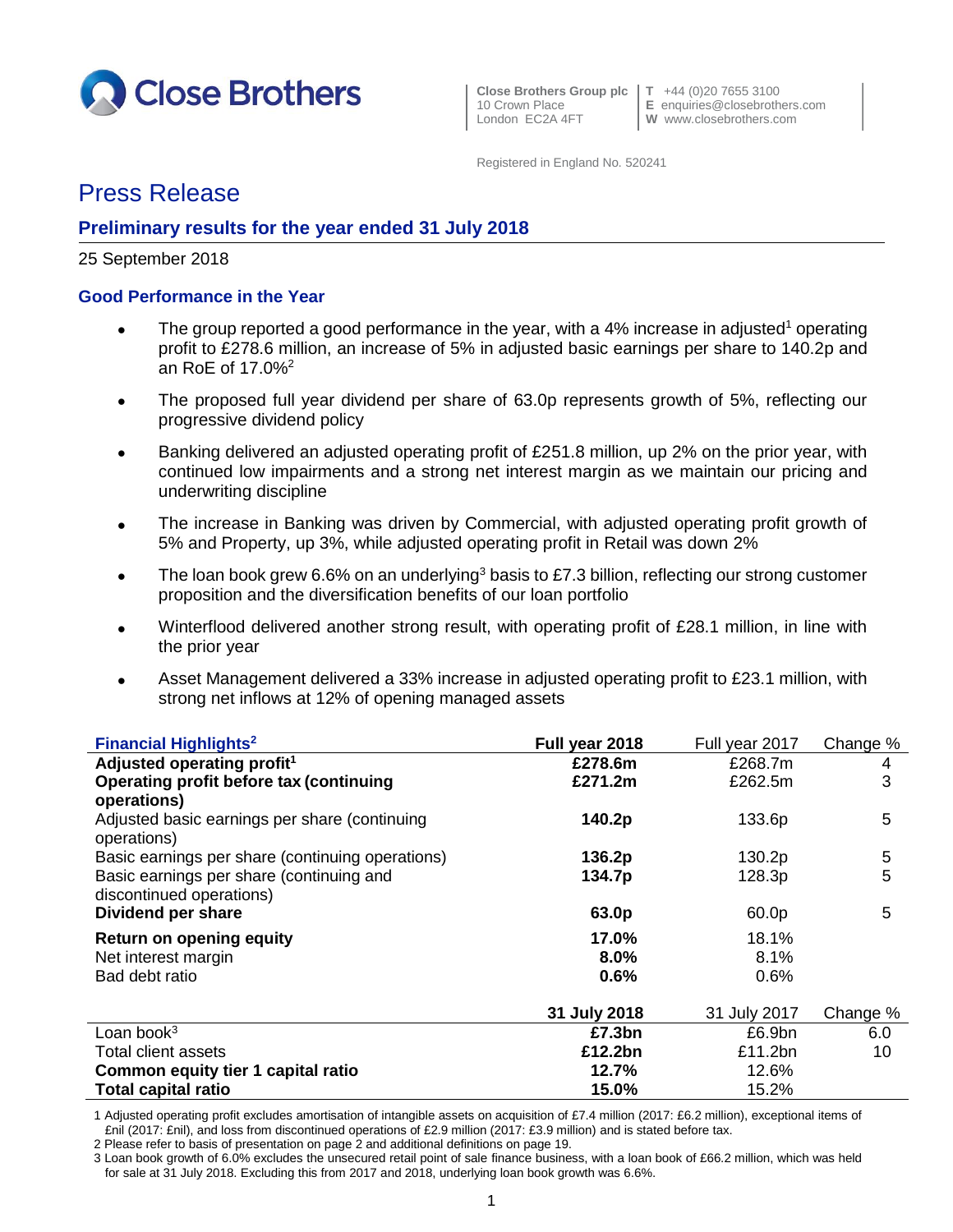### **Preben Prebensen, Chief Executive, said:**

"I am pleased to report another good performance in the 2018 financial year, achieving both continued strong profitability and significant strategic progress.

All of our businesses have continued to successfully navigate and make the most of current trading conditions, while continuing to focus on maximising opportunities in future years.

Our strategic priorities are clear and unchanged, and we remain strongly committed to our proven business model, maintaining confidence in our ability to trade successfully in a range of economic conditions.

All of this ensures we can continue to support our customers and clients, and deliver value for our shareholders, through all stages of the financial cycle."

#### **Enquiries**

| Sophie Gillingham | Close Brothers Group plc | 020 7655 3844 |
|-------------------|--------------------------|---------------|
| Liya Dashkina     | Close Brothers Group plc | 020 7655 3468 |
| Matt Bullivant    | Close Brothers Group plc | 020 7655 3698 |
| Andy Donald       | Maitland                 | 020 7379 5151 |

A presentation to analysts and investors will be held today at 9.30 am GMT at our offices at 10 Crown Place, London EC2A 4FT. A listen-only dial-in facility will be available by dialling +44 20 3059 5868.

## **Basis of Presentation**

The group presents its results on both a statutory and adjusted basis. Adjusted measures are presented on a basis consistent with prior periods and are used for internal management reporting purposes. Adjusted measures exclude amortisation of intangible assets on acquisition, to present the performance of the group's acquired businesses consistent with its other businesses; any exceptional items, which are non-recurring and do not reflect trading performance; and discontinued operations.

In the 2018 financial year, adjusted operating profit excludes amortisation of intangible assets on acquisition of £7.4 million (2017: £6.2 million), exceptional items of £nil (2017: £nil), and loss from discontinued operations of £2.9 million (2017: £3.9 million). Discontinued operations relate to the unsecured retail point of sale finance business, which has been classified as a discontinued operation in the group's income statement for the 2017 and 2018 financial years. The related assets and liabilities are classified as held for sale on the group's balance sheet at 31 July 2018.

To maintain consistency with the income statement and reflect the group's continuing operations, the calculation of the bad debt ratio, net interest margin and return on net loan book for the Banking division excludes the unsecured retail point of sale finance loan book from both the opening and closing loan book. This does not result in any change to the ratios previously published for the 2017 financial year. Underlying loan book growth of 6.6% excludes the unsecured retail point of sale finance loan book of £66.2 million (31 July 2017: £36.7 million).

#### **About Close Brothers**

Close Brothers is a leading UK merchant banking group providing lending, deposit taking, wealth management services and securities trading. We employ around 3,300 people, principally in the UK. Close Brothers Group plc is listed on the London Stock Exchange and is a member of the FTSE 250.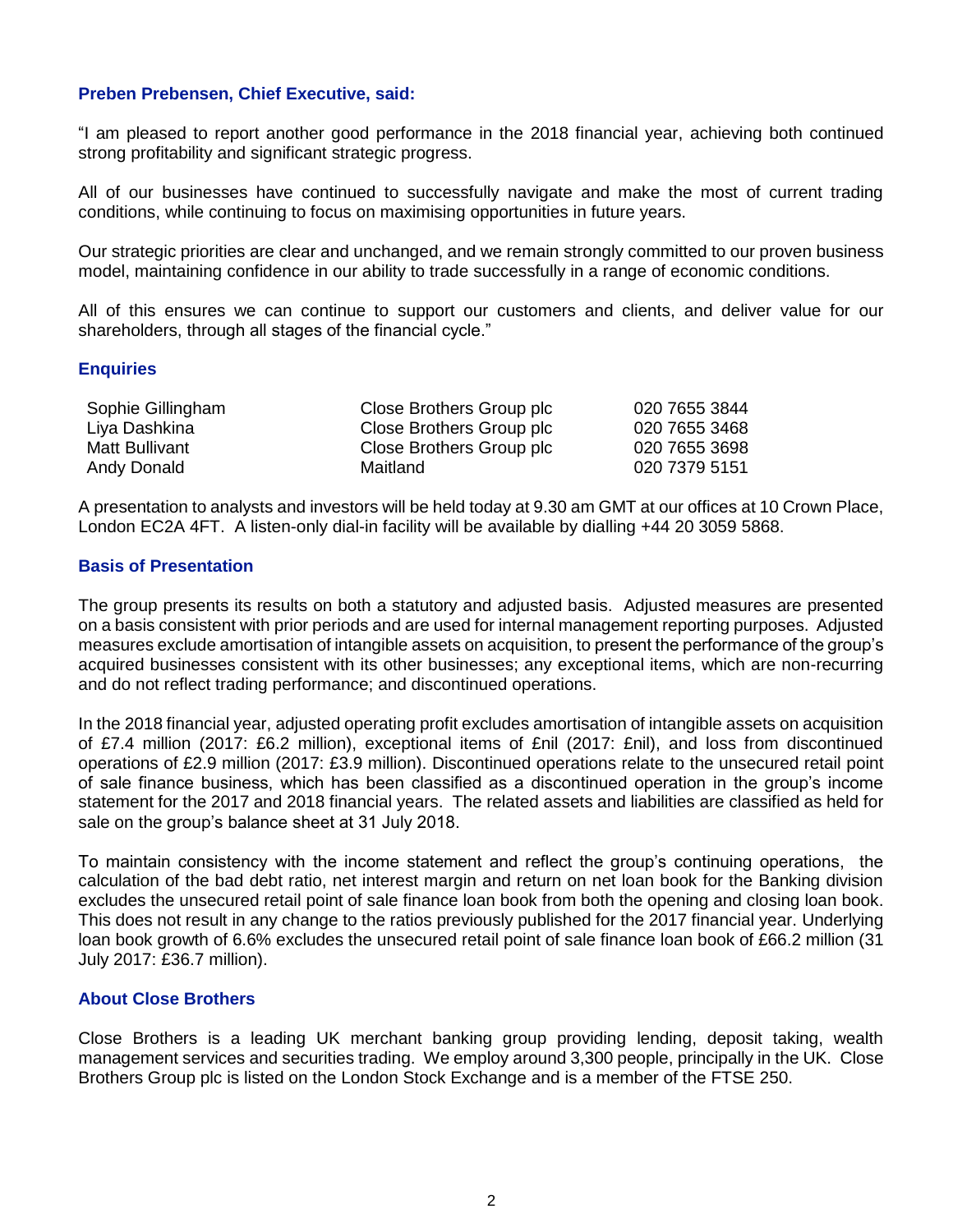### **BUSINESS OVERVIEW**

The consistent application of our business model underpins our long track record of performance in a range of market conditions. We continue to prioritise margins and underwriting over growth, and we maintain our investment through the cycle and for the long term. We maintain strong funding and capital positions and a prudent level of dividend cover, which supports a long track record of holding or increasing our dividend.

Our strategic priorities are clear and unchanged: to protect, improve and extend our successful business model, providing exceptional service to our customers and clients across lending, savings, trading and wealth management.

#### **Strong, sustainable profitability**

The group achieved another year of strong profitability with adjusted operating profit up 4% to £278.6 million (2017: £268.7 million) and a return on opening equity of 17.0% (2017: 18.1%), reflecting good performance in all three of our divisions. On a statutory basis, operating profit before tax from continuing operations increased 3% to £271.2 million (2017: £262.5 million). The board proposes a full-year dividend of 63.0p (2017: 60.0p) per share, up 5% on last year, in line with our progressive dividend policy.

In Banking we achieved 2% growth in adjusted operating profit to £251.8 million (2017: £247.4 million). We have seen no significant change in the operating environment for our lending businesses, and the market overall remains competitive. We continue to focus on maintaining our prudent approach to lending, evidenced by our strong net interest margin at 8.0% (2017: 8.1%), and conservative loan to value ratios across our businesses. The credit environment remains benign, and bad debts have remained near historical lows with no significant change in credit performance across the portfolio.

Notwithstanding our disciplined approach, we have achieved underlying<sup>1</sup> loan book growth of 6.6%. This reflects our strong customer proposition and the diversification benefits of our loan portfolio, with our core Property, Premium and Invoice Finance businesses in particular continuing to achieve good growth. Our Asset Finance business also grew, despite significant competition in this market, while the Motor Finance loan book contracted slightly. We have also seen an increasing contribution from some of our smaller, specialist businesses.

Winterflood had another strong year, with operating profit in line with the prior year at £28.1 million (2017: £28.1 million), benefiting from consistently high trading activity across the UK market. Trading performance was strong throughout the year, with no loss days (2017: one loss day).

The Asset Management business has moved forward significantly in the last year, reporting 17% growth in managed assets, which now exceed £10 billion (31 July 2017: £8.9 billion), and a 33% increase in adjusted operating profit to £23.1 million (2017: £17.4 million). This reflects good new business levels from both our direct and intermediated distribution channels, and continued strong demand for both our advice and investment management propositions.

#### **Managing our business for the long term**

We take a long term approach to managing our business, ensuring that our lending criteria, funding, and capital position are sustainable as the market environment changes. This in turn allows us to deliver good returns to shareholders and support our customers in a wide range of market conditions.

During the year, we further strengthened and diversified our funding position, through the issuance of a senior unsecured bond and a second public motor securitisation. Our capital ratios remain strong and comfortably ahead of minimum requirements, with a common equity tier 1 ("CET1") ratio of 12.7% (31 July 2017: 12.6%).

During the 2019 financial year we will roll out our new deposit platform, which will enable us to provide a wider range of retail deposit products and an online offering, while further improving the customer

<sup>1</sup> Underlying loan book growth of 6.6% excludes the unsecured retail point of sale finance loan book of £66.2 million (31 July 2017: £36.7 million).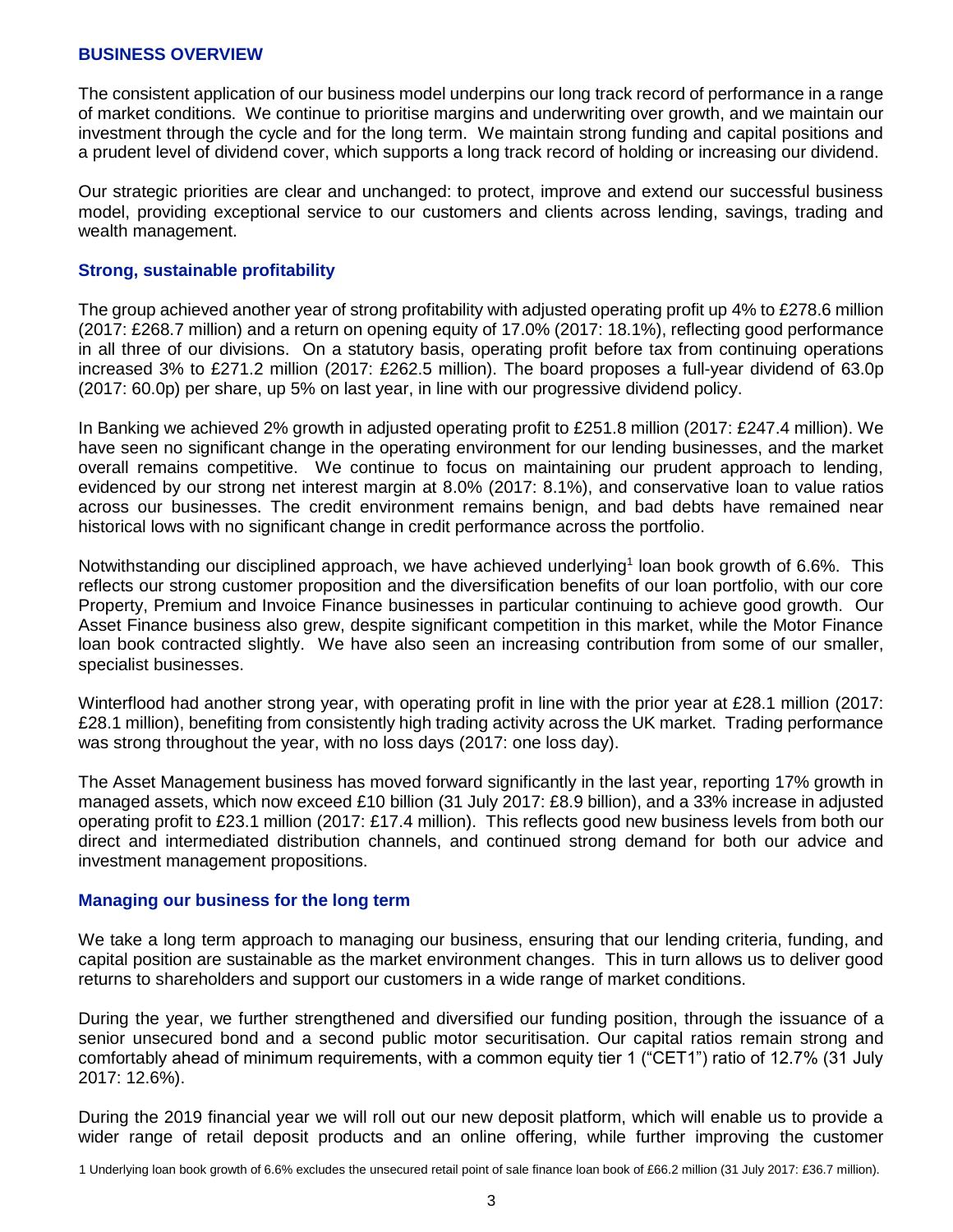experience. We are also making good progress on developing the models, systems and processes required to use the Internal Ratings Based ("IRB") approach, which will optimise our capital position and better reflect the risk profile of our lending portfolio longer term.

We also work continuously to respond to evolving regulatory requirements. The last year has seen the successful implementation of a number of regulatory initiatives, including GDPR and MiFID II, as well as the transition to IFRS 9. We are also investing in cyber security to ensure we protect our business and our clients' data.

### **Maximising potential through long term investment**

We are continuously looking for ways to improve our client offering and extend our business in both existing and new markets. Providing exceptional service to our customers and clients is at the heart of our strategy, and manifests itself in long-term customer relationships, high levels of repeat business and strong net promoter scores across our businesses.

During the last year we have undertaken a significant review to understand better the evolving needs of our customer base, making it easier for them to do business with us, and make better use of technology. This has included a detailed mapping of the customer journey across our Retail businesses, resulting in a number of process enhancements.

Our ongoing investment in the Premium Finance proposition and associated technology has supported strong new business levels in recent years. We have also commenced a multi-year investment programme in our Motor Finance business, to enhance our service to dealers and end customers, and respond to evolving customer behaviour in this market.

We recognise that the disciplined management of costs is critical to our ability to maintain profitability and invest through the cycle. We remain focused on controlling our expenditure alongside continued investment, while maintaining the high service levels and personal touch which are at the heart of our client proposition.

We are constantly looking to maximise market opportunities for our businesses, both in existing and new markets. In the last year this has included the continued expansion of our Property business into UK regional markets. The last year has also seen the successful expansion of our Invoice Finance business, and growth in the Brewery Rentals business which provides financing and servicing of beer kegs and casks to the brewery industry, as well as Novitas Loans, acquired in 2017, a specialist provider of loans to the clients of the legal profession. We are also continuing to explore the market opportunity for asset finance and other services in the German market, albeit this remains at an early stage.

Winterflood is diversifying its income by expanding its presence in the institutional market, and we continue to develop Winterflood Business Services which provides outsourced dealing and execution services to fund managers in the UK.

We have seen strong growth in our Asset Management business with positive net inflows exceeding £1 billion in the last year. We continue to see good long-term growth potential in this business, and have further expanded its growth capacity by optimising our adviser force and recruiting additional portfolio managers.

On 14 September we announced the sale of our unsecured retail point of sale finance business which had a loan book at 31 July 2018 of £66.2 million (31 July 2017: £36.7 million). After gradually and incrementally developing this business and assessing the market opportunity over the last several years, we have concluded that it does not provide a long-term fit with our predominantly secured business model. The sale is expected to complete in the current calendar year, subject to regulatory approval and other customary conditions.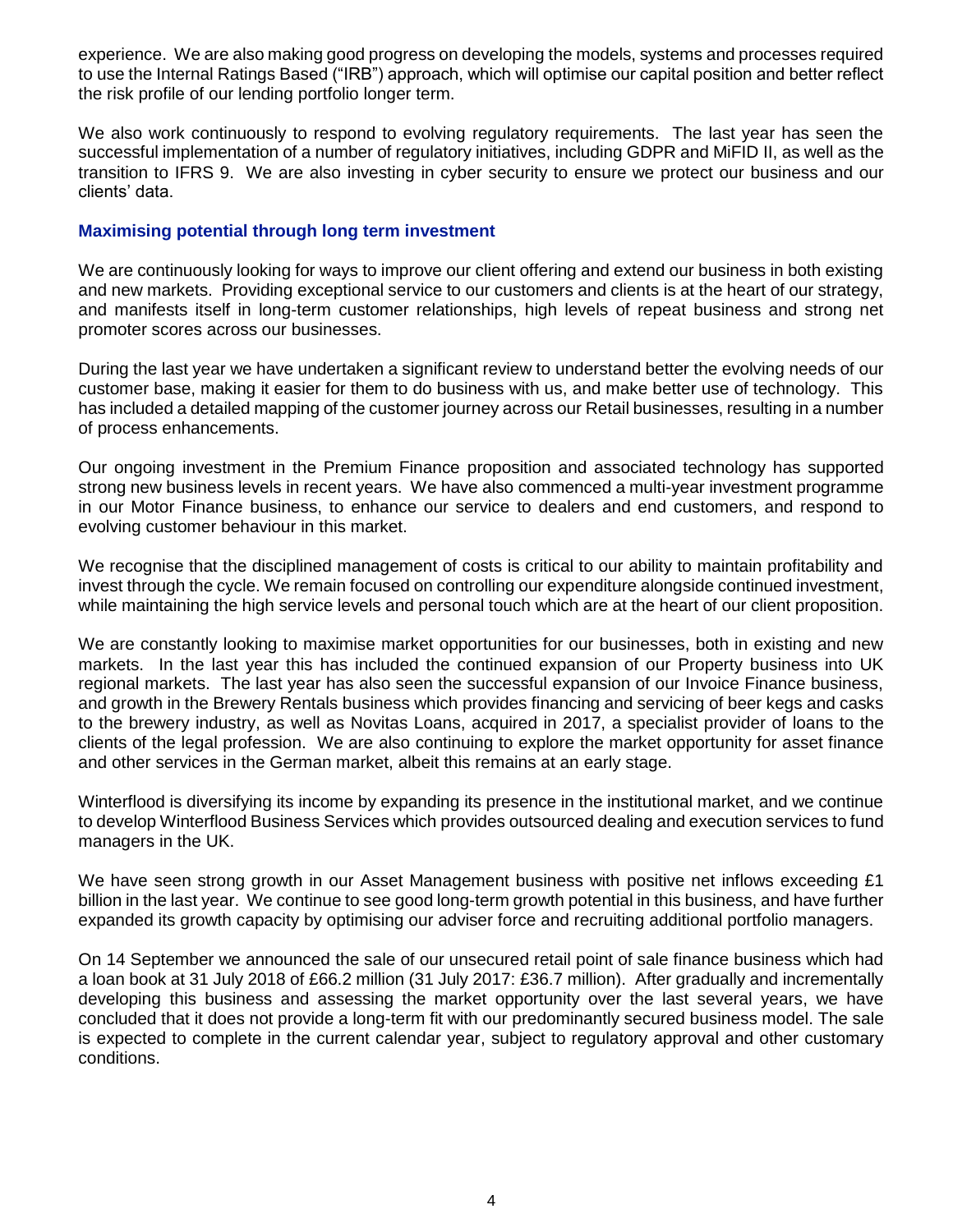## **Outlook**

In the Banking division, we will maintain our disciplined approach and expect continued growth at good returns benefiting from the diversity of our portfolio. Bad debts remain low, with no significant change in credit performance to date, and our strong margins and service led customer relationships position us well to respond to any change in market conditions.

Winterflood has performed well since the financial year end, but remains sensitive to any change in trading conditions.

In Asset Management, we are focused on building further scale in the business, by growing client assets both organically and through selective hires and opportunistic acquisitions.

Overall, we remain well positioned to continue performing well in a range of market conditions.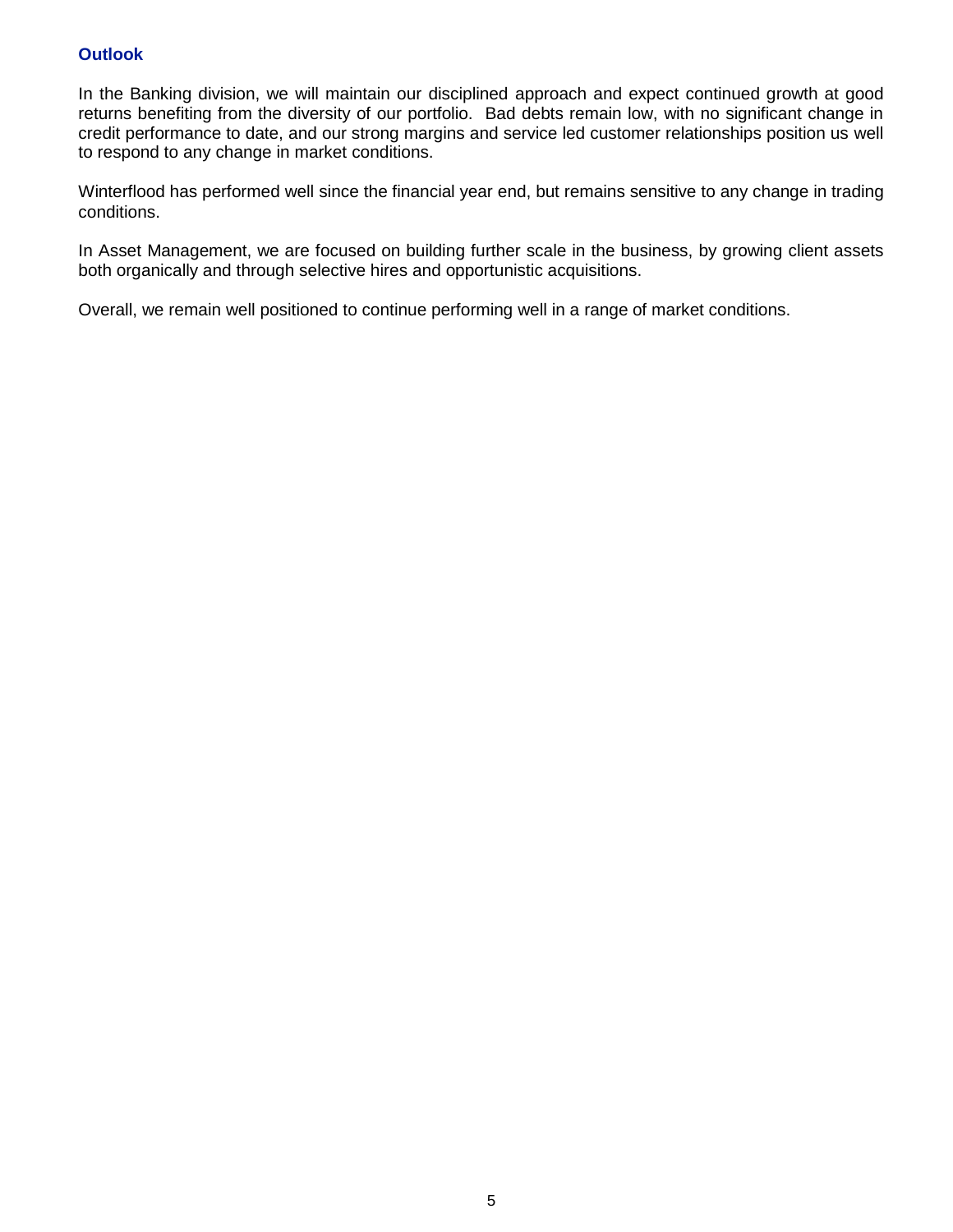## **OVERVIEW OF FINANCIAL PERFORMANCE**

## **Key Financials**

|                                                  | 2018      | 2017      | Change                   |
|--------------------------------------------------|-----------|-----------|--------------------------|
| <b>Continuing operations</b>                     | £ million | £ million | %                        |
| Adjusted operating income                        | 805.8     | 761.4     | 6                        |
| Adjusted operating expenses                      | (480.5)   | (453.7)   | 6                        |
| Impairment losses on loans and advances          | (46.7)    | (39.0)    | 20                       |
| <b>Adjusted operating profit</b>                 | 278.6     | 268.7     | 4                        |
| <b>Banking</b>                                   | 251.8     | 247.4     | $\mathbf 2$              |
| Retail                                           | 81.1      | 82.8      | (2)                      |
| Commercial                                       | 76.1      | 72.6      | 5                        |
| Property                                         | 94.6      | 92.0      | 3                        |
| <b>Securities</b>                                | 28.1      | 28.1      | $\overline{\phantom{a}}$ |
| Asset Management                                 | 23.1      | 17.4      | 33                       |
| Group                                            | (24.4)    | (24.2)    | 1                        |
| Amortisation of intangible assets on acquisition | (7.4)     | (6.2)     | 19                       |
| Operating profit before tax                      | 271.2     | 262.5     | $\overline{3}$           |
| Tax                                              | (67.0)    | (68.8)    | (3)                      |
| <b>Profit attributable to shareholders:</b>      | 204.2     | 193.7     | 5                        |
| continuing operations                            |           |           |                          |
|                                                  |           |           |                          |
| Loss from discontinued operations                | (2.2)     | (2.8)     | (21)                     |
| Loss attributable to non-controlling interests   | (0.3)     | (0.3)     |                          |
| <b>Profit attributable to shareholders:</b>      | 202.3     | 191.2     | 6                        |
| continuing and discontinued operations           |           |           |                          |
|                                                  |           |           |                          |
| Adjusted basic earnings per share                | 140.2p    | 133.6p    | 5                        |
| (continuing operations)                          |           |           |                          |
| Basic earnings per share                         | 136.2p    | 130.2p    | 5                        |
| (continuing operations)                          |           |           |                          |
| Basic earnings per share                         | 134.7p    | 128.3p    | 5                        |
| (continuing and discontinued operations)         |           |           |                          |
| Dividend per share                               | 63.0p     | 60.0p     | 5                        |
| Return on opening equity                         | 17.0%     | 18.1%     |                          |

## **Good Performance in the Year**

The group delivered another good performance, with adjusted operating profit up 4% to £278.6 million (2017: £268.7 million) and statutory operating profit before tax from continuing operations up 3% to £271.2 million (2017: £262.5 million). The operating margin remained flat on the prior year at 35% (2017: 35%).

The Banking division continued to perform well, delivering an adjusted operating profit of £251.8 million (2017: £247.4 million), up 2% on the prior year, with higher income and continued low bad debts across the businesses. Winterflood delivered another strong result, with operating profit of £28.1 million (2017: £28.1 million), in line with the prior year. Asset Management continued its good performance, achieving strong net inflows, with adjusted operating profit of £23.1 million (2017: £17.4 million). Group net expenses, which include the central functions such as finance, legal and compliance, risk and human resources, were broadly unchanged at £24.4 million (2017: £24.2 million).

Adjusted operating income increased 6% to £805.8 million (2017: £761.4 million), driven by good income growth in the Banking businesses and in Asset Management.

Adjusted operating expenses increased 6% to £480.5 million (2017: £453.7 million), with most of the uplift seen in Banking, where we continue to invest in a number of business initiatives and infrastructure projects.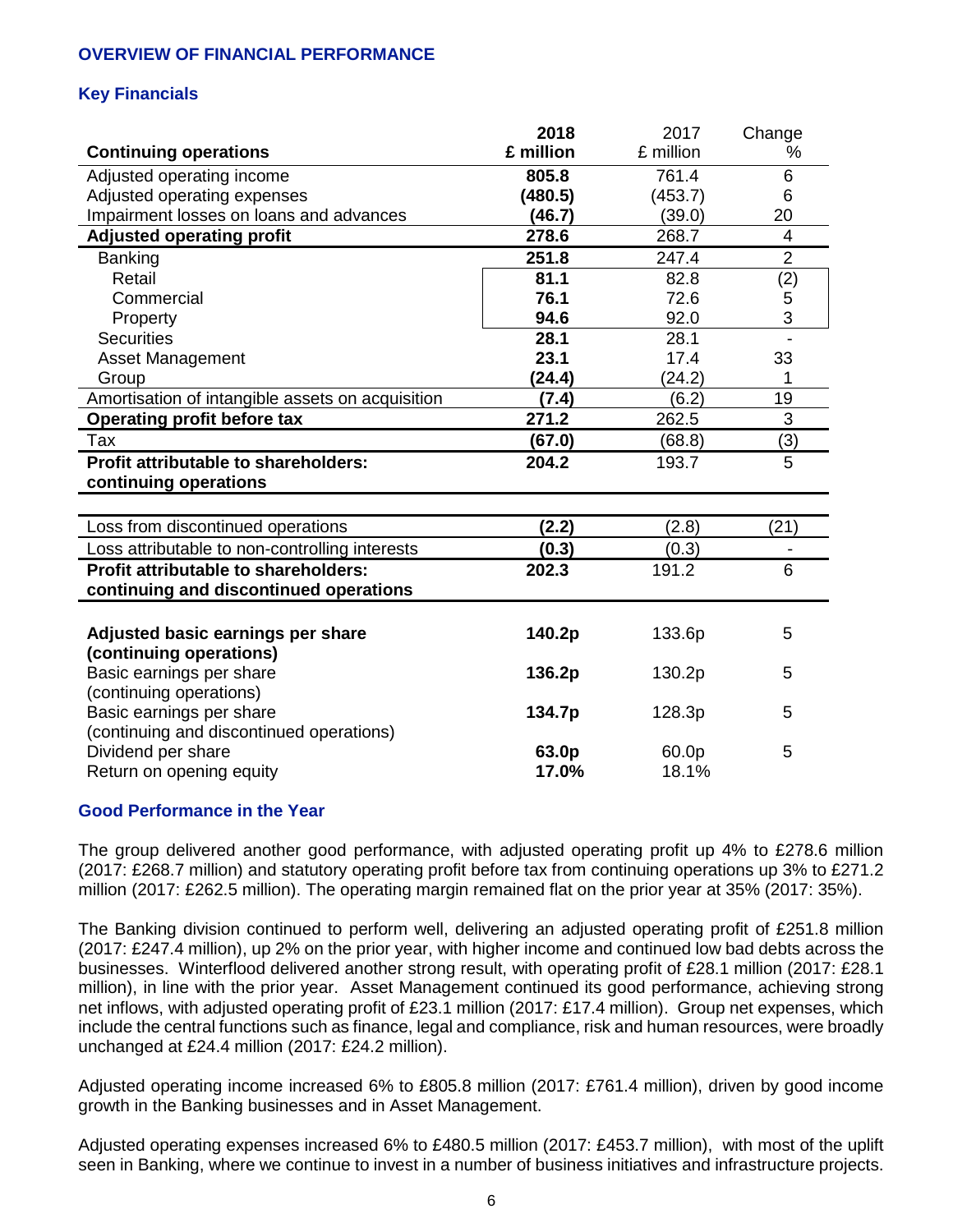In Asset Management, costs also increased, driven by higher staff costs reflecting ongoing growth in the business. Overall, both the group's expense/income and compensation ratios were stable at 60% (2017: 60%) and 37% (2017: 37%) respectively.

The bad debt ratio remained low at 0.6% (2017: 0.6%), reflecting the continued prudent application of our lending criteria and the current benign credit environment.

The tax charge in the period was £67.0 million (2017: £68.8 million), which corresponds to an effective tax rate of 25% (2017: 26%), reflecting the reduction in the corporation tax rate during the year.

As a result, adjusted basic earnings per share ("EPS") from continuing operations increased 5% to 140.2p (2017: 133.6p), generating a strong return on opening equity ("RoE") of 17.0% (2017: 18.1%). Basic EPS from continuing operations increased 5% to 136.2p (2017: 130.2p).

Since the financial year end, the group has announced the sale of its unsecured retail point of sale finance business, which has been treated as a discontinued operation in the income statement for 2018 and in the comparable year, and as an asset held for sale on the balance sheet at 31 July 2018. The loss from discontinued operations was £2.2 million (2017: £2.8 million) net of tax.

Basic EPS from continuing and discontinued operations increased 5% to 134.7p (2017: 128.3p).

The board is proposing a final dividend per share of 42.0p (2017: 40.0p), resulting in a full-year dividend per share of 63.0p (2017: 60.0p), an increase of 5% on the prior year. This reflects our progressive dividend policy, which aims to provide sustainable dividend growth year on year, while maintaining a prudent level of dividend cover. Subject to shareholder approval at the Annual General Meeting, the final dividend will be paid on 20 November 2018 to shareholders on the register at 12 October 2018.

### **Group Balance Sheet**

|                                        | 31 July   | 31 July   |
|----------------------------------------|-----------|-----------|
|                                        | 2018      | 2017      |
|                                        | £ million | £ million |
| Loans and advances to customers        | 7,297.5   | 6,884.7   |
| Treasury assets <sup>1</sup>           | 1,435.4   | 1,029.0   |
| Market-making assets <sup>2</sup>      | 635.8     | 643.4     |
| Other assets                           | 882.3     | 728.1     |
| <b>Total assets</b>                    | 10,251.0  | 9,285.2   |
| Deposits by customers                  | 5,497.2   | 5,113.1   |
| <b>Borrowings</b>                      | 2,501.1   | 2,041.2   |
| Market-making liabilities <sup>2</sup> | 565.5     | 556.9     |
| <b>Other liabilities</b>               | 338.5     | 338.0     |
| <b>Total liabilities</b>               | 8,902.3   | 8,049.2   |
| Equity                                 | 1,348.7   | 1,236.0   |
| <b>Total liabilities and equity</b>    | 10,251.0  | 9,285.2   |

1 Treasury assets comprise cash and balances at central banks and debt securities held to support lending in the Banking division.

2 Market-making assets and liabilities comprise settlement balances, long and short trading positions and loans to or from money brokers.

The structure of our balance sheet remains unchanged, with the majority of assets and liabilities relating to our lending activities. Loans and advances to customers make up the majority of our assets. These are c.90% secured and short-term in nature, with an average maturity of approximately 14 months (31 July 2017: 14 months). Other items on the balance sheet include treasury assets held for liquidity purposes, and settlement balances in our Securities division. Intangibles, property, plant and equipment, and prepayments are included as other assets. Liabilities are predominantly made up of customer deposits and both secured and unsecured borrowings to fund the loan book.

In the year, total assets increased by £965.8 million to £10.3 billion (31 July 2017: £9.3 billion), driven by loan book growth in the year, as well as an increase in treasury assets. Total liabilities increased £853.1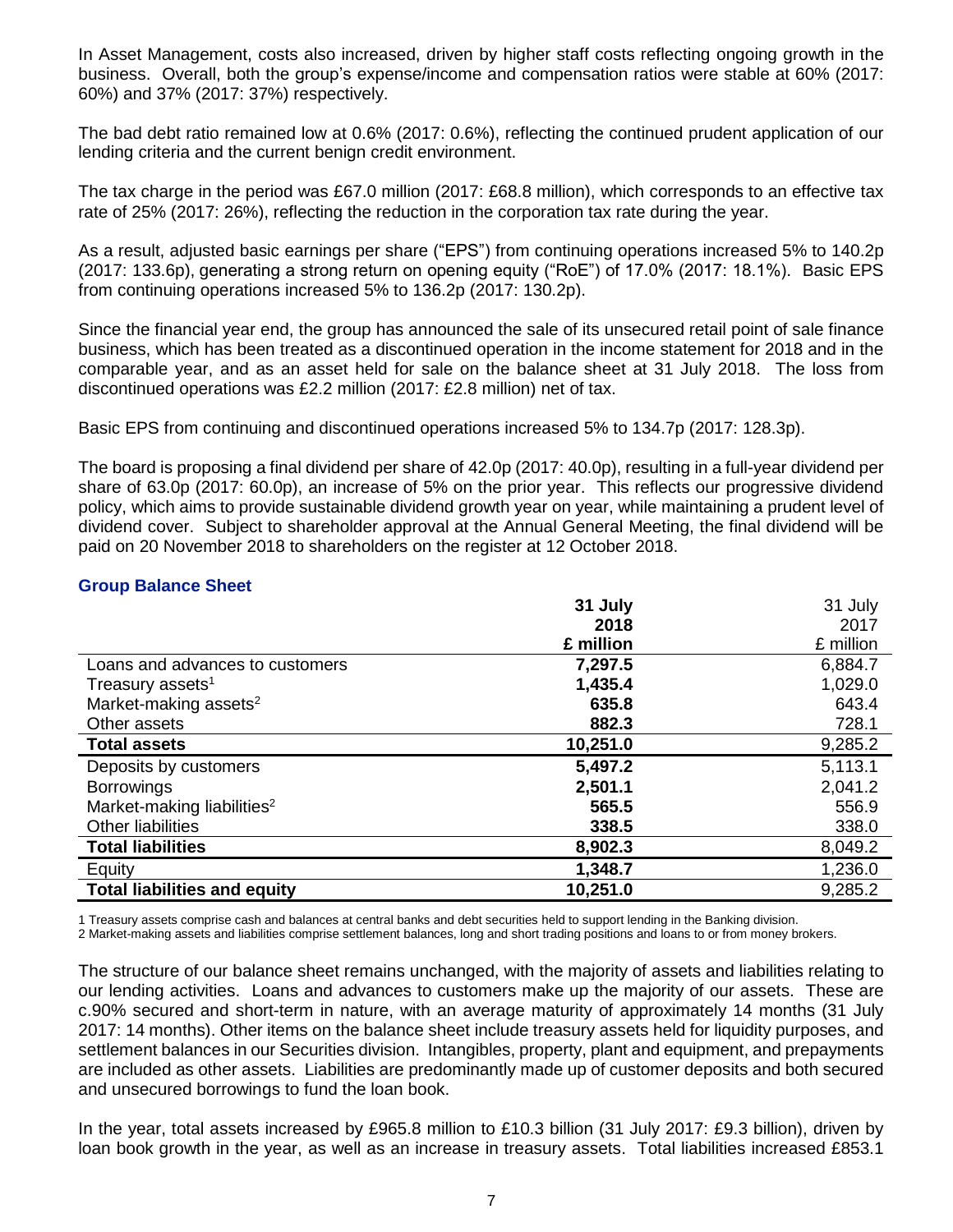million to £8.9 billion (31 July 2017: £8.0 billion), driven by higher customer deposits and an increase in borrowings, including the issue of a senior unsecured bond.

Total equity increased to £1.3 billion (31 July 2017: £1.2 billion), principally reflecting profit in the period, partially offset by dividend payments of £91.0 million. The group's return on assets remained broadly stable at 2.0% (31 July 2017: 2.1%).

### **IFRS 9**

The provisions of IFRS 9 Financial Instruments apply to the group from 1 August 2018. Under IFRS 9, impairment losses are recognised in the group's financial statements on a forward looking basis, taking into account both the risk profile of the loan book and the macroeconomic outlook at the balance sheet date. This will result in earlier recognition of bad debts in the group's financial statements, and consequently a higher balance of bad debt provisions on the balance sheet, compared to the incurred loss approach under IAS 39.

The implementation of IFRS 9 is expected to increase bad debt provisions on the balance sheet by £59.0 million at 1 August 2018, resulting in a £44.9 million reduction in shareholders' equity and a £14.1 million increase in deferred tax assets. This increase principally reflects the additional forward looking provision on performing and underperforming loans, as well as a broader definition of default compared to IAS 39 and the addition of a macroeconomic overlay.

This corresponds to a 49 bps reduction in the group's CET1 capital ratio on a fully loaded basis, in line with the group's expectation of a 45-55 bps impact. The group will be applying the European Banking Authority's transitional arrangements, which phase in the initial impact over a period of five years and, therefore, the impact on the group's regulatory capital position in the 2019 financial year will be minimal at 2 bps.

The group will be publishing an IFRS 9 transition document with further details on the implementation of IFRS 9 in early November.

#### **Group Capital Position**

|                                    | 31 July   | 31 July   |
|------------------------------------|-----------|-----------|
|                                    | 2018      | 2017      |
|                                    | £ million | £ million |
| Common equity tier 1 capital       | 1,084.4   | 990.6     |
| Total capital                      | 1,282.3   | 1,196.2   |
| Risk weighted assets               | 8,547.5   | 7,859.0   |
| Common equity tier 1 capital ratio | 12.7%     | 12.6%     |
| <b>Total capital ratio</b>         | 15.0%     | 15.2%     |
| Leverage ratio                     | 10.6%     | 10.7%     |

The group's strong capital generation has allowed us to support continued loan book growth in the year while maintaining capital ratios comfortably ahead of minimum requirements. Overall, the CET1 capital ratio increased marginally to 12.7% (31 July 2017: 12.6%), reflecting continued strong profitability and loan book growth in the period. The total capital ratio decreased marginally to 15.0% (31 July 2017: 15.2%).

In the last year, we generated £93.8 million of CET1 capital, reflecting £202.3 million of profit in the year, partly offset by dividends paid and foreseen of £93.9 million, an increase in intangibles, and other movements in reserves. As a result, CET1 capital increased 9% to £1,084.4 million (31 July 2017: £990.6 million).

Risk weighted assets also increased 9% to £8.5 billion (31 July 2017: £7.9 billion), reflecting continued loan book growth and particularly strong growth in our property development loan book which is risk weighted at 150% under the standardised approach.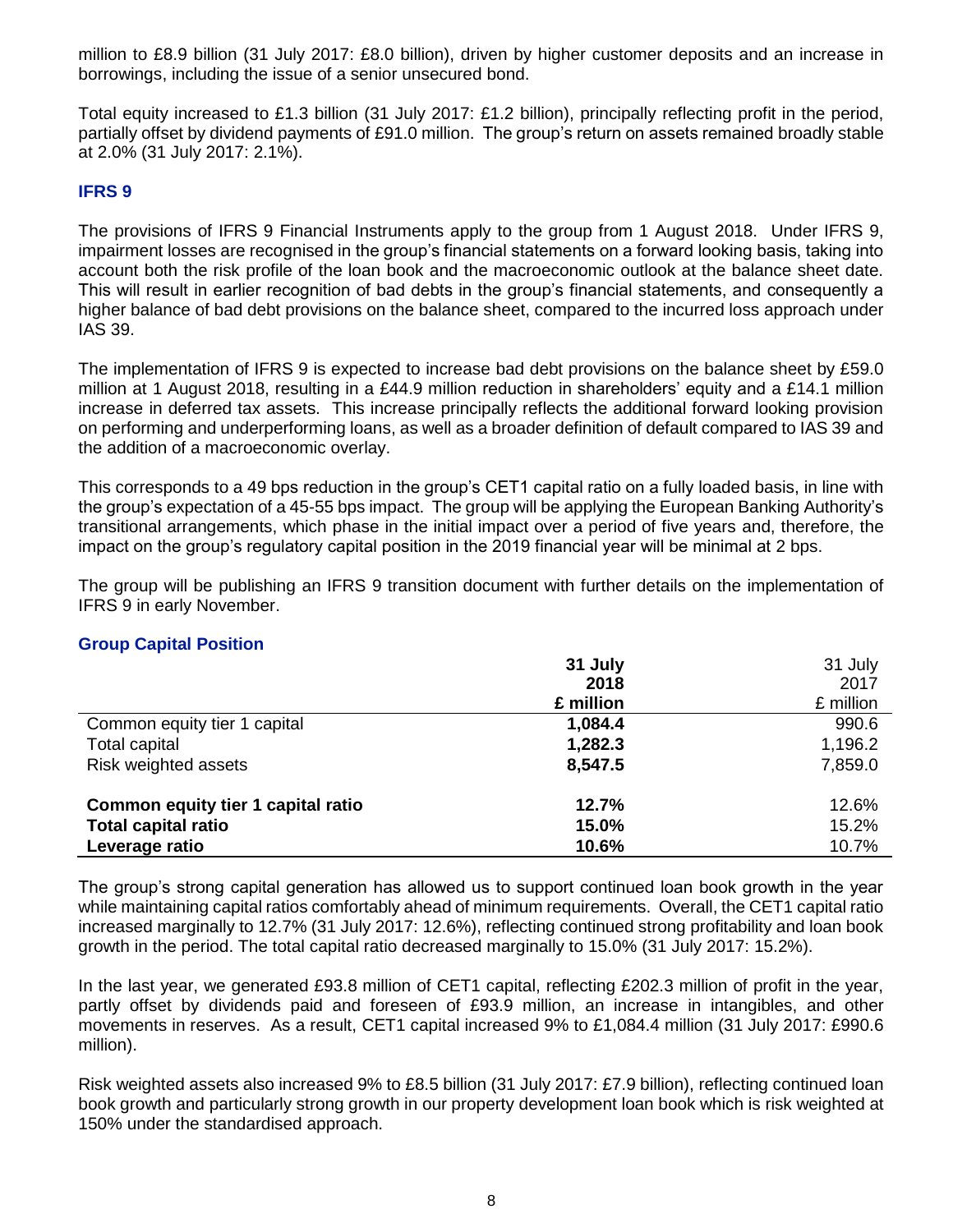Our leverage ratio, which is a transparent measure of capital strength not affected by risk weightings, remains very strong at 10.6% (31 July 2017: 10.7%).

These capital ratios remain comfortably ahead of minimum regulatory requirements. Our fully loaded minimum CET1 capital ratio requirement, effective July 2019, is 9.0%, including all applicable buffers and a 1.1% pillar 2 add-on, with a total capital requirement of 13.4%. Accordingly, we continue to have good headroom of c.370 bps in our CET1 capital ratio, and c.160 bps in the total capital ratio.

This leaves us well placed to support continued growth in the loan book and absorb any foreseen regulatory changes, including the proposed Basel 3 reforms and the impact of IFRS 9.

We are also continuing to develop the models, systems and processes required to use the Internal Ratings Based approach for capital, which we believe will better reflect the risk profile of our lending longer term. We currently expect to submit our formal application to the PRA during the 2019 calendar year.

### **Group Funding<sup>1</sup>**

|                                                                 | 31 July   | 31 July   |
|-----------------------------------------------------------------|-----------|-----------|
|                                                                 | 2018      | 2017      |
|                                                                 | £ million | £ million |
| Customer deposits                                               | 5,497.2   | 5,113.1   |
| Secured funding                                                 | 1,360.3   | 1,297.3   |
| Unsecured funding <sup>2</sup>                                  | 1,421.2   | 1,120.3   |
| Equity                                                          | 1,348.7   | 1,236.0   |
| <b>Total available funding</b>                                  | 9,627.4   | 8,766.7   |
| Of which term funding $(>1$ year)                               | 4,958.5   | 4,766.2   |
| Total funding as % of loan book                                 | 132%      | 127%      |
| Term funding as % of loan book                                  | 68%       | 69%       |
| Average maturity of term funding (excluding equity)             | 43 months | 38 months |
| Average maturity of funding allocated to loan book <sup>3</sup> | 23 months | 21 months |

1 Numbers relate to core funding and exclude working capital facilities at the business level.

2 Unsecured funding excludes £14.6 million (2017: £16.1 million) of non-facility overdrafts included in borrowings and includes £295.0 million (2017: £295.0 million) of undrawn facilities.

3 Average maturity of total funding excluding equity and funding held for liquidity purposes.

The primary purpose of our treasury function is to manage funding and liquidity to support the lending businesses. We maintain a conservative approach, with diverse funding sources and a prudent maturity profile, which increases resilience and helps to manage changes in the cost of funding.

Overall, the funding environment remained favourable during the year. Total funding increased to £9.6 billion (31 July 2017: £8.8 billion) and accounted for 132% (31 July 2017: 127%) of the loan book at the balance sheet date. Our average cost of funding of 1.6% (2017: 1.7%) was marginally below the prior year, reflecting new lower cost funding, including a £200 million public motor securitisation issued in November 2017.

The loan book growth in the year was primarily funded by an increase in customer deposits and unsecured funding. Deposits increased 8% to £5.5 billion (31 July 2017: £5.1 billion) with rises in both retail and corporate deposits. The latter represents around two-thirds of the deposit base. Unsecured funding increased to £1.4 billion (31 July 2017: £1.1 billion), reflecting the successful issuance of a £250 million senior unsecured bond in April 2018.

Our range of secured funding facilities include securitisations of our Premium and Motor finance loan books. We have made limited use of the Term Funding Scheme, which accounted for c.5% of our total funding at the year end.

We have maintained a prudent maturity profile. Term funding, with a residual maturity over one year, increased to £5.0 billion (31 July 2017: £4.8 billion) and now covers 68% (31 July 2017: 69%) of the loan book. The average maturity of funding allocated to the loan book increased to 23 months (31 July 2017: 21 months), while the average loan book maturity remained at 14 months (31 July 2017: 14 months).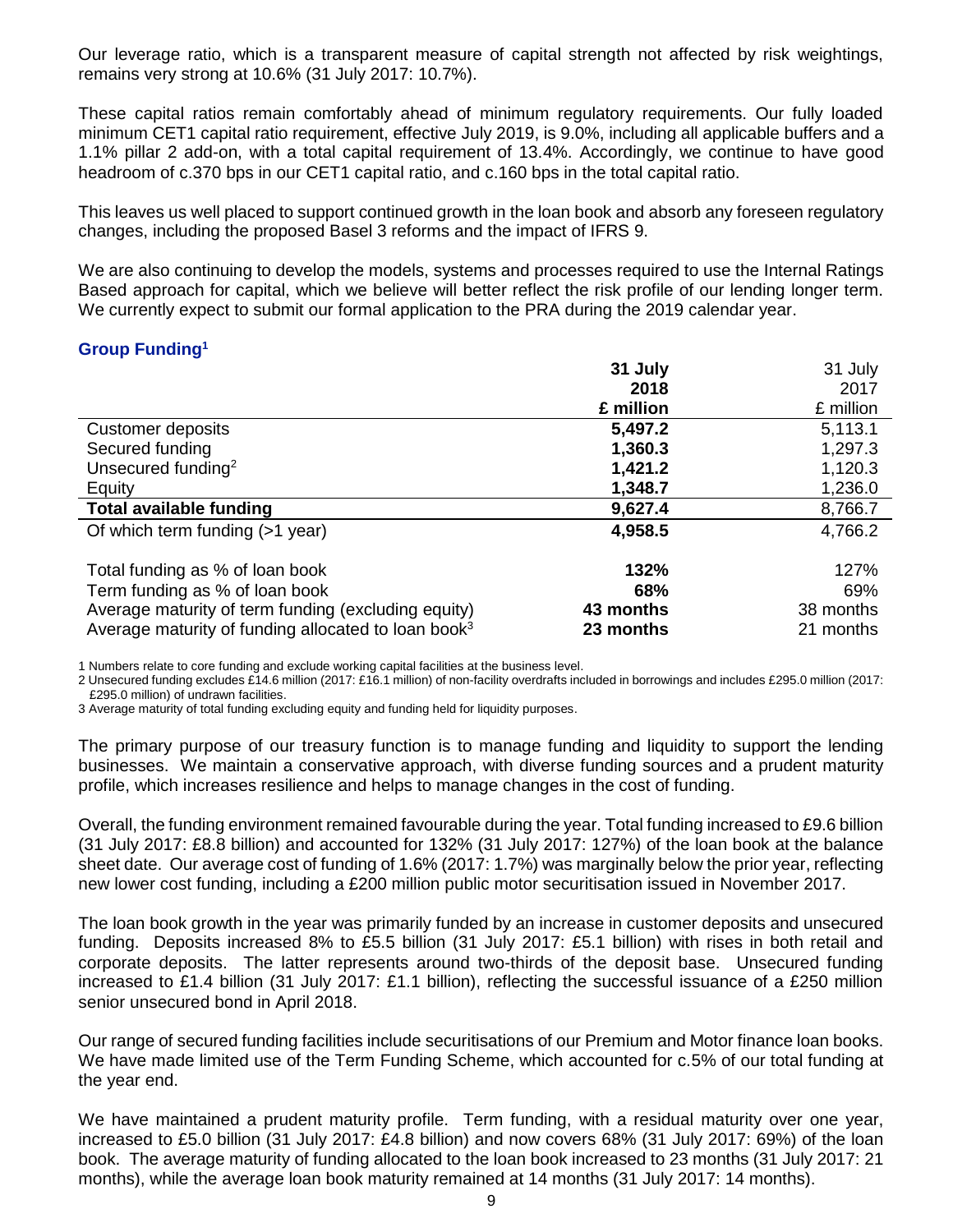During the year we invested in a new deposit platform, which will allow us to offer a wider range of savings products and to add online capability to our channels of distribution. The programme will enable us to further diversify our funding as well as improve the customer experience. We anticipate the new platform to be rolled out during the 2019 financial year.

Our strong credit ratings have been reaffirmed by both Moody's Investors Services ("Moody's") and Fitch Ratings ("Fitch"). Moody's rates Close Brothers Group ("CBG") A3/P2 and Close Brothers Limited ("CBL") Aa3/P1, with a stable outlook. Fitch rates both CBG and CBL A/F1 with a stable outlook.

## **Group Liquidity**

|                                   | 31 July   | 31 July   |
|-----------------------------------|-----------|-----------|
|                                   | 2018      | 2017      |
|                                   | £ million | £ million |
| Bank of England deposits          | 1,140.4   | 805.1     |
| Sovereign and central bank debt   | 44.5      | 43.6      |
| <b>High quality liquid assets</b> | 1,184.9   | 848.71    |
| Certificates of deposit           | 250.5     | 180.3     |
| <b>Treasury assets</b>            | 1,435.4   | 1,029.0   |

1 In addition to and not included in the above, at 31 July 2017 the group held £97.5 million of Treasury Bills drawn under the Funding for Lending Scheme that were not in repurchase agreements.

The group maintains a strong liquidity position, ensuring it is comfortably ahead of both internal risk appetite and regulatory requirements. The majority of our liquidity requirements and surplus funding are held in the form of high quality liquid assets.

We regularly assess and stress test our liquidity requirements and continue to comfortably meet the liquidity coverage ratio requirements under CRD IV, with a 12-month average liquidity coverage ratio of 1,038%. Treasury assets increased to £1.4 billion (31 July 2017: £1.0 billion) and were predominantly held on deposit with the Bank of England, giving us continued good headroom to both internal and external liquidity requirements.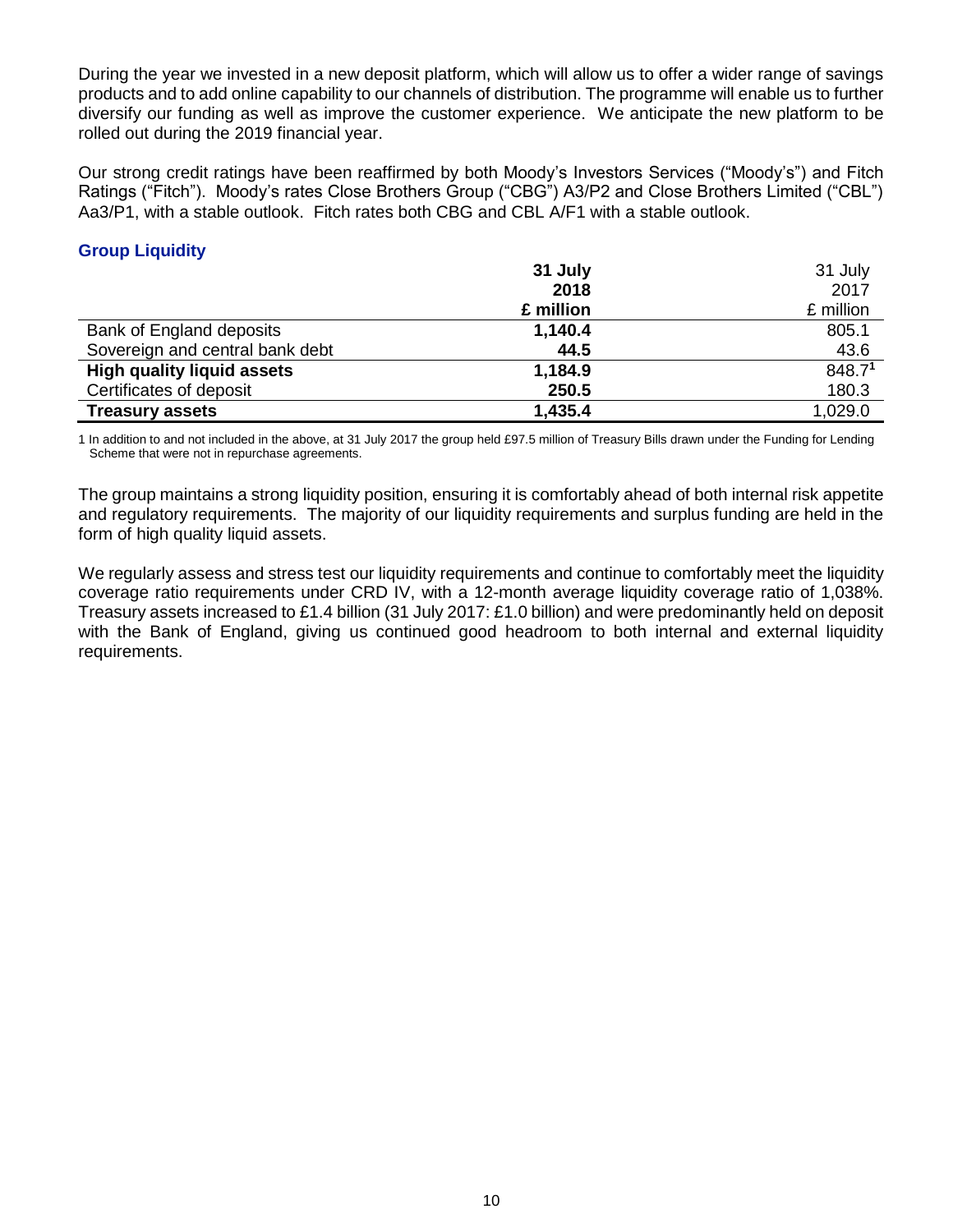#### **BANKING**

## **Key Financials**

|                                                           | 2018      | 2017      | Change         |
|-----------------------------------------------------------|-----------|-----------|----------------|
| Continuing operations <sup>1</sup>                        | £ million | £ million | %              |
| Adjusted operating income                                 | 581.0     | 551.1     | 5              |
| Adjusted operating expenses                               | (282.5)   | (264.7)   |                |
| Impairment losses on loans and advances                   | (46.7)    | (39.0)    | 20             |
| <b>Adjusted operating profit</b>                          | 251.8     | 247.4     | $\overline{2}$ |
|                                                           |           |           |                |
| Net interest margin <sup>2</sup>                          | 8.0%      | 8.1%      |                |
| Expense/income ratio                                      | 49%       | 48%       |                |
| Bad debt ratio <sup>2</sup>                               | 0.6%      | 0.6%      |                |
| Return on net loan book <sup>2</sup>                      | 3.5%      | 3.6%      |                |
| Return on opening equity                                  | 20%       | 23%       |                |
| Average loan book and operating lease assets <sup>3</sup> | 7,261.1   | 6,795.6   |                |

1 Results from continuing operations exclude the unsecured retail point of sale finance business, which has been classified as a discontinued operation in the group's income statement for the 2017 and 2018 financial years.

2 The calculation of the bad debt ratio, net interest margin and return on net loan book excludes the unsecured retail point of sale finance loan book from both the opening and closing loan book. This does not result in any change to the ratios previously published for the 2017 financial year.

3 Re-presented to exclude the unsecured retail point of sale finance loan book in both the 2017 and 2018 financial years and is used to calculate net interest margin, bad debt ratio and return on net loan book.

### **Good Financial Performance for the Full Year**

Banking adjusted operating profit was up 2% to £251.8 million (2017: £247.4 million), as good loan book growth was partly offset by a marginal reduction in the net interest margin, increased investment and the non-recurrence of provision releases in the prior year. Statutory operating profit from continuing operations increased 1% to £249.9 million (2017: £246.5 million).

The loan book grew 6.0% (2017: 7.0%), with underlying growth of 6.6% excluding the unsecured retail point of sale finance portfolio. This growth reflects our strong customer proposition and the diversification benefits of our loan portfolio, with growth in most of our core businesses, as well as an increasing contribution from some of our smaller, specialist businesses. The return on net loan book remained strong at 3.5% (2017: 3.6%).

Adjusted operating income was up 5% at £581.0 million (2017: £551.1 million), supported by loan book growth at strong margins across the lending businesses. The net interest margin remained strong at 8.0% (2017: 8.1%), albeit with slightly lower yield compared to the prior year. Our strong margins and service led customer relationships position us well to respond to any change in market conditions.

Adjusted operating expenses increased 7% to £282.5 million (2017: £264.7 million), as we continue to invest in a number of strategic projects and new business initiatives, including a new multi-year investment programme in Motor Finance and to support our planned application for IRB. Staff costs, which represent the majority of the cost base, also increased, reflecting continued growth in both front office and support functions. The expense/income ratio was marginally up to 49% (2017: 48%), while the compensation ratio remained flat on the prior year at 29%.

We have seen no change in credit performance and the bad debt ratio remained low at 0.6% (2017: 0.6%), although slightly higher on the prior year, which benefited from £7.5 million of bad debt provision releases. The credit environment remained benign overall and we continue to see low levels of arrears across the businesses.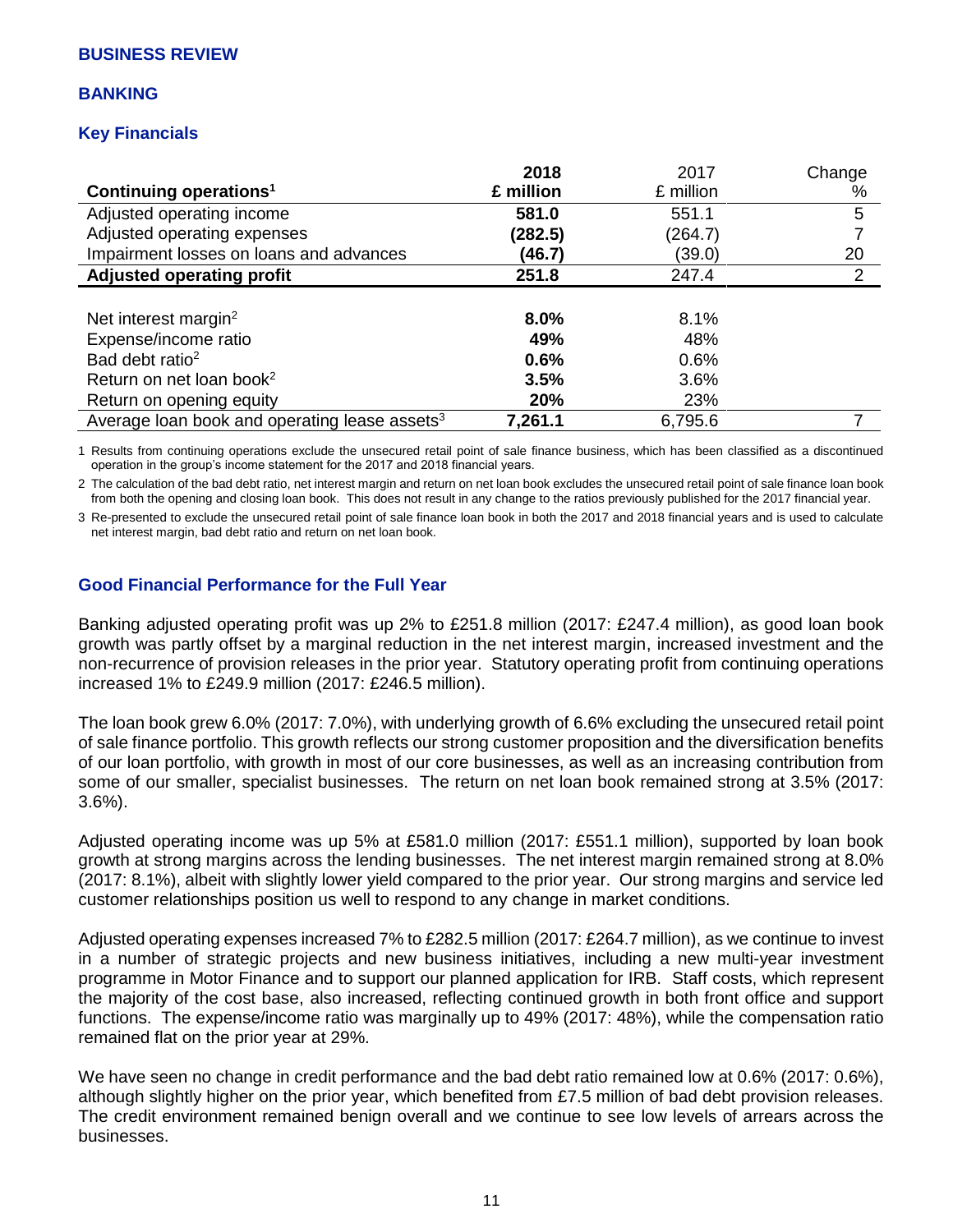Return on opening equity remained strong at 20% (2017: 23%), reflecting continued profitability of the business, offset by continued strong growth in the equity base.

#### **Loan Book Analysis**

|                          | 31 July              | 31 July   |        |
|--------------------------|----------------------|-----------|--------|
|                          | 2018                 | 2017      | Change |
|                          | £ million            | £ million | %      |
| <b>Retail</b>            | 2,686.4 <sup>1</sup> | 2,702.8   | (0.6)  |
| Motor Finance            | 1,736.3              | 1,761.9   | (1.5)  |
| <b>Premium Finance</b>   | 950.1 <sup>1</sup>   | 940.9     | 1.0    |
| <b>Commercial</b>        | 2,783.6              | 2,552.6   | 9.0    |
| <b>Asset Finance</b>     | 2,071.2              | 2,017.0   | 2.7    |
| <b>Invoice Finance</b>   | 712.4                | 535.6     | 33.0   |
| <b>Property</b>          | 1,827.5              | 1,629.3   | 12.2   |
| <b>Closing loan book</b> | 7,297.51             | 6,884.7   | 6.0    |

1 The loan book at 31 July 2018 excludes the unsecured retail point of sale finance loan book of £66.2 million, which was classified as held for sale at the balance sheet date. The loan book at 31 July 2017 includes £36.7 million in relation to this business.

Loan book growth has always been an output of our business model, and we continue to prioritise margin and credit quality over growth. Our portfolio is diverse, which ensures that our business remains resilient through the cycle. Loan book growth was 6.0% in the year to £7.3 billion (31 July 2017: £6.9 billion), with underlying growth of 6.6% excluding the unsecured retail point of sale finance loan book, which was classified as held for sale at the balance sheet date.

We achieved particularly good growth in Property, which has remained resilient to competitive pressure, as well as Invoice Finance, with growth in both the core business and from smaller, specialist areas. Both Asset and Premium Finance also delivered good growth in the year, while Motor Finance saw a slight contraction, as we prioritise our strict lending criteria in the face of continued competition.

The Republic of Ireland, where we provide Motor, Premium, Asset and Invoice Finance, represents c.10% of the overall Banking loan book. The Irish portfolio also grew in the period, although we now see growth moderating in this market.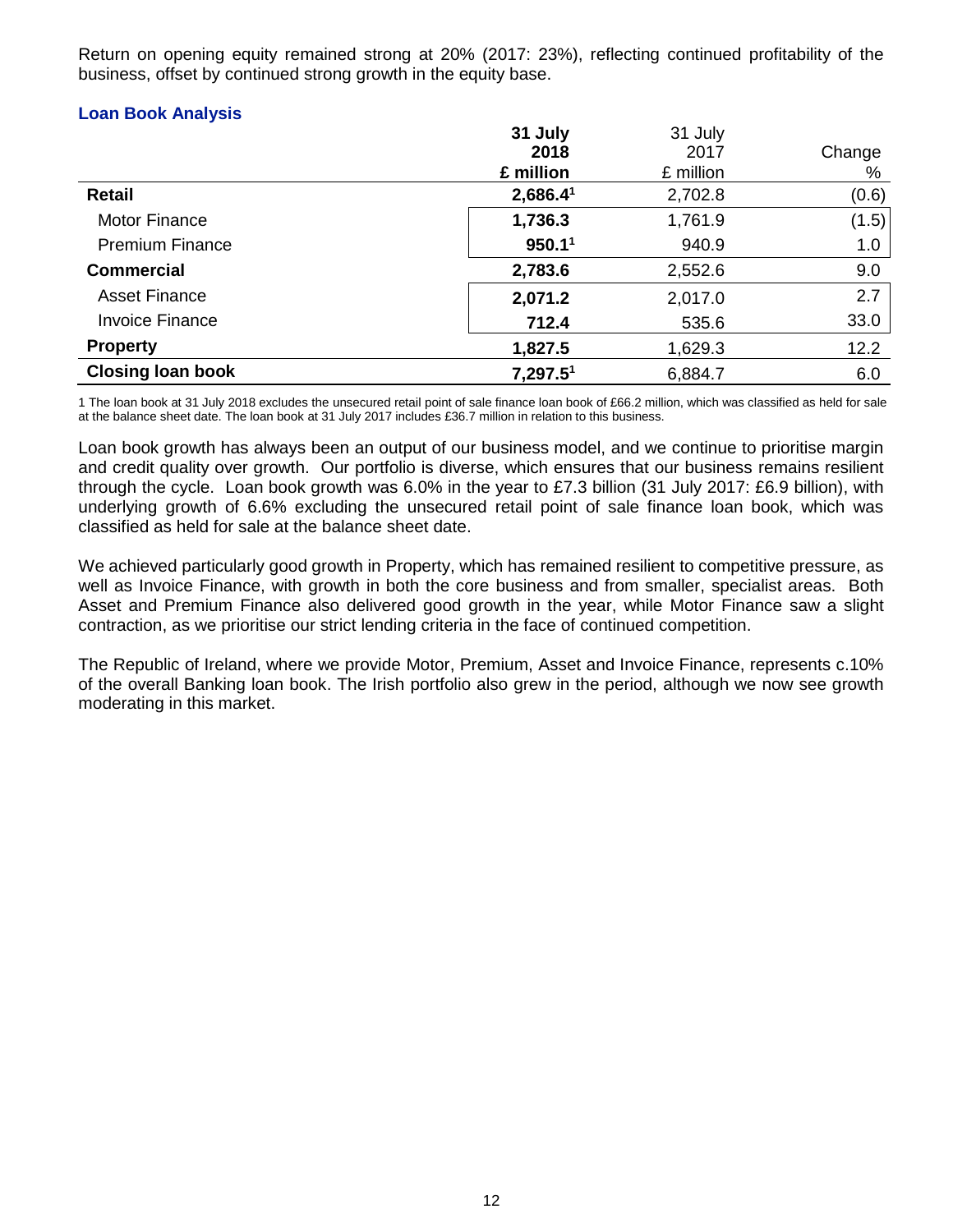### **BANKING: Retail**

| 2018      | 2017      | Change |
|-----------|-----------|--------|
| £ million | £ million | %      |
| 225.5     | 218.2     | 3      |
| (119.2)   | (110.8)   | 8      |
| (25.2)    | (24.6)    | っ      |
| 81.1      | 82.8      | (2)    |
|           |           |        |
| 8.4%      | 8.5%      |        |
| 53%       | 51%       |        |
| 0.9%      | 1.0%      |        |
| 2,676.3   | 2,575.6   |        |
|           |           |        |

1 Results from continuing operations exclude the unsecured retail point of sale finance business, which has been classified as a discontinued operation in the group's income statement for the 2017 and 2018 financial years.

2 The calculation of the bad debt ratio and net interest margin excludes the unsecured retail point of sale finance loan book from both the opening and closing loan book. This does not result in any change to the ratios previously published for the 2017 financial year.

3 Re-presented to exclude the unsecured retail point of sale finance loan book in both the 2017 and 2018 financial years and is used to calculate net interest margin, bad debt ratio and return on net loan book.

The Retail segment provides intermediated finance, principally to individuals, through motor dealers and insurance brokers and incorporates our Premium and Motor Finance businesses.

The Retail loan book was broadly flat overall at £2.7 billion (31 July 2017: £2.7 billion), as good underlying loan book growth in Premium Finance was offset by a slight decline in the Motor Finance book and the agreed sale of the unsecured retail point of sale finance business.

Premium Finance delivered good underlying growth of 5% driven by volumes from recent broker wins. The Premium Finance business continues to be well positioned competitively, benefiting from the ongoing multiyear investment programme in its infrastructure aimed at improving both broker and end customer experience.

The Motor Finance loan book reduced 1% to £1.7 billion (31 July 2017: £1.8 billion). The UK book saw a small contraction in the period, as we continue to prioritise margin and credit quality in a highly competitive market. This was partly offset by continued modest growth in the Republic of Ireland, which accounts for 26% (2017: 23%) of the Motor Finance loan book, where we operate through a local partner, First Auto Finance, who provide the distribution and dealer relationships. In both the UK and Ireland, our core product remains hire-purchase contracts for second-hand vehicles, with Personal Contract Plans ("PCP") accounting for 13% of the Motor Finance loan book at 31 July 2018.

On 14 September we announced the sale of our unsecured retail point of sale finance business, which provides finance to consumers through retailers, and had a loan book of £66.2 million (31 July 2017: £36.7 million) at the balance sheet date. After gradually and incrementally developing this business and assessing the market opportunity over the last several years, we have concluded that it does not provide a long-term fit with our predominantly secured business model.

Overall, adjusted operating profit for the Retail segment of £81.1 million (2017: £82.8 million) was marginally down on the prior year, and statutory operating profit from continuing operations reduced to £80.8 million (2017: £82.4 million). This was due to ongoing investment in both Premium and Motor Finance as well as lower income in the Motor Finance business.

Adjusted operating income was up 3% year on year at £225.5 million (2017: £218.2 million) with the net interest margin broadly stable at 8.4% (2017: 8.5%).

Adjusted operating expenses increased 8%, to £119.2 million (2017: £110.8 million), as our multi-year investment in both Premium Finance and, more recently, the Motor Finance business continues. The investment programme in our Motor Finance business is still in its early stage and is aimed at improving the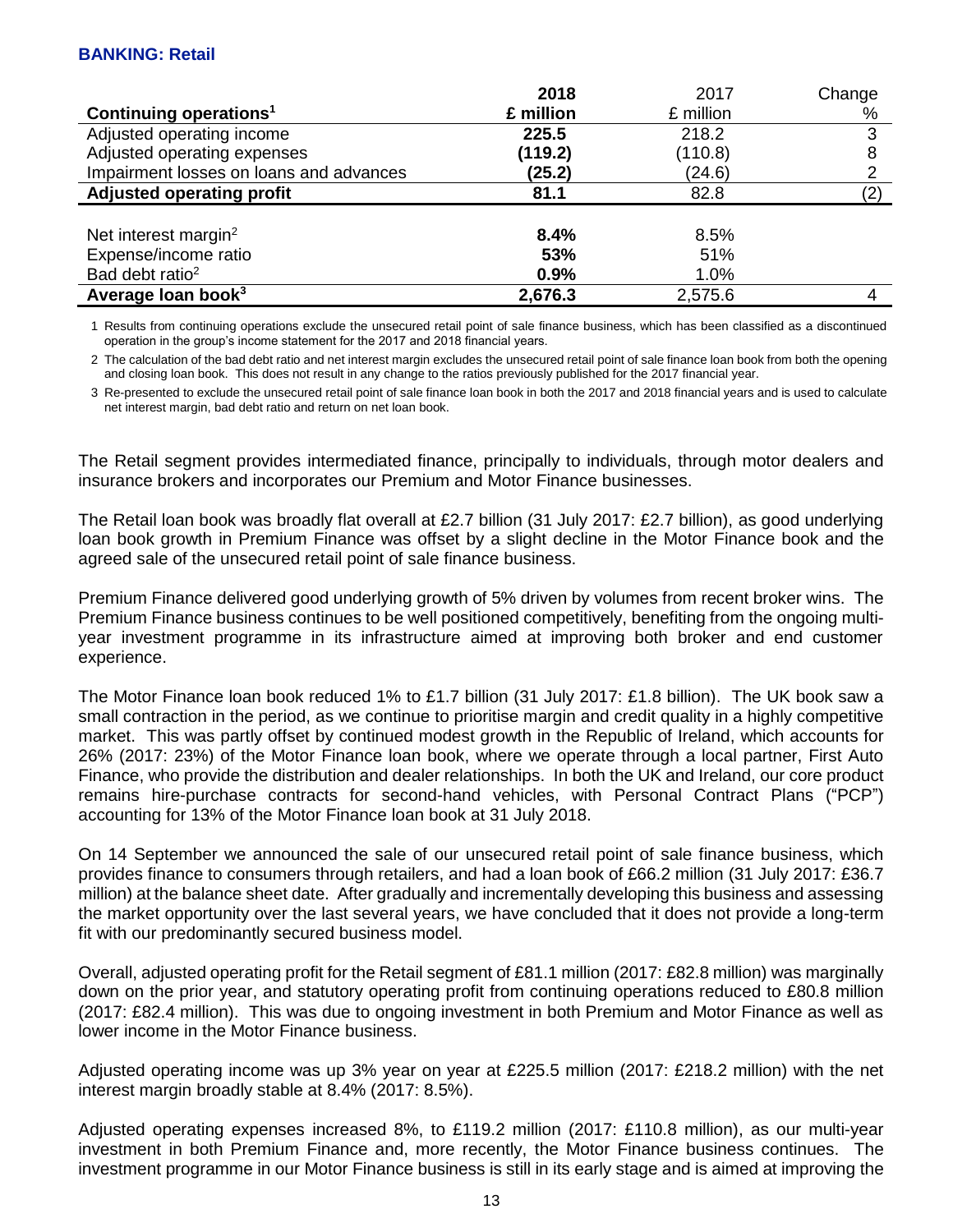service proposition, streamlining operational processes and increasing sales effectiveness. As a result, the expense/income ratio increased to 53% (2017: 51%).

Credit performance remains in line with our expectations at this stage of the cycle, with the bad debt ratio at 0.9% (2017: 1.0%), reflecting continued commitment to our strict lending criteria.

### **BANKING: Commercial**

|                                         | 2018      | 2017      | Change |
|-----------------------------------------|-----------|-----------|--------|
|                                         | £ million | £ million | %      |
| Operating income                        | 225.5     | 213.3     | 6      |
| Adjusted operating expenses             | (132.2)   | (125.2)   | 6      |
| Impairment losses on loans and advances | (17.2)    | (15.5)    | 11     |
| <b>Adjusted operating profit</b>        | 76.1      | 72.6      | 5      |
|                                         |           |           |        |
| Net interest margin                     | 7.9%      | 8.0%      |        |
| Expense/income ratio                    | 59%       | 59%       |        |
| Bad debt ratio                          | 0.6%      | 0.6%      |        |
| Average loan book and operating leases  | 2,856.4   | 2,676.8   |        |

The Commercial segment focuses on specialist, secured lending principally to the SME market and includes Asset and Invoice Finance, including smaller, specialist businesses such as Novitas Loans, a specialist provider of finance to clients of the legal profession acquired in 2017, and Brewery Rentals, which provides service and finance solutions for brewery equipment and containers in the UK and Germany.

The overall Commercial loan book increased 9% to £2.8 billion (31 July 2017: £2.6 billion), with growth across all businesses, but particularly in the core Invoice Finance business, Novitas Loans and Brewery Rentals. The Asset Finance loan book was also up 3% in the year, notwithstanding active competition from both new and existing lenders in this market.

Adjusted operating profit of £76.1 million (2017: £72.6 million) was up 5%, driven by good income growth and continued low bad debt. Statutory operating profit increased 3% to £74.5 million (2017: £72.1 million).

Operating income of £225.5 million (2017: £213.3 million) was 6% higher than the prior year, reflecting growth in the loan book. Despite ongoing pricing pressure in the Asset Finance market, we have maintained a strong net interest margin of 7.9% (2017: 8.0%), which remains ahead of the industry.

Costs grew by 6% to £132.2 million (2017: £125.2 million), driven by ongoing investment in new initiatives. These include our Technology Services business, where we offer financing solutions for IT infrastructure, the expansion of our Asset Finance offering into Germany, and post-acquisition integration of Novitas Loans. Despite this ongoing investment, the expense/income ratio remained stable at 59% (2017: 59%).

The bad debt ratio remained in line with the prior year at 0.6% (2017: 0.6%), with good overall credit performance.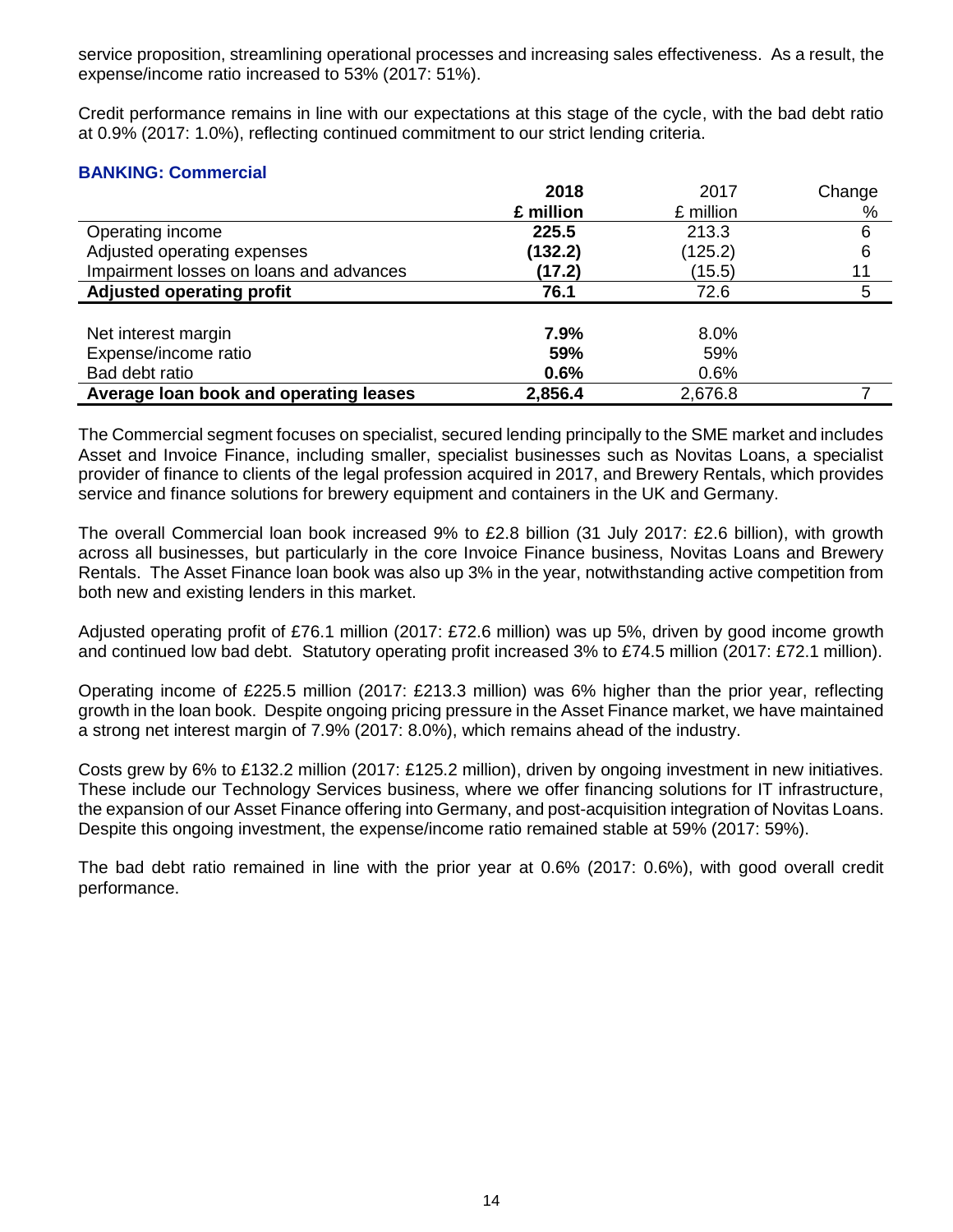### **BANKING: Property**

|                                         | 2018      | 2017      | Change |
|-----------------------------------------|-----------|-----------|--------|
|                                         | £ million | £ million | %      |
| Operating income                        | 130.0     | 119.6     | 9      |
| Operating expenses                      | (31.1)    | (28.7)    | 8      |
| Impairment losses on loans and advances | (4.3)     | 1.1       |        |
| <b>Operating profit</b>                 | 94.6      | 92.0      | 3      |
|                                         |           |           |        |
| Net interest margin                     | 7.5%      | 7.7%      |        |
| Expense/income ratio                    | 24%       | 24%       |        |
| Bad debt ratio                          | 0.2%      | $(0.1\%)$ |        |
| Average loan book                       | 1,728.4   | 1,543.3   | 12     |

The Property segment is focused on specialist residential development finance to established professional developers in the UK. We do not lend to the buy-to-let sector, or provide residential or commercial mortgages.

Property delivered another year of strong loan book growth at 12%, to £1.8 billion (31 July 2017: £1.6 billion). We continue to see strong structural demand in our core market of property development finance for new build family housing with an average unit price of £500,000. London and the South East represent c.70% of the portfolio, however growth also remains strong in regional locations, around major commuting hubs such as Manchester, Birmingham and Bristol. Our long track record, expertise and quality of service ensure the business remains resilient to competitive pressures and continues to generate high levels of repeat business.

The business delivered an operating profit of £94.6 million (2017: £92.0 million), up 3% on the prior year. The net interest margin reduced slightly to 7.5% (2017: 7.7%), predominantly reflecting the mix of new business in the period. The bad debt ratio was low at 0.2% (2017: -0.1%), with the net recovery in the 2017 financial year reflecting provision releases in that year.

Operating expenses of £31.1 million (2017: £28.7 million) were up 8%, and the expense/income ratio remained at 24% (2017: 24%), reflecting the lower operational requirements of the business with larger transaction sizes at lower volumes.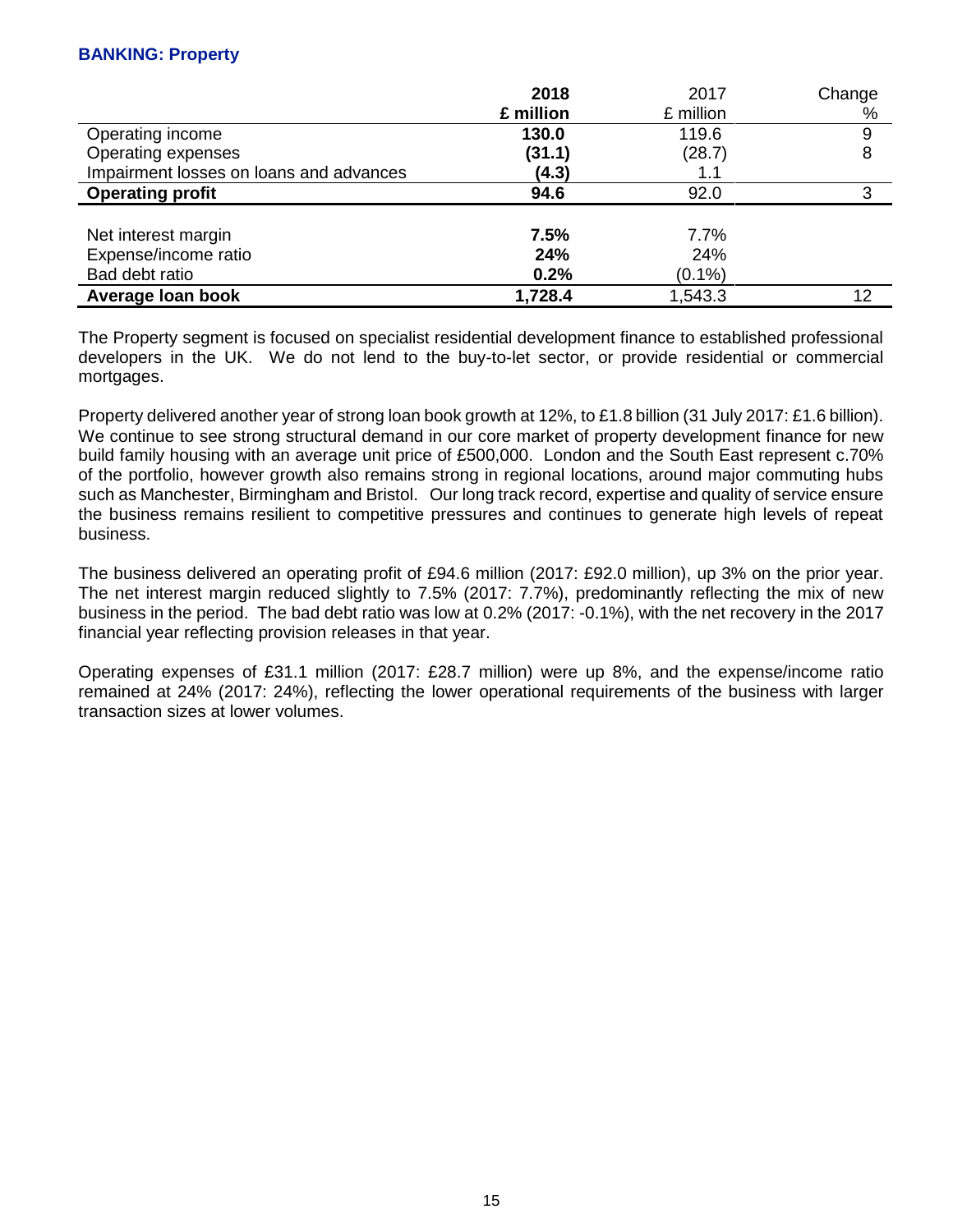## **SECURITIES**

## **Key Financials**

|                          | 2018      | 2017      | Change |
|--------------------------|-----------|-----------|--------|
|                          | £ million | £ million | %      |
| Operating income         | 109.1     | 106.7     | ົ      |
| Operating expenses       | (81.0)    | (78.6)    | 3      |
| <b>Operating profit</b>  | 28.1      | 28.1      | -      |
|                          |           |           |        |
| Bargains per day         | 68k       | 65k       |        |
| Operating margin         | 26%       | 26%       |        |
| Return on opening equity | 29%       | 29%       |        |

## **Continued Good Performance in Favourable Market Conditions**

Winterflood had another strong year, maximising revenue opportunities in mostly favourable market conditions and delivering operating profit of £28.1 million (2017: £28.1 million), in line with the prior year.

Operating income increased 2% to £109.1 million (2017: £106.7 million), reflecting strong trading income across all trading sectors and particularly in AIM, investment trusts and FTSE 350. Geopolitical developments and rising markets attracted higher levels of investor trading activity both on the retail and institutional sides, benefitting most trading sectors. Winterflood is also diversifying its income by increasing its presence in the institutional market, which contributed to income growth in the period.

Average daily bargains increased 3% to 67,520 (2017: 65,286), reflecting increased trading activity. Winterflood had no loss days in the year (2017: one), and at the financial year end had 16 consecutive months without a loss day, notwithstanding some periods of higher market volatility, demonstrating the skill and expertise of our traders.

Operating expenses increased 3% to £81.0 million (2017: £78.6 million), reflecting slightly higher variable costs and settlement fees, as a result of increased trading activity. We also continue to invest in Winterflood Business Services, which provides flexible outsourced dealing, custody and settlement services.

Both the expense/income ratio and the compensation ratio were broadly in line with the prior year, at 74% (2017: 74%) and 47% (2017: 48%) respectively.

Winterflood has a long track record of trading profitably in a range of conditions; however, due to the nature of the business, it always remains sensitive to changes in the market environment.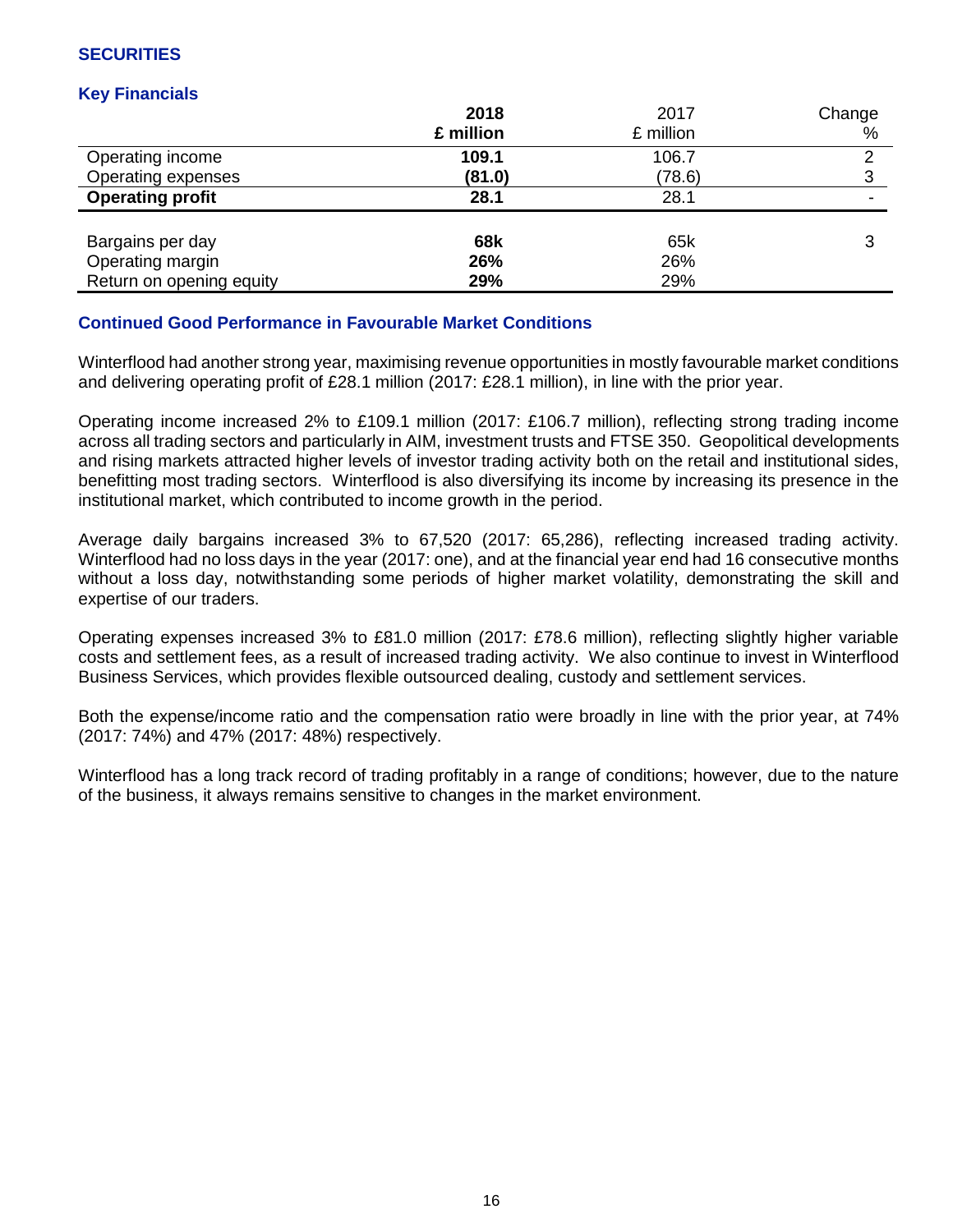### **ASSET MANAGEMENT**

## **Key Financials**

|                                        | 2018      | 2017      | Change |
|----------------------------------------|-----------|-----------|--------|
|                                        | £ million | £ million | %      |
| Investment management                  | 75.2      | 63.7      | 18     |
| Advice and other services <sup>1</sup> | 39.6      | 37.1      |        |
| Other income                           | 0.7       | 2.1       | (67)   |
| <b>Operating income</b>                | 115.5     | 102.9     | 12     |
| Adjusted operating expenses            | (92.4)    | (85.5)    | 8      |
| Adjusted operating profit <sup>2</sup> | 23.1      | 17.4      | 33     |
|                                        |           |           |        |
| Revenue margin (bps)                   | 98        | 96        |        |
| Operating margin                       | 20%       | 17%       |        |
| Return on opening equity               | 34%       | 26%       |        |

1 Income from advice and self-directed services, excluding investment management income.

2 Excluding the OLIM Investment Managers ("OLIM") business sold in 2017, adjusted operating profit increased by 49% to £23.1 million (2017: £15.5 million), with an underlying operating margin of 20% (2017: 15%).

### **Strong Performance in the Year**

Asset Management made significant progress in the year, achieving strong net inflows and significant growth in operating profit, with continued good demand for our integrated advice and investment management services.

The division delivered a 33% increase in adjusted operating profit to £23.1 million (2017: £17.4 million) and an operating margin of 20% (2017: 17%). Statutory operating profit was also up at £17.6 million (2017: £12.1 million). Managed assets increased 17% to £10.4 billion (31 July 2017: £8.9 billion), with positive net flows of £1,083 million (31 July 2017: £757 million), or 12% (2017: 9%) of opening managed assets.

Operating income increased 12% to £115.5 million (2017: £102.9 million), driven by growth in client assets from both strong net inflows and rising markets. The revenue margin increased to 98 bps (2017: 96 bps) reflecting growth of our integrated wealth management offering, which combines advice and investment management.

Adjusted operating expenses increased 8% to £92.4 million (2017: £85.5 million), and the expense/income ratio improved to 80% (2017: 83%) reflecting the benefits of operating leverage. The increase in expenses was predominantly driven by staff costs, reflecting greater numbers of support staff and hiring of investment managers. The compensation ratio remained in line with the prior year at 55% (2017: 55%).

The increase in staff costs was partly offset by ongoing savings from the consolidation of custody, trading and administration onto a single platform, enabling investment in people to drive growth in our advice and investment management offering.

#### **Positive Inflows Across All Channels**

After seeing strong growth in the first half, we continued to sustain good net inflows alongside mixed market conditions in the second, achieving 17% growth in managed assets to £10.4 billion (31 July 2017: £8.9 billion). For the full year, net inflows increased 43% to £1,083 million (2017: £757 million), with strong flows both directly from our own advisers and investment managers, and through third party IFAs. Positive market movements contributed a further £395 million (2017: £588 million) to growth in managed assets.

During the year we saw positive inflows into our investment propositions from the 2017 acquisitions of EOS Wealth Management and Adrian Smith & Partners, both of which are now fully incorporated into our integrated wealth management offering and making strong contributions. We also benefited from the addition of new clients and managed assets resulting from hiring additional high net worth investment managers.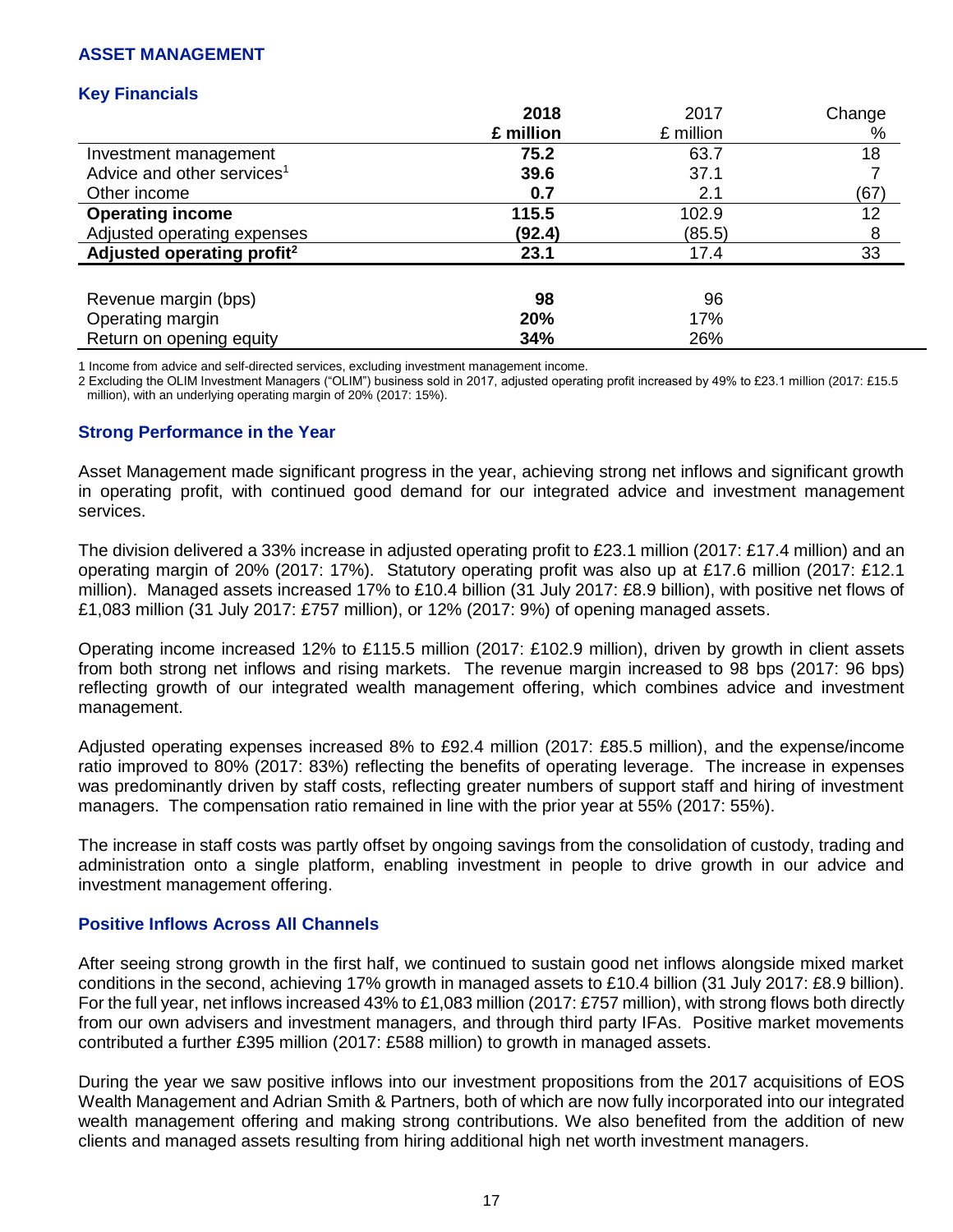Advised assets under third party management decreased by 18% following transfers of assets into our management. Overall, total client assets grew 10% to £12.2 billion (31 July 2017: £11.2 billion).

### **Movement in Client Assets**

|                                          | 31 July   | 31 July   |
|------------------------------------------|-----------|-----------|
|                                          | 2018      | 2017      |
|                                          | £ million | £ million |
| Opening managed assets                   | 8,900     | 8,047     |
| <b>Inflows</b>                           | 1,961     | 1,884     |
| <b>Outflows</b>                          | (878)     | (1, 127)  |
| Net inflows                              | 1,083     | 757       |
| Market movements                         | 395       | 588       |
| <b>Disposals</b>                         |           | (492)     |
| Total managed assets                     | 10,378    | 8,900     |
| Advised only assets                      | 1,841     | 2,257     |
| Total client assets <sup>1</sup>         | 12,219    | 11,157    |
| Net flows as % of opening managed assets | 12%       | 9%        |

1 Total client assets include £4.2 billion (31 July 2017: £3.7 billion) of assets that are both advised and managed.

Our investment strategy focuses on delivering long-term returns to clients using a prudent investment approach tailored to an individual client's risk profile. Over the year, all our funds and segregated strategies have continued to deliver strong positive risk-adjusted returns. Relative to their peer group, 11 of our 14 unitised funds have outperformed their respective Investment Association sectors, and our segregated bespoke investment strategies have continued to outperform their ARC peer group average returns.

During the year, our focus remained on providing excellent service to our clients, while optimising our adviser productivity, allowing us to drive operating leverage, revenue growth and net inflows.

In addition, we have made significant progress implementing strategic technological changes to improve our operating efficiency, and support our ability to offer a range of alternative propositions. We will continue to invest through selective hiring of advisers and investment managers, as well as opportunistic acquisitions, and we see good growth potential for the business longer term.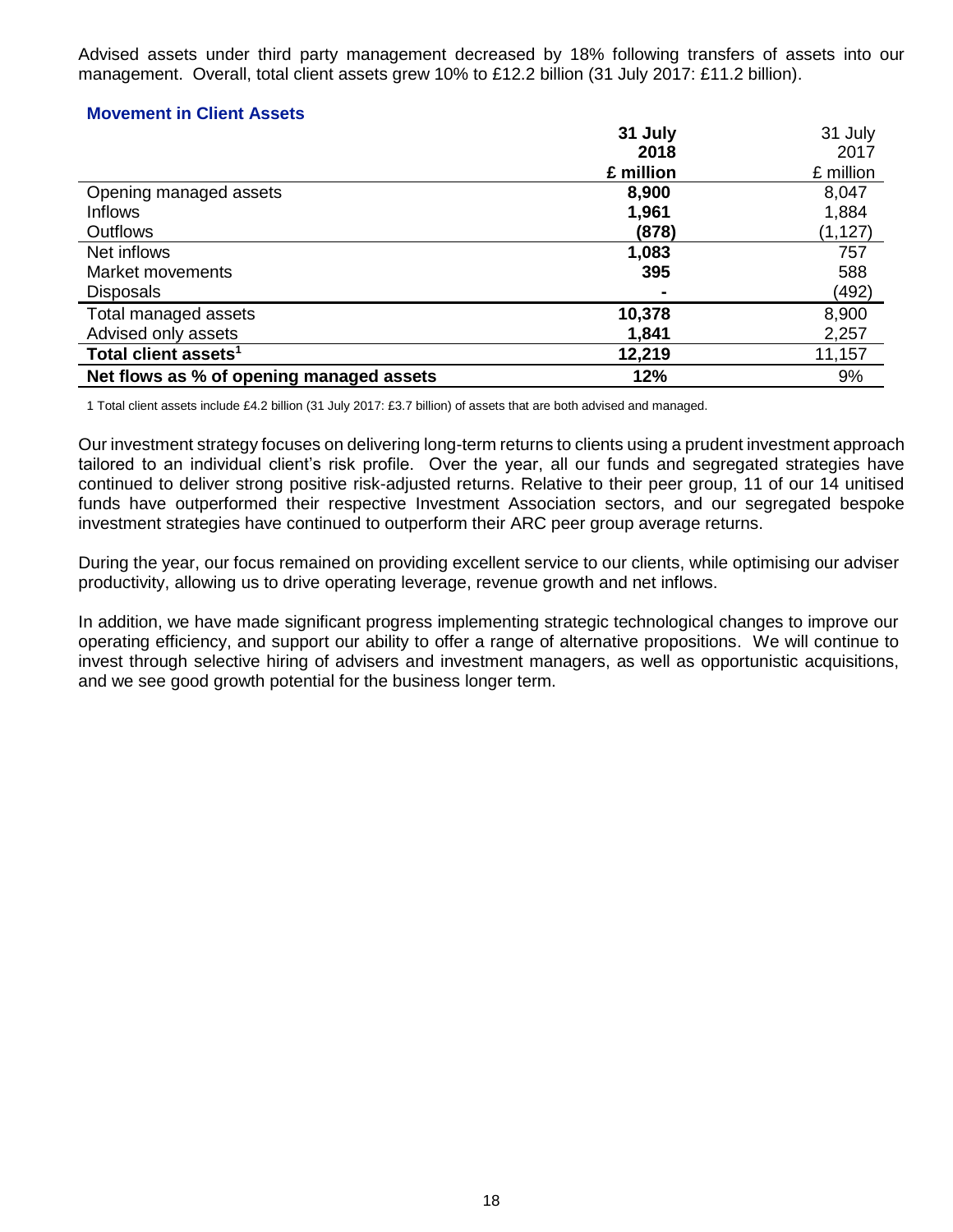## **DEFINITIONS**

**Adjusted**: Adjusted measures are used to increase comparability between periods and exclude amortisation of intangible assets on acquisition, any exceptional items and discontinued operations

**Bad debt ratio<sup>1</sup>** : Impairment losses as a percentage of average continuing operations net loans and advances to customers and operating lease assets

**Compensation ratio**: Total staff costs as a percentage of operating income

**Dividend per share ("DPS")**: Comprises the final dividend proposed for the respective year together with the interim dividend declared and paid in the year

**Earnings per share ("EPS")**: Profit attributable to shareholders divided by number of basic shares

**Effective tax rate**: Tax on operating profit/(loss) as a percentage of profit/(loss) on ordinary activities before tax

**Expense/income ratio**: Total adjusted operating expenses divided by adjusted operating income

**Funding allocated to loan book**: Total funding excluding equity and funding held for liquidity purposes

**Funding % loan book**: Total funding divided by net loans and advances to customers

**High quality liquid assets ("HQLAs")**: Assets which qualify for regulatory liquidity purposes, including Bank of England deposits, and sovereign and central bank debt, including funds drawn under the Funding for Lending Scheme

**Leverage ratio**: Tier 1 capital as a percentage of total balance sheet assets, adjusted for certain capital deductions, including intangible assets, and off balance sheet exposures

**Liquidity coverage ratio**: Measure of the group's HQLAs as a percentage of expected net cash outflows over the next 30 days in a stressed scenario

**Loan to value ratio ("LTV")**: For a secured loan, the loan balance as a percentage of the total value of the asset

Net interest margin ("NIM")<sup>1</sup>: Income generated by lending activities, including interest income net of interest expense, fees and commissions income net of fees and commissions expense, and operating lease income net of operating lease expense, less depreciation on operating lease assets, divided by average continuing operations loans and advances to customers (net of impaired loans) and operating lease assets

**Operating margin**: Adjusted operating profit divided by adjusted operating income

**Return on assets**: Profit attributable to shareholders divided by total assets at balance sheet date

**Return on net loan book ("RoNLB") <sup>1</sup>** : Adjusted operating profit from lending activities divided by average continuing operations net loans and advances to customers and operating lease assets

**Return on opening equity ("RoE")**: Adjusted operating profit after tax and non-controlling interests divided by opening equity, excluding non-controlling interests

**Revenue margin**: Income from advice, investment management and related services divided by average total client assets

**Term funding**: Funding with a remaining maturity greater than 12 months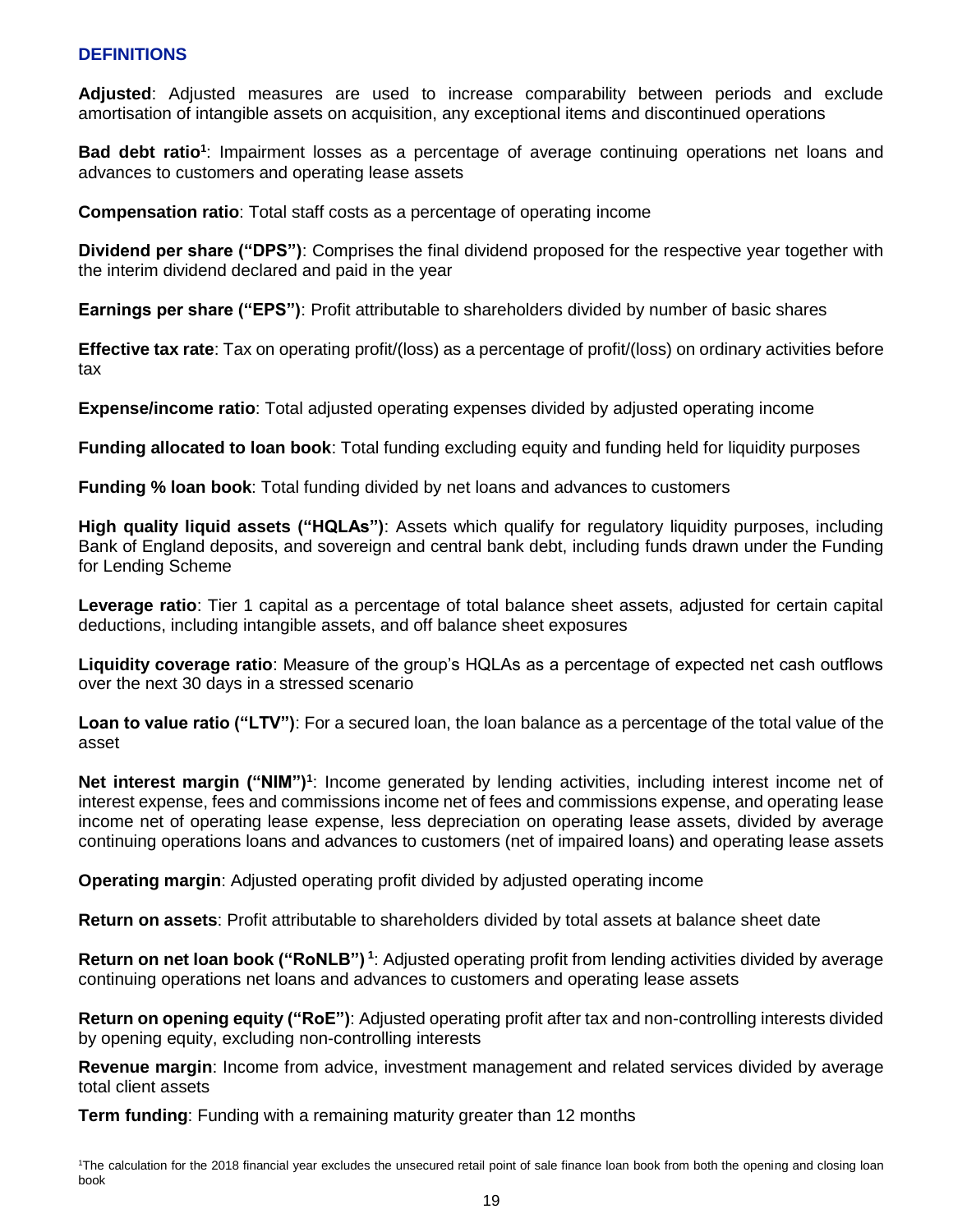## **CONSOLIDATED INCOME STATEMENT**

for the year ended 31 July 2018

|                                                                           |             | 2018      | 2017 <sup>1</sup> |
|---------------------------------------------------------------------------|-------------|-----------|-------------------|
|                                                                           | <b>Note</b> | £ million | £ million         |
| Interest income                                                           |             | 601.0     | 574.3             |
| Interest expense                                                          |             | (114.9)   | (116.8)           |
|                                                                           |             |           |                   |
| Net interest income                                                       |             | 486.1     | 457.5             |
|                                                                           |             |           |                   |
| Fee and commission income                                                 |             | 213.3     | 206.4             |
| Fee and commission expense                                                |             | (13.7)    | (16.7)            |
| Gains less losses arising from dealing in securities                      |             | 100.1     | 94.2              |
| Other income                                                              |             | 65.1      | 57.3              |
| Depreciation of operating lease assets and other direct costs             | 11          | (45.1)    | (37.3)            |
|                                                                           |             |           |                   |
| Non-interest income                                                       |             | 319.7     | 303.9             |
|                                                                           |             |           |                   |
| Operating income                                                          |             | 805.8     | 761.4             |
|                                                                           |             |           |                   |
| Administrative expenses                                                   |             | (480.5)   | (453.7)           |
| Impairment losses on loans and advances                                   |             | (46.7)    | (39.0)            |
| Total operating expenses before amortisation of intangible                |             |           |                   |
| assets on acquisition                                                     |             | (527.2)   | (492.7)           |
| Operating profit before amortisation of intangible assets                 |             |           |                   |
| on acquisition                                                            |             | 278.6     | 268.7             |
| Amortisation of intangible assets on acquisition                          | 10          | (7.4)     | (6.2)             |
|                                                                           |             |           |                   |
| Operating profit before tax                                               |             | 271.2     | 262.5             |
| Tax                                                                       | 3           | (67.0)    | (68.8)            |
| Profit after tax from continuing operations                               |             | 204.2     | 193.7             |
| Loss from discontinued operations, net of tax                             |             | (2.2)     | (2.8)             |
| Profit after tax                                                          |             | 202.0     | 190.9             |
| Loss attributable to non-controlling interests from continuing operations |             | (0.3)     | (0.3)             |
|                                                                           |             |           |                   |
| Profit attributable to shareholders                                       |             | 202.3     | 191.2             |
|                                                                           |             |           |                   |
| From continuing operations                                                |             |           |                   |
| <b>Basic earnings per share</b>                                           | 5           | 136.2p    | 130.2p            |
| Diluted earnings per share                                                | 5           | 135.3p    | 129.3p            |
|                                                                           |             |           |                   |
| From continuing and discontinued operations                               |             |           |                   |
| <b>Basic earnings per share</b>                                           | 5           | 134.7p    | 128.3p            |
| Diluted earnings per share                                                | 5           | 133.8p    | 127.5p            |
|                                                                           |             |           |                   |
| Interim dividend per share paid                                           | 6           | 21.0p     | 20.0p             |
| Final dividend per share                                                  | 6           | 42.0p     | 40.0p             |

1 Restated – see note 4.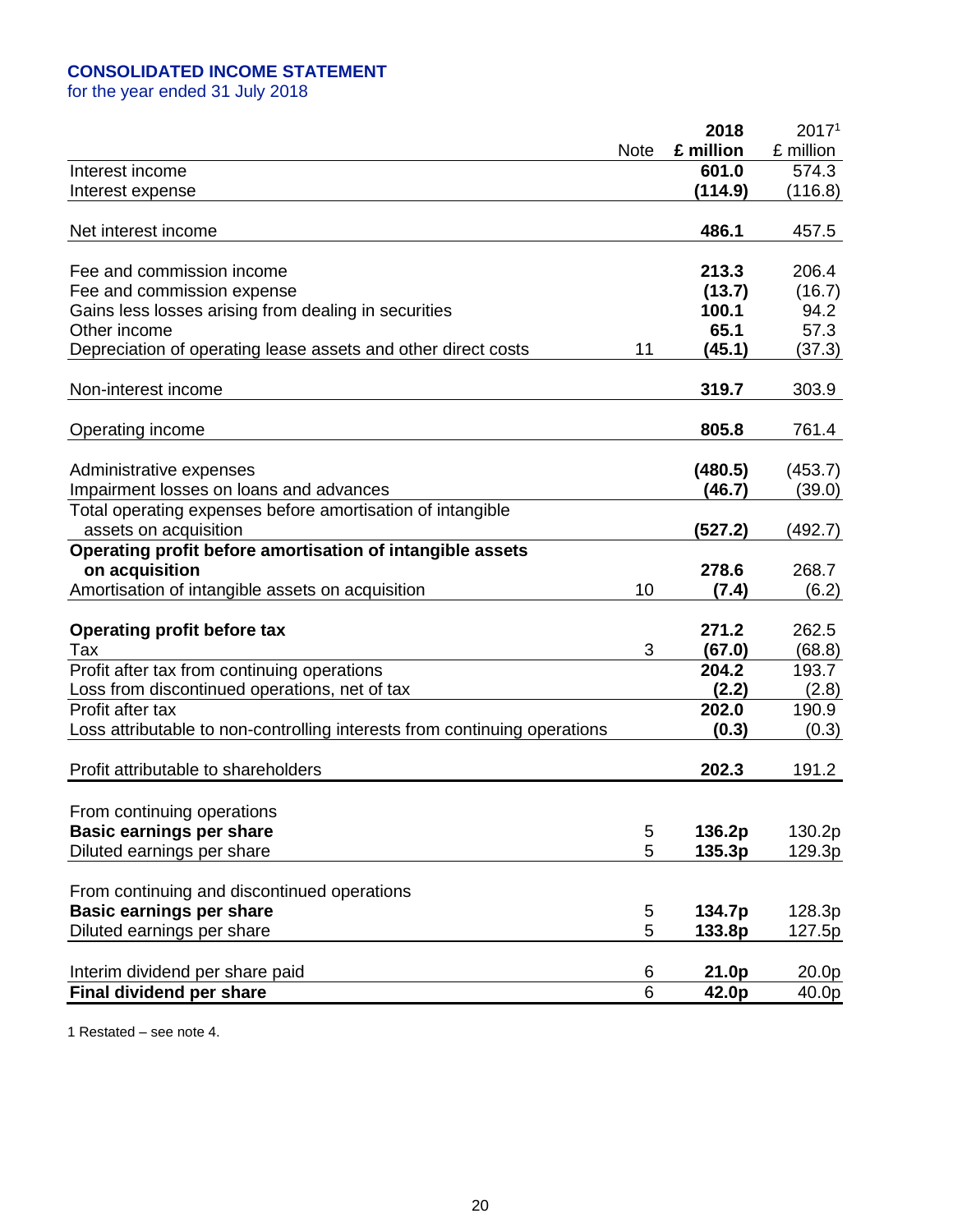## **CONSOLIDATED STATEMENT OF COMPREHENSIVE INCOME**

for the year ended 31 July 2018

|                                                                                                                 | 2018      | 2017      |
|-----------------------------------------------------------------------------------------------------------------|-----------|-----------|
|                                                                                                                 | £ million | £ million |
| Profit after tax                                                                                                | 202.0     | 190.9     |
|                                                                                                                 |           |           |
| Other comprehensive income/(expense) that may be<br>reclassified to income statement from continuing operations |           |           |
| Currency translation gains                                                                                      | 0.3       | 0.4       |
| Gains on cash flow hedging                                                                                      | 4.4       | 4.7       |
| Gains/(losses) on financial instruments classified as available for sale:                                       |           |           |
| Sovereign and central bank debt                                                                                 | 0.6       | 0.7       |
| Contingent consideration                                                                                        | (0.3)     | 0.3       |
| Tax relating to items that may be reclassified                                                                  | (1.3)     | (2.3)     |
|                                                                                                                 |           |           |
|                                                                                                                 | 3.7       | 3.8       |
| Other comprehensive income/(expense) that will not be reclassified to                                           |           |           |
| income statement from continuing operations                                                                     |           |           |
| Defined benefit pension scheme gains                                                                            | 1.7       | 2.7       |
| Tax relating to items that will not be reclassified                                                             | (0.4)     | (0.5)     |
|                                                                                                                 |           |           |
|                                                                                                                 | 1.3       | 2.2       |
| Other comprehensive income, net of tax from continuing operations                                               | 5.0       | 6.0       |
|                                                                                                                 |           |           |
| <b>Total comprehensive income</b>                                                                               | 207.0     | 196.9     |
|                                                                                                                 |           |           |
| <b>Attributable to</b>                                                                                          |           |           |
| Non-controlling interests                                                                                       | (0.3)     | (0.3)     |
| Shareholders                                                                                                    | 207.3     | 197.2     |
|                                                                                                                 |           |           |
|                                                                                                                 | 207.0     | 196.9     |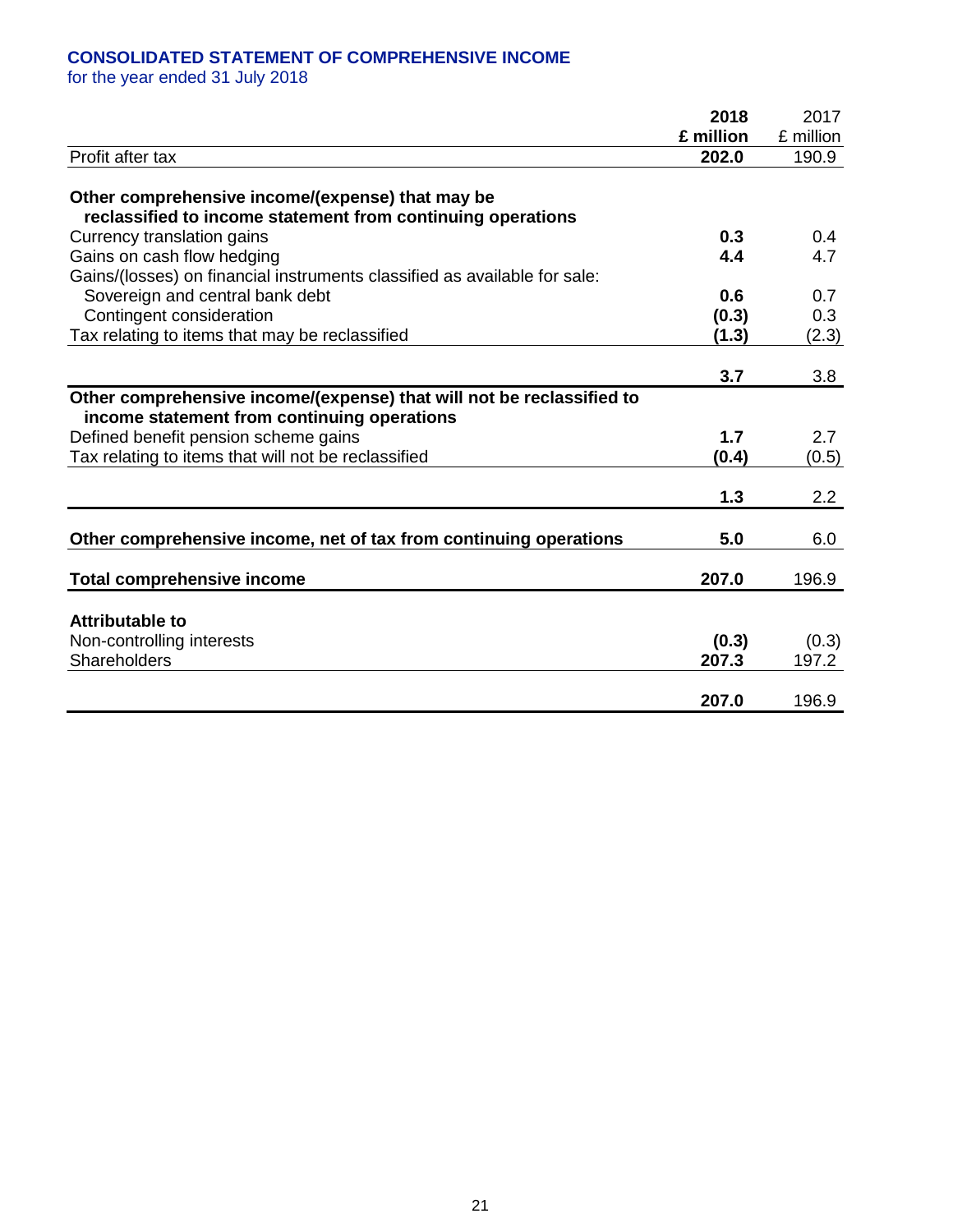## **CONSOLIDATED BALANCE SHEET**

at 31 July 2018

|                                                  |                 | 2018      | 2017      |
|--------------------------------------------------|-----------------|-----------|-----------|
|                                                  | <b>Note</b>     | £ million | £ million |
| <b>Assets</b>                                    |                 |           |           |
| Cash and balances at central banks               |                 | 1,140.4   | 805.1     |
| Settlement balances                              |                 | 512.2     | 546.7     |
| Loans and advances to banks                      |                 | 140.2     | 99.8      |
| Loans and advances to customers                  | 7               | 7,297.5   | 6,884.7   |
| Debt securities                                  | 8               | 320.6     | 240.1     |
| <b>Equity shares</b>                             | 9               | 32.1      | 32.7      |
| Loans to money brokers against stock advanced    |                 | 66.4      | 48.6      |
| Derivative financial instruments                 |                 | 16.6      | 27.0      |
| Intangible assets                                | 10              | 201.3     | 191.7     |
| Property, plant and equipment                    | 11              | 226.1     | 202.7     |
| Deferred tax assets                              |                 | 43.0      | 47.4      |
| Prepayments, accrued income and other assets     |                 | 187.1     | 158.7     |
| Assets classified as held for sale               | 4               | 67.5      |           |
|                                                  |                 |           |           |
| <b>Total assets</b>                              |                 | 10,251.0  | 9,285.2   |
| <b>Liabilities</b>                               |                 |           |           |
| Settlement balances and short positions          | 12 <sup>2</sup> | 543.1     | 552.6     |
| Deposits by banks                                | 13              | 55.2      | 72.0      |
| Deposits by customers                            | 13              | 5,497.2   | 5,113.1   |
| Loans and overdrafts from banks                  | 13              | 509.8     | 330.9     |
| Debt securities in issue                         | 13              | 1,773.4   | 1,489.6   |
| Loans from money brokers against stock advanced  |                 | 22.4      | 4.3       |
| Derivative financial instruments                 |                 | 15.7      | 11.5      |
| <b>Current tax liabilities</b>                   |                 | 17.4      | 21.4      |
| Accruals, deferred income and other liabilities  |                 | 249.6     | 233.1     |
| Subordinated loan capital                        |                 | 217.9     | 220.7     |
| Liabilities classified as held for sale          | 4               | 0.6       |           |
|                                                  |                 |           |           |
| <b>Total liabilities</b>                         |                 | 8,902.3   | 8,049.2   |
|                                                  |                 |           |           |
| <b>Equity</b>                                    |                 | 38.0      | 38.0      |
| Called up share capital<br>Share premium account |                 |           | 307.8     |
|                                                  |                 | 1,327.7   | 906.6     |
| Retained earnings<br>Other reserves              |                 |           |           |
|                                                  |                 | (16.2)    | (15.9)    |
| Total shareholders' equity                       |                 | 1,349.5   | 1,236.5   |
|                                                  |                 |           |           |
| <b>Non-controlling interests</b>                 |                 | (0.8)     | (0.5)     |
| <b>Total equity</b>                              |                 | 1,348.7   | 1,236.0   |
| <b>Total liabilities and equity</b>              |                 | 10,251.0  | 9,285.2   |
|                                                  |                 |           |           |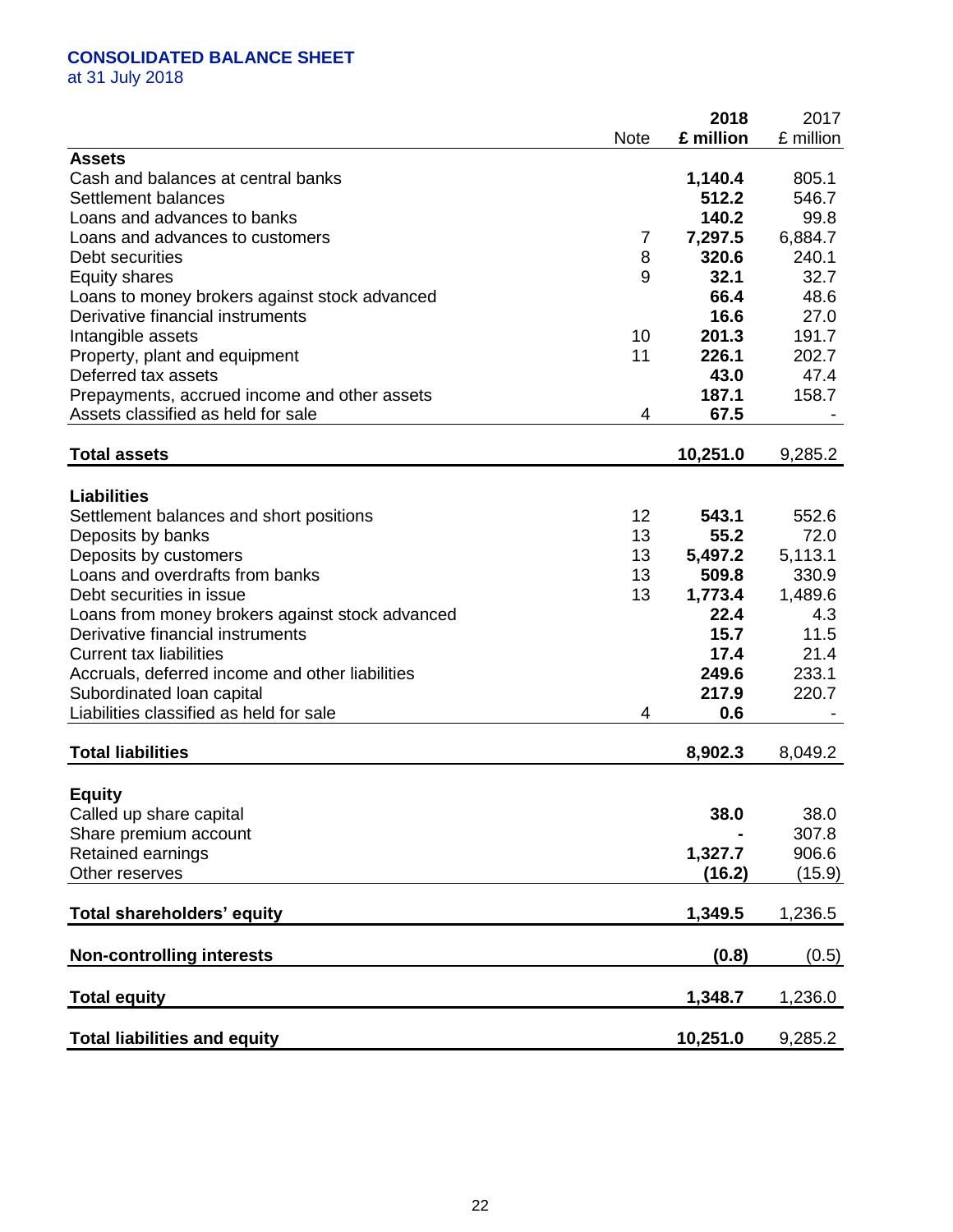## **CONSOLIDATED STATEMENT OF CHANGES IN EQUITY**

for the year ended 31 July 2018

|                            |                          |                |                     |                                                     | Other reserves |           |                          |                          |                       |                 |
|----------------------------|--------------------------|----------------|---------------------|-----------------------------------------------------|----------------|-----------|--------------------------|--------------------------|-----------------------|-----------------|
|                            |                          |                |                     | Available                                           | Share-         |           | Cash                     | Total                    |                       |                 |
| Called up                  |                          | Share          |                     | for sale                                            | based          | Exchange  |                          | flow attributable        | Non-                  |                 |
|                            |                          |                |                     | share premium Retained movements payments movements |                |           | hedging                  |                          | to equity controlling | Total           |
|                            | capital                  |                | account earnings    | reserve                                             | reserve        | reserve   | reserve                  | holders                  | interests             | equity          |
|                            | £ million                |                | £ million £ million | £ million                                           | £ million      | £ million | £ million                | £ million                | £ million £ million   |                 |
|                            |                          |                |                     |                                                     |                |           |                          |                          |                       |                 |
| At 1 August 2016           | 37.7                     | 284.0          | 797.5               |                                                     | (14.3)         | (1.1)     | (6.7)                    | 1,097.1                  |                       | $(0.2)$ 1,096.9 |
| Profit/(loss) for the year | $\sim$                   | $\blacksquare$ | 191.2               |                                                     | ÷,             |           | $\blacksquare$           | 191.2                    | (0.3)                 | 190.9           |
| Other comprehensive        |                          |                |                     |                                                     |                |           |                          |                          |                       |                 |
| income/(expense)           |                          |                | 2.2                 | 0.7                                                 | $\blacksquare$ | (0.4)     | 3.5                      | 6.0                      |                       | 6.0             |
| Total comprehensive        |                          |                |                     |                                                     |                |           |                          |                          |                       |                 |
| income/(expense)           |                          |                |                     |                                                     |                |           |                          |                          |                       |                 |
| for the year               |                          | $\blacksquare$ | 193.4               | 0.7                                                 |                | (0.4)     | 3.5                      | 197.2                    | (0.3)                 | 196.9           |
| Exercise of options        |                          | 0.1            |                     |                                                     |                |           |                          | 0.1                      | ۰                     | 0.1             |
| Dividends paid             |                          | $\blacksquare$ | (85.6)              |                                                     |                |           | $\blacksquare$           | (85.6)                   |                       | (85.6)          |
| Shares purchased           |                          | $\blacksquare$ |                     | $\blacksquare$                                      | (12.7)         |           | $\blacksquare$           | (12.7)                   | $\blacksquare$        | (12.7)          |
| Shares issued              | 0.3                      | 23.7           |                     |                                                     |                |           |                          | 24.0                     |                       | 24.0            |
| Shares released            |                          |                |                     |                                                     | 15.8           |           |                          | 15.8                     |                       | 15.8            |
| Other movements            |                          |                | 0.2                 |                                                     | (0.7)          |           | $\blacksquare$           | (0.5)                    |                       | (0.5)           |
| Share premium              |                          |                |                     |                                                     |                |           |                          |                          |                       |                 |
| cancellation               |                          |                | $\blacksquare$      | $\blacksquare$                                      |                |           |                          |                          |                       |                 |
| Income tax                 |                          | $\blacksquare$ | 1.1                 |                                                     |                |           |                          | 1.1                      |                       | 1.1             |
|                            |                          |                |                     |                                                     |                |           |                          |                          |                       |                 |
| At 31 July 2017            | 38.0                     | 307.8          | 906.6               | 0.7                                                 | (11.9)         | (1.5)     | (3.2)                    | 1,236.5                  |                       | $(0.5)$ 1,236.0 |
|                            |                          |                |                     |                                                     |                |           |                          |                          |                       |                 |
| Profit/(loss) for the year | $\overline{\phantom{a}}$ |                | 202.3               |                                                     |                |           |                          | 202.3                    | (0.3)                 | 202.0           |
| Other comprehensive        |                          |                |                     |                                                     |                |           |                          |                          |                       |                 |
| income                     |                          |                | 1.3                 | 0.1                                                 | ۰              | 0.3       | 3.3                      | 5.0                      |                       | 5.0             |
| Total comprehensive        |                          |                |                     |                                                     |                |           |                          |                          |                       |                 |
| income/(expense)           |                          |                |                     |                                                     |                |           |                          |                          |                       |                 |
| for the year               |                          |                | 203.6               | 0.1                                                 |                | 0.3       | 3.3                      | 207.3                    | (0.3)                 | 207.0           |
| Exercise of options        |                          |                |                     |                                                     |                |           |                          |                          |                       |                 |
| Dividends paid             |                          |                | (91.0)              |                                                     |                |           |                          | (91.0)                   |                       | (91.0)          |
| Shares purchased           |                          |                |                     |                                                     | (16.0)         |           |                          | (16.0)                   |                       | (16.0)          |
| Shares issued              |                          |                |                     |                                                     |                |           | ٠                        |                          |                       |                 |
| Shares released            |                          |                |                     |                                                     | 12.5           |           | ٠                        | 12.5                     |                       | 12.5            |
| Other movements            |                          |                |                     |                                                     | (0.5)          |           |                          | (0.5)                    |                       | (0.5)           |
| Share premium              |                          |                |                     |                                                     |                |           |                          |                          |                       |                 |
| cancellation               |                          | (307.8)        | 307.8               |                                                     |                |           | $\overline{\phantom{0}}$ | $\overline{\phantom{a}}$ |                       |                 |
| Income tax                 |                          |                | 0.7                 |                                                     |                |           |                          | 0.7                      |                       | 0.7             |
|                            |                          |                |                     |                                                     |                |           |                          |                          |                       |                 |
| At 31 July 2018            | 38.0                     | $\blacksquare$ | 1,327.7             | 0.8                                                 | (15.9)         | (1.2)     | 0.1                      | 1,349.5                  |                       | $(0.8)$ 1,348.7 |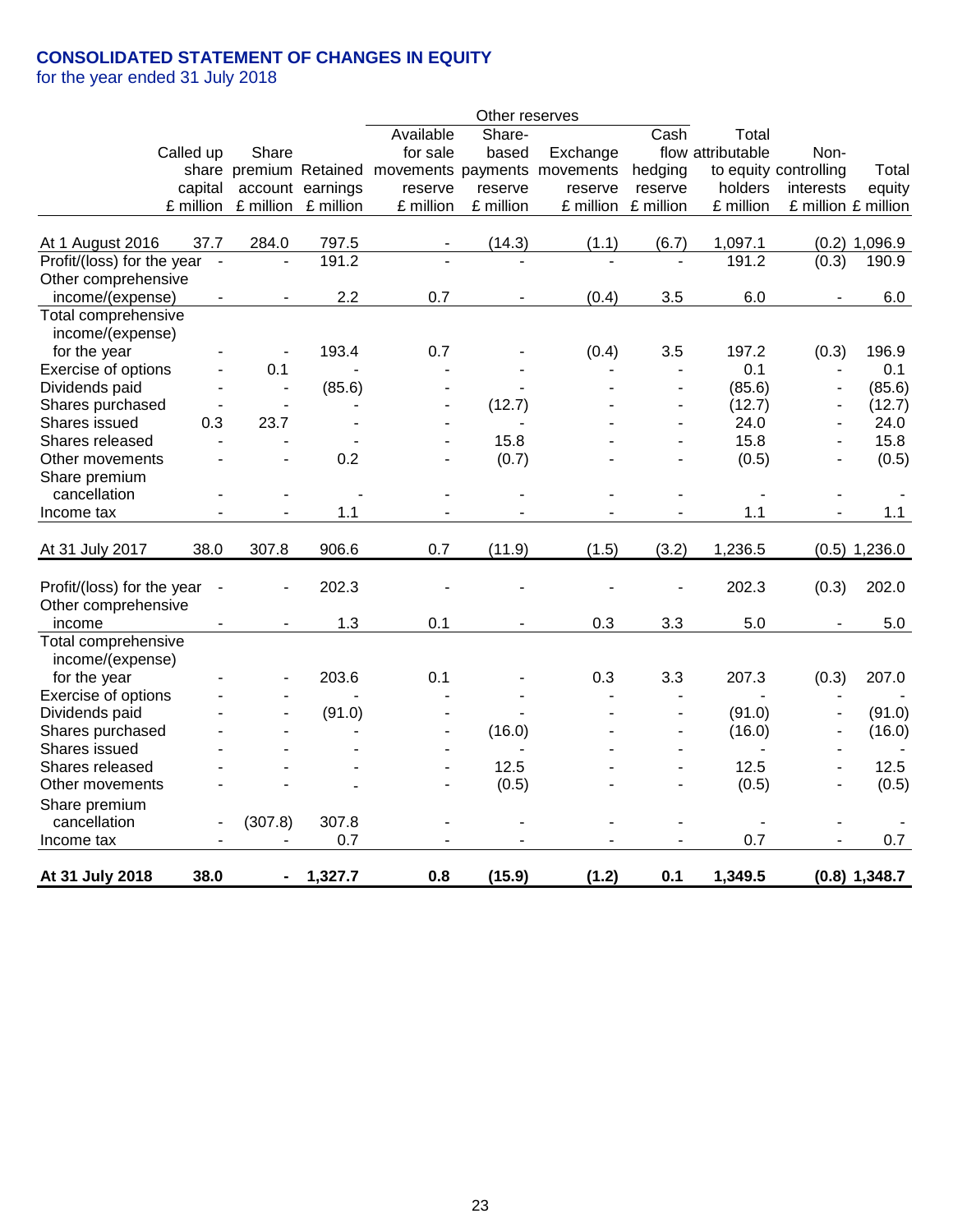## **CONSOLIDATED CASH FLOW STATEMENT**

for the year ended 31 July 2018

|                                                                 |             | 2018      | 2017      |
|-----------------------------------------------------------------|-------------|-----------|-----------|
|                                                                 | <b>Note</b> | £ million | £ million |
| Net cash inflow from operating activities                       | 15(a)       | 306.0     | 120.0     |
| Net cash (outflow)/inflow from investing activities             |             |           |           |
| Purchase of:                                                    |             |           |           |
| Property, plant and equipment                                   |             | (11.4)    | (7.1)     |
| Intangible assets - software                                    |             | (33.0)    | (33.1)    |
| Subsidiaries and non-controlling interest                       | 15(b)       | (1.2)     | (6.3)     |
| Sale of:                                                        |             |           |           |
| Property, plant and equipment                                   |             |           |           |
| Equity shares held for investment                               |             |           | 1.3       |
| Subsidiary                                                      | 15(c)       | 0.9       | (0.3)     |
|                                                                 |             |           |           |
|                                                                 |             | (44.7)    | (45.5)    |
|                                                                 |             |           |           |
| Net cash inflow before financing activities                     |             | 261.3     | 74.5      |
| <b>Financing activities</b>                                     |             |           |           |
| Purchase of own shares for employee share award schemes         |             | (16.0)    | (12.7)    |
| Equity dividends paid                                           |             | (91.0)    | (85.6)    |
| Interest paid on subordinated loan capital and debt financing   |             | (10.8)    | (13.6)    |
| Issuance/(redemption) of group bonds, net of transaction costs  |             | 248.6     | (200.0)   |
| Issuance of subordinated loan capital, net of transaction costs |             |           | 173.7     |
|                                                                 |             |           |           |
| Net increase/(decrease) in cash                                 |             | 392.1     | (63.7)    |
| Cash and cash equivalents at beginning of year                  |             | 859.6     | 923.3     |
|                                                                 |             |           |           |
| Cash and cash equivalents at end of year                        | 15(d)       | 1,251.7   | 859.6     |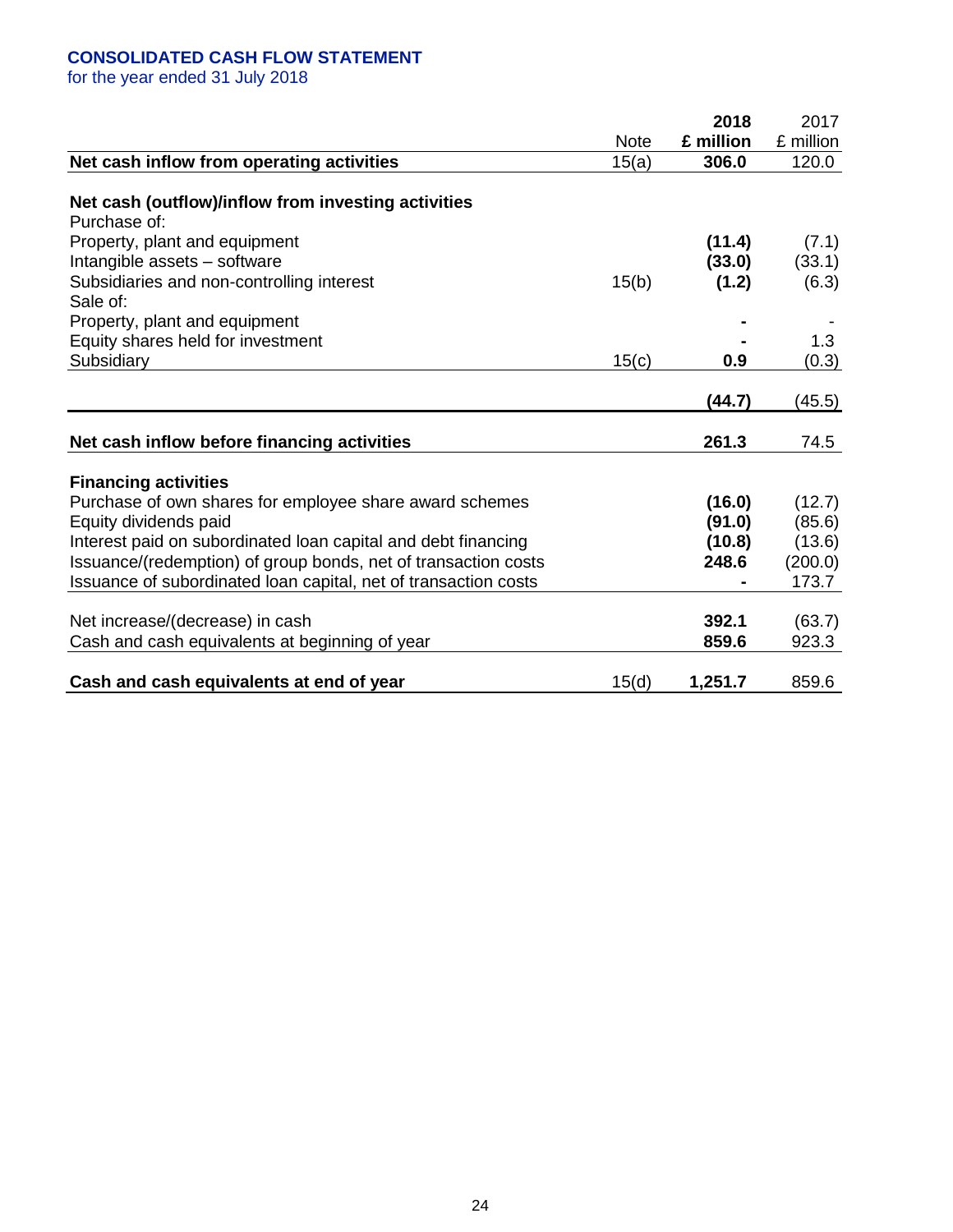#### **1. Basis of preparation and accounting policies**

The financial information contained in this announcement does not constitute the statutory accounts for the years ended 31 July 2018 or 31 July 2017 within the meaning of section 435 of the Companies Act 2006, but is derived from those accounts. The accounting policies used are consistent with those set out in the Annual Report 2017.

On the Consolidated Income Statement, fee and commission expense in the prior year has been restated to exclude other direct costs of £12.3 million, which are now presented alongside depreciation of operating lease assets.

IFRS 9 Financial Instruments replaces IAS 39 Financial Instruments: Recognition and Measurement and is effective for the group from 1 August 2018. The group estimates the transition to IFRS 9 will reduce shareholders' equity by £44.9 million reflecting an increase in impairment provisions of £59.0 million offset by a deferred tax asset of £14.1 million.

The financial statements are prepared on a going concern basis.

Whilst the financial information has been prepared in accordance with the recognition and measurement criteria of International Financial Reporting Standards ("IFRS"), this announcement does not itself contain sufficient information to comply with IFRS. The company expects to publish full financial statements that comply with IFRS by 1 October 2018.

Following a competitive tender process for the audit of the group and its subsidiaries in 2017, PricewaterhouseCoopers LLP was formally appointed as the group's auditors at the 2017 Annual General Meeting.

The financial information for the year ended 31 July 2018 has been derived from the audited financial statements of Close Brothers Group plc for that year. Statutory accounts for 2017 have been delivered to the Registrar of Companies and those for 2018 will be delivered following the company's Annual General Meeting. The previous auditor, Deloitte LLP, has reported on the 2017 accounts and PricewaterhouseCoopers LLP on the 2018 accounts: their reports were unqualified, did not draw attention to any matters by way of emphasis and did not contain statements under Section 498(2) or (3) of the Companies Act 2006.

#### **2. Segmental analysis**

The directors manage the group by class of business and present the segmental analysis on that basis. The group's activities are presented in five (2017: five) operating segments: Retail, Commercial, Property, Securities and Asset Management.

In the segmental reporting information that follows, Group consists of central functions as well as various non-trading head office companies and consolidation adjustments and is presented in order that the information presented reconciles to the consolidated income statement. The Group balance sheet primarily includes treasury assets and liabilities comprising cash and balances at central banks, debt securities, customer deposits and other borrowings.

Divisions continue to charge market prices for the limited services rendered to other parts of the group. Funding charges between segments take into account commercial demands. More than 90% of the group's activities, revenue and assets are located in the UK.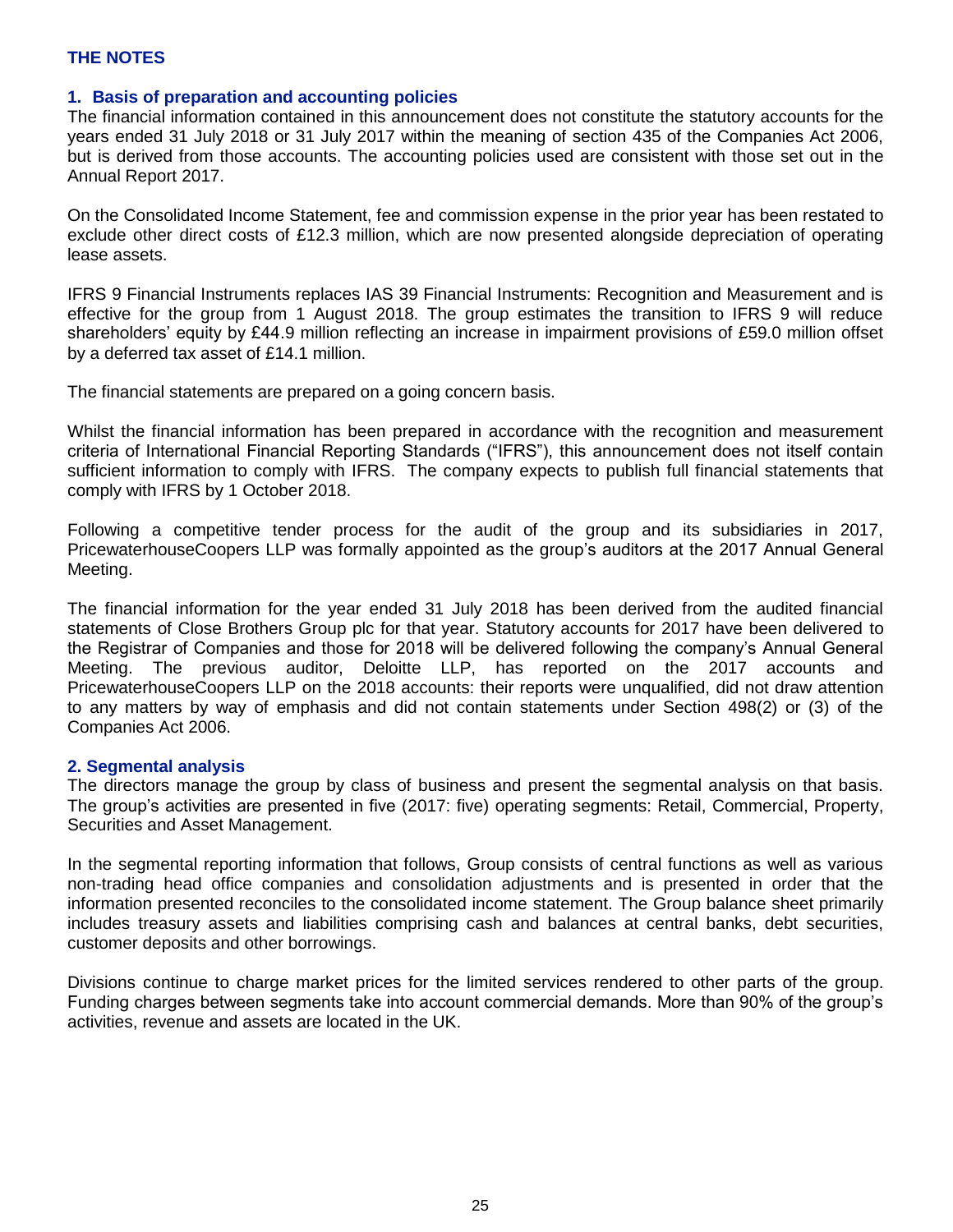#### **2. Segmental analysis** continued

#### **Summary income statement for the year ended 31 July 2018**

|                                |               | <b>Banking</b>    |                 |                   |                   |           |              |
|--------------------------------|---------------|-------------------|-----------------|-------------------|-------------------|-----------|--------------|
|                                |               |                   |                 |                   | <b>Asset</b>      |           |              |
|                                | <b>Retail</b> | <b>Commercial</b> | <b>Property</b> | <b>Securities</b> | <b>Management</b> | Group     | <b>Total</b> |
|                                | £ million     | £ million         | £ million       | £ million         | £ million         | £ million | £ million    |
| Net interest                   |               |                   |                 |                   |                   |           |              |
| income/(expense)               | 195.9         | 160.9             | 129.8           | (0.7)             | 0.1               | 0.1       | 486.1        |
| Non-interest income            | 29.6          | 64.6              | 0.2             | 109.8             | 115.4             | 0.1       | 319.7        |
|                                |               |                   |                 |                   |                   |           |              |
| Operating income               | 225.5         | 225.5             | 130.0           | 109.1             | 115.5             | 0.2       | 805.8        |
| Administrative                 |               |                   |                 |                   |                   |           |              |
| expenses                       | (109.5)       | (124.2)           | (27.2)          | (79.2)            | (90.6)            | (24.6)    | (455.3)      |
| Depreciation and               |               |                   |                 |                   |                   |           |              |
| amortisation                   | (9.7)         | (8.0)             | (3.9)           | (1.8)             | (1.8)             |           | (25.2)       |
| Impairment losses on           |               |                   |                 |                   |                   |           |              |
| loans and advances             | (25.2)        | (17.2)            | (4.3)           |                   |                   |           | (46.7)       |
| <b>Total operating</b>         |               |                   |                 |                   |                   |           |              |
| expenses                       | (144.4)       | (149.4)           | (35.4)          | (81.0)            | (92.4)            | (24.6)    | (527.2)      |
| <b>Adjusted operating</b>      |               |                   |                 |                   |                   |           |              |
| profit/(loss) <sup>1</sup>     | 81.1          | 76.1              | 94.6            | 28.1              | 23.1              | (24.4)    | 278.6        |
| Amortisation of                |               |                   |                 |                   |                   |           |              |
| intangible assets on           |               |                   |                 |                   |                   |           |              |
| acquisition                    | (0.3)         | (1.6)             |                 |                   | (5.5)             |           | (7.4)        |
| <b>Operating profit/(loss)</b> |               |                   |                 |                   |                   |           |              |
| before tax from                |               |                   |                 |                   |                   |           |              |
| continuing                     |               |                   |                 |                   |                   |           |              |
| operations                     | 80.8          | 74.5              | 94.6            | 28.1              | 17.6              | (24.4)    | 271.2        |
| <b>Operating loss</b>          |               |                   |                 |                   |                   |           |              |
| before tax from                |               |                   |                 |                   |                   |           |              |
| discontinued                   |               |                   |                 |                   |                   |           |              |
| operations                     | (3.0)         |                   |                 |                   |                   |           | (3.0)        |
| <b>Operating profit/(loss)</b> |               |                   |                 |                   |                   |           |              |
| before tax                     | 77.8          | 74.5              | 94.6            | 28.1              | 17.6              | (24.4)    | 268.2        |
|                                |               |                   |                 |                   |                   |           |              |
| <b>External operating</b>      |               |                   |                 |                   |                   |           |              |
| income/(expense)               | 265.3         | 270.7             | 154.4           | 109.1             | 115.6             | (109.3)   | 805.8        |
| Inter segment operating        |               |                   |                 |                   |                   |           |              |
| (expense)/income               | (39.8)        | (45.2)            | (24.4)          |                   | (0.1)             | 109.5     |              |
| Segment operating              |               |                   |                 |                   |                   |           |              |
| income                         | 225.5         | 225.5             | 130.0           | 109.1             | 115.5             | 0.2       | 805.8        |
|                                |               |                   |                 |                   |                   |           |              |

1 Adjusted operating profit/(loss) is stated before amortisation of intangible assets on acquisition, loss from discontinued operations and tax.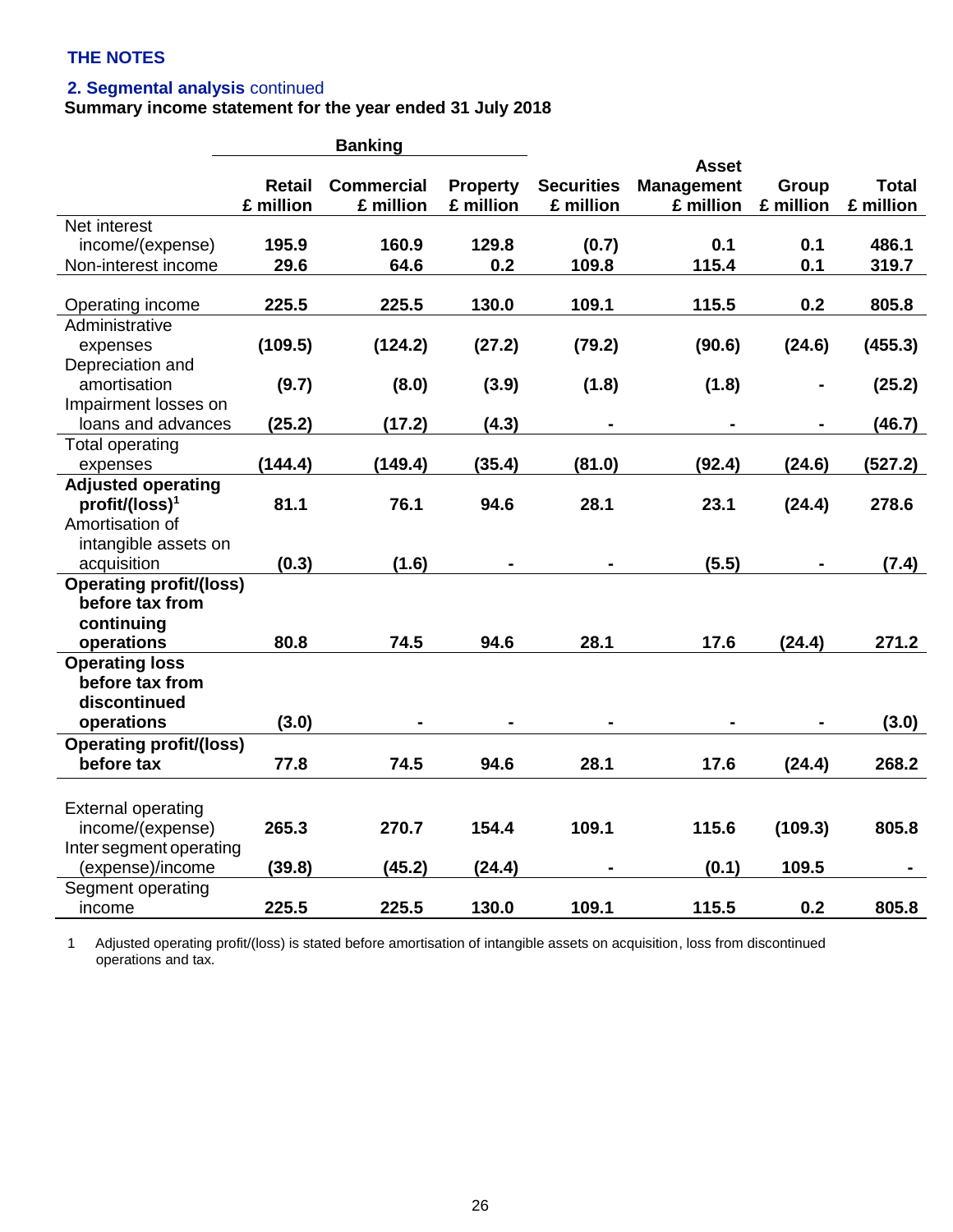## **2. Segmental analysis** continued

**Balance sheet information at 31 July 2018**

|                           |                | <b>Banking</b> |           |           |                                                  |                    |              |
|---------------------------|----------------|----------------|-----------|-----------|--------------------------------------------------|--------------------|--------------|
|                           |                |                |           |           | Asset                                            |                    |              |
|                           | Retail         |                |           |           | <b>Commercial Property Securities Management</b> | Group <sup>2</sup> | <b>Total</b> |
|                           | £ million      | £ million      | £ million | £ million | £ million                                        | £ million          | £ million    |
| Total assets <sup>1</sup> | 2,686.4        | 2.982.4        | 1.827.5   | 711.4     | 119.4                                            | 1.923.9            | 10.251.0     |
| <b>Total liabilities</b>  | $\blacksquare$ | $\blacksquare$ | -         | 640.3     | 63.9                                             | 8,198.1            | 8,902.3      |

1 Total assets for the Banking operating segments comprise the loan book and operating lease assets only.

2 Balance sheet includes £1,915.0 million assets and £8,278.6 million liabilities attributable to the Banking division primarily comprising the treasury balances described in the second paragraph of this note.

Equity is allocated across the group as set out below. Banking division equity which is managed as a whole rather than on a segmental basis, reflects loan book and operating lease assets of £7,496.3 million, in addition to assets and liabilities of £1,915.0 million and £8,278.6 million respectively primarily comprising treasury balances which are included within the Group column above.

|        |           |           | Asset                                |           |              |
|--------|-----------|-----------|--------------------------------------|-----------|--------------|
|        |           |           | <b>Banking Securities Management</b> | Group     | <b>Total</b> |
|        | £ million | £ million | £ million                            | £ million | £ million    |
| Equity | 1,132.7   | 71.1      | 55.5                                 | 89.4      | 1,348.7      |

#### **Other segmental information for the year ended 31 July 2018**

|                               |        | <b>Banking</b>    |                 |            |                   |       |       |
|-------------------------------|--------|-------------------|-----------------|------------|-------------------|-------|-------|
|                               |        |                   |                 |            | Asset             |       |       |
|                               | Retail | <b>Commercial</b> | <b>Property</b> | Securities | <b>Management</b> | Group | Total |
| Employees                     |        |                   |                 |            |                   |       |       |
| (average number) <sup>1</sup> | 1,079  | 1.046             | 146             | 262        | 647               | 61    | 3,241 |

1 Banking segments are inclusive of a central function headcount allocation.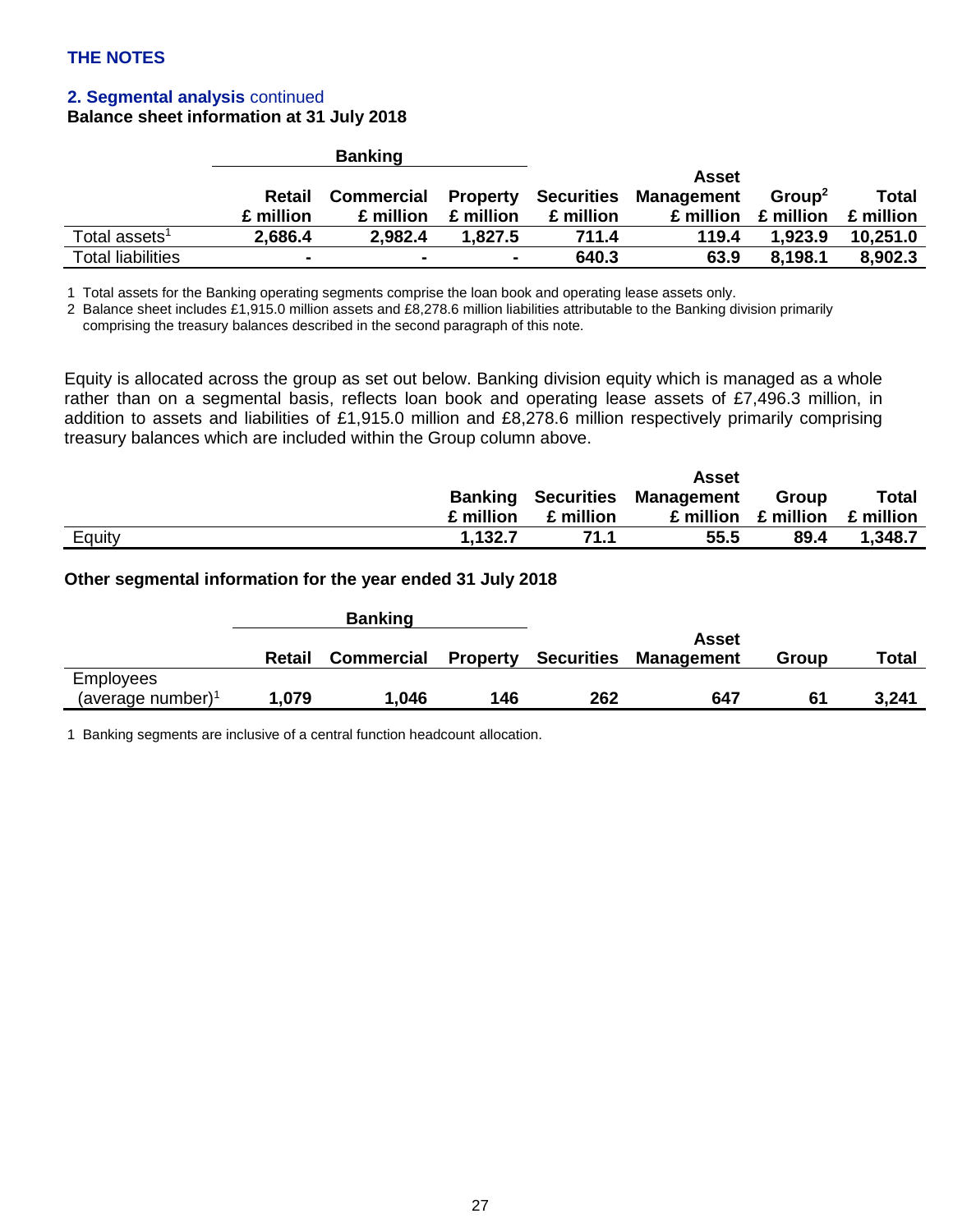## **2. Segmental analysis** continued

Summary income statement for the year ended 31 July 2017<sup>1</sup>

|                                       | <b>Banking</b> |            |           |                   |            |           |           |
|---------------------------------------|----------------|------------|-----------|-------------------|------------|-----------|-----------|
|                                       |                |            |           |                   | Asset      |           |           |
|                                       | Retail         | Commercial | Property  | <b>Securities</b> | Management | Group     | Total     |
| Net interest                          | £ million      | £ million  | £ million | £ million         | £ million  | £ million | £ million |
| income/(expense)                      | 191.8          | 146.4      | 119.8     | (0.9)             | (0.1)      | 0.5       | 457.5     |
| Non-interest income                   | 26.4           | 66.9       | (0.2)     | 107.6             | 103.0      | 0.2       | 303.9     |
| Operating income                      | 218.2          | 213.3      | 119.6     | 106.7             | 102.9      | 0.7       | 761.4     |
| Administrative                        |                |            |           |                   |            |           |           |
| expenses                              | (99.8)         | (117.4)    | (24.9)    | (76.7)            | (83.7)     | (24.9)    | (427.4)   |
| Depreciation and                      |                |            |           |                   |            |           |           |
| amortisation                          | (11.0)         | (7.8)      | (3.8)     | (1.9)             | (1.8)      |           | (26.3)    |
| Impairment losses on                  |                |            |           |                   |            |           |           |
| loans and advances                    | (24.6)         | (15.5)     | 1.1       |                   |            |           | (39.0)    |
| <b>Total operating</b>                |                |            |           |                   |            |           |           |
| expenses<br><b>Adjusted operating</b> | (135.4)        | (140.7)    | (27.6)    | (78.6)            | (85.5)     | (24.9)    | (492.7)   |
| profit/(loss) <sup>2</sup>            | 82.8           | 72.6       | 92.0      | 28.1              | 17.4       | (24.2)    | 268.7     |
| Amortisation of                       |                |            |           |                   |            |           |           |
| intangible assets on                  |                |            |           |                   |            |           |           |
| acquisition                           | (0.4)          | (0.5)      |           |                   | (5.3)      |           | (6.2)     |
| <b>Operating profit/(loss)</b>        |                |            |           |                   |            |           |           |
| before tax from                       |                |            |           |                   |            |           |           |
| continuing                            |                |            |           |                   |            |           |           |
| operations                            | 82.4           | 72.1       | 92.0      | 28.1              | 12.1       | (24.2)    | 262.5     |
| <b>Operating loss</b>                 |                |            |           |                   |            |           |           |
| before tax from                       |                |            |           |                   |            |           |           |
| discontinued<br>operations            | (3.9)          |            |           |                   |            |           | (3.9)     |
| <b>Operating profit/(loss)</b>        |                |            |           |                   |            |           |           |
| before tax                            | 78.5           | 72.1       | 92.0      | 28.1              | 12.1       | (24.2)    | 258.6     |
|                                       |                |            |           |                   |            |           |           |
| <b>External operating</b>             |                |            |           |                   |            |           |           |
| income/(expense)                      | 262.0          | 260.9      | 141.8     | 106.7             | 103.2      | (113.2)   | 761.4     |
| Inter segment                         |                |            |           |                   |            |           |           |
| operating                             | (43.8)         | (47.6)     | (22.2)    |                   | (0.3)      | 113.9     |           |
| (expense)/income                      |                |            |           |                   |            |           |           |
| Segment operating                     |                |            |           |                   |            |           |           |
| income                                | 218.2          | 213.3      | 119.6     | 106.7             | 102.9      | 0.7       | 761.4     |

1 Restated – see note 4.

2 Adjusted operating profit/(loss) is stated before amortisation of intangible assets on acquisition, loss from discontinued operations and tax.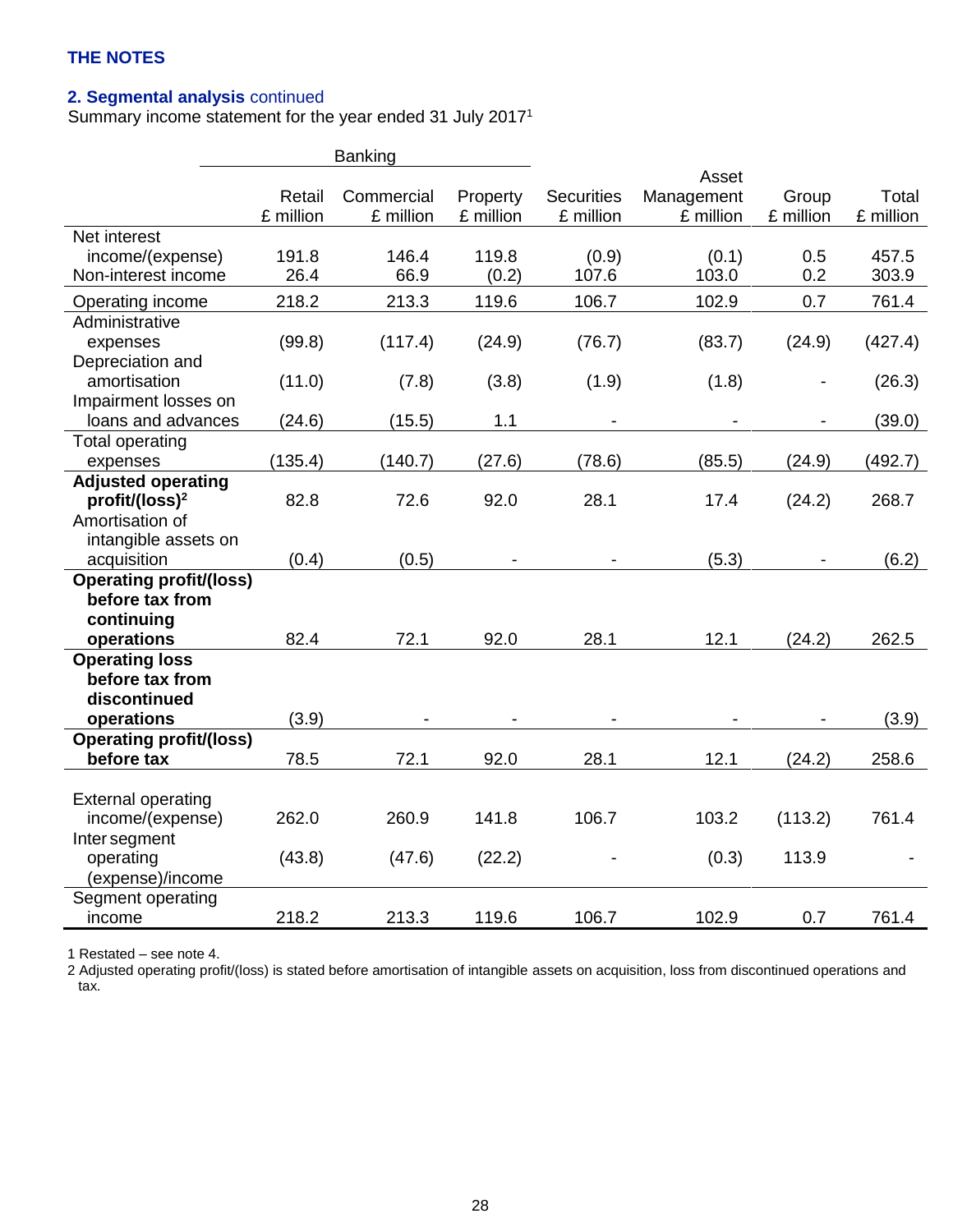## **2. Segmental analysis** continued

Balance sheet information at 31 July 2017

|                           |           | <b>Banking</b>           |           |            |            |                    |           |
|---------------------------|-----------|--------------------------|-----------|------------|------------|--------------------|-----------|
|                           |           |                          |           |            | Asset      |                    |           |
|                           | Retail    | Commercial               | Property  | Securities | Management | Group <sup>2</sup> | Total     |
|                           | £ million | £ million                | £ million | £ million  | £ million  | £ million          | £ million |
| Total assets <sup>1</sup> | 2,702.8   | 2,730.4                  | .629.3    | 699.5      | 113.2      | . 410.0            | 9,285.2   |
| <b>Total liabilities</b>  | -         | $\overline{\phantom{0}}$ | -         | 628.8      | 57.7       | 7.362.7            | 8.049.2   |

1 Total assets for the Banking operating segments comprise the loan book and operating lease assets only.

2 Balance sheet includes £1,402.7 million assets and £7,490.9 million liabilities attributable to the Banking division primarily comprising the treasury balances described in the second paragraph of this note.

|                     |                |            | Asset      |           |           |
|---------------------|----------------|------------|------------|-----------|-----------|
|                     | <b>Banking</b> | Securities | Management | Group     | Total     |
|                     | £ million      | £ million  | £ million  | £ million | £ million |
| Equity <sup>1</sup> | 974.3          | 70.7       | 55.5       | 135.5     | 1,236.0   |

1 Equity of the Banking division reflects loan book and operating lease assets of £7,062.5 million, in addition to assets and liabilities of £1,402.7 million and £7,490.9 million respectively primarily comprising treasury balances which are included within the Group column in the balance sheet information above.

#### Other segmental information for the year ended 31 July 2017

|                               |        | Banking    |          |            |            |       |       |
|-------------------------------|--------|------------|----------|------------|------------|-------|-------|
|                               |        |            |          |            | Asset      |       |       |
|                               | Retail | Commercial | Property | Securities | Management | Group | Total |
| <b>Employees</b>              |        |            |          |            |            |       |       |
| (average number) <sup>1</sup> | .055   | 1,013      | 139      | 246        | 600        |       | 3,114 |

1 Banking segments are inclusive of a central function headcount allocation.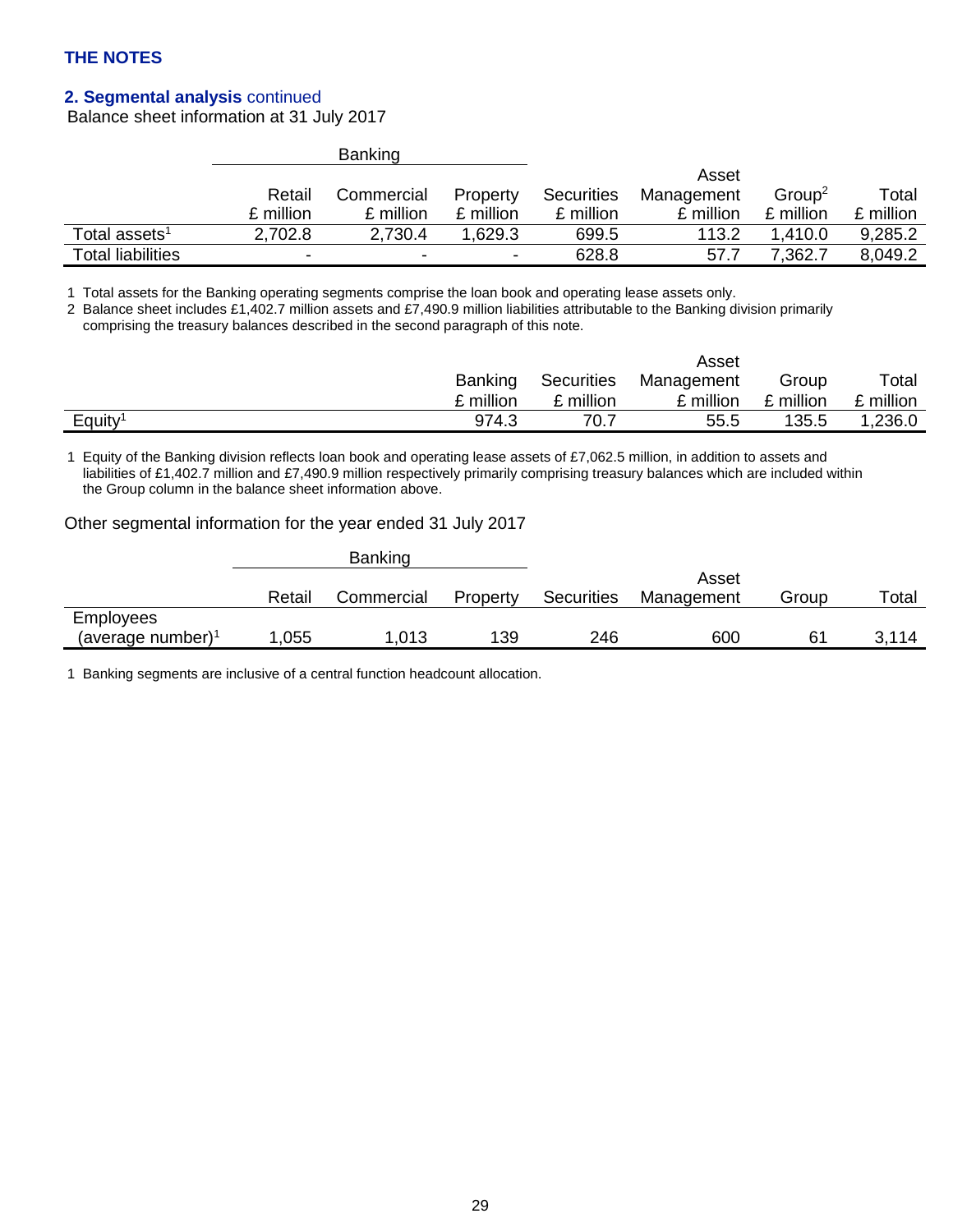## **3. Taxation**

|                                                                            | 2018      | 2017 <sup>1</sup> |
|----------------------------------------------------------------------------|-----------|-------------------|
|                                                                            | £ million | £ million         |
| Tax charged/(credited) to the income statement                             |           |                   |
| Current tax:                                                               |           |                   |
| UK corporation tax                                                         | 64.7      | 65.9              |
| Foreign tax                                                                | 1.5       | 2.1               |
| Adjustments in respect of previous years                                   | (2.3)     | (0.6)             |
| Deferred tax:                                                              | 63.9      | 67.4              |
| Deferred tax charge for the current year                                   | 1.1       | 0.5               |
| Adjustments in respect of previous years                                   | 2.0       | 0.9               |
|                                                                            |           |                   |
|                                                                            | 67.0      | 68.8              |
| Tax on items not charged/(credited) to the income statement                |           |                   |
| Current tax relating to:                                                   |           |                   |
| Financial instruments classified as available for sale                     |           | 0.2               |
| Share-based payments                                                       | (0.3)     | (1.0)             |
| Deferred tax relating to:                                                  |           |                   |
| Cash flow hedging                                                          | 1.1       | 1.2               |
| Defined benefit pension scheme                                             | 0.4       | 0.5               |
| Financial instruments classified as available for sale                     | 0.2       | 0.1               |
| Share-based payments                                                       | (0.4)     | (0.1)             |
| Currency translation gains                                                 |           | 0.8               |
|                                                                            | 1.0       | 1.7               |
|                                                                            |           |                   |
| <b>Reconciliation to tax expense</b>                                       |           |                   |
| UK corporation tax for the year at 19.0% (2017: 19.7%) on operating profit | 51.5      | 51.7              |
| Gain on sale of subsidiary                                                 |           | (0.3)             |
| Effect of different tax rates in other jurisdictions                       | (0.2)     | (0.4)             |
| Disallowable items and other permanent differences                         | 1.1       | 0.9               |
| Banking surcharge                                                          | 15.1      | 14.5              |
| Deferred tax impact of (increased)/decreased tax rates                     | (0.2)     | 2.1               |
| Prior year tax provision                                                   | (0.3)     | 0.3               |
|                                                                            | 67.0      | 68.8              |

1 Restated – see note 4.

The standard UK corporation tax rate for the financial year is 19.0% (2017: 19.7%). However, an additional 8% surcharge applies to banking company profits as defined in legislation. The effective tax rate of 24.7% (2017: 26.2%) is above the UK corporation tax rate primarily due to the surcharge applying to most of the group's profits.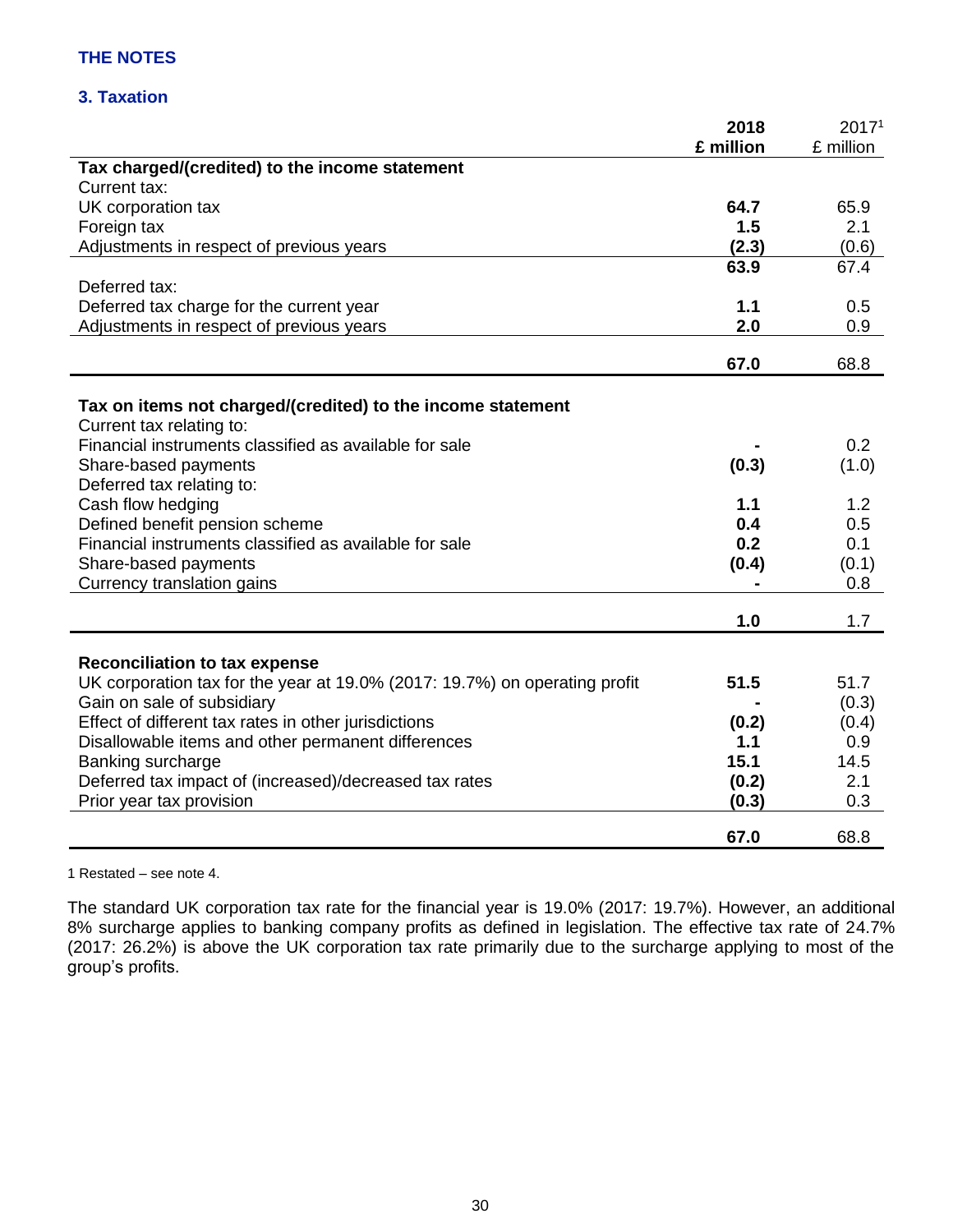## **3. Taxation** continued

Movements in deferred tax assets and liabilities were as follows:

|                        |                          |                | Share-based  |           |           |            |                |           |
|------------------------|--------------------------|----------------|--------------|-----------|-----------|------------|----------------|-----------|
|                        |                          |                | payments     | Available | Cash      |            |                |           |
|                        | Capital                  | Pension        | and deferred | for sale  | flow      | Intangible |                |           |
|                        | allowances               | scheme         | compensation | assets    | hedging   | assets     | Other          | Total     |
|                        | £ million                | £ million      | £ million    | £ million | £ million | £ million  | £ million      | £ million |
| At 1 August 2016       | 44.9                     | (0.3)          | 10.2         |           | 2.3       | (2.6)      | 0.7            | 55.2      |
| (Charge)/credit to the |                          |                |              |           |           |            |                |           |
| income statement       | (1.5)                    |                | (0.8)        |           |           | 1.1        | (0.2)          | (1.4)     |
| Charge to other        |                          |                |              |           |           |            |                |           |
| comprehensive income   | (0.8)                    | (0.5)          |              | (0.1)     | (1.2)     |            |                | (2.6)     |
| Credit to equity       |                          |                | 0.1          |           |           |            |                | 0.1       |
| Acquisitions           |                          |                |              |           | ۰         | (3.9)      | $\blacksquare$ | (3.9)     |
|                        |                          |                |              |           |           |            |                |           |
| At 31 July 2017        | 42.6                     | (0.8)          | 9.5          | (0.1)     | 1.1       | (5.4)      | 0.5            | 47.4      |
| (Charge)/credit to the |                          |                |              |           |           |            |                |           |
| income statement       | (4.2)                    | 0.1            | (0.3)        |           |           | 1.3        |                | (3.1)     |
| Charge to other        |                          |                |              |           |           |            |                |           |
| comprehensive income   | $\overline{\phantom{a}}$ | (0.4)          |              | (0.2)     | (1.1)     |            |                | (1.7)     |
| Credit to equity       |                          |                | 0.4          |           |           |            |                | 0.4       |
| Acquisitions           |                          | $\blacksquare$ | ۰            |           | ۰         |            |                |           |
|                        |                          |                |              |           |           |            |                |           |
| At 31 July 2018        | 38.4                     | (1.1)          | 9.6          | (0.3)     |           | (4.1)      | 0.5            | 43.0      |

As the group has been and is expected to continue to be consistently profitable, the full deferred tax assets have been recognised.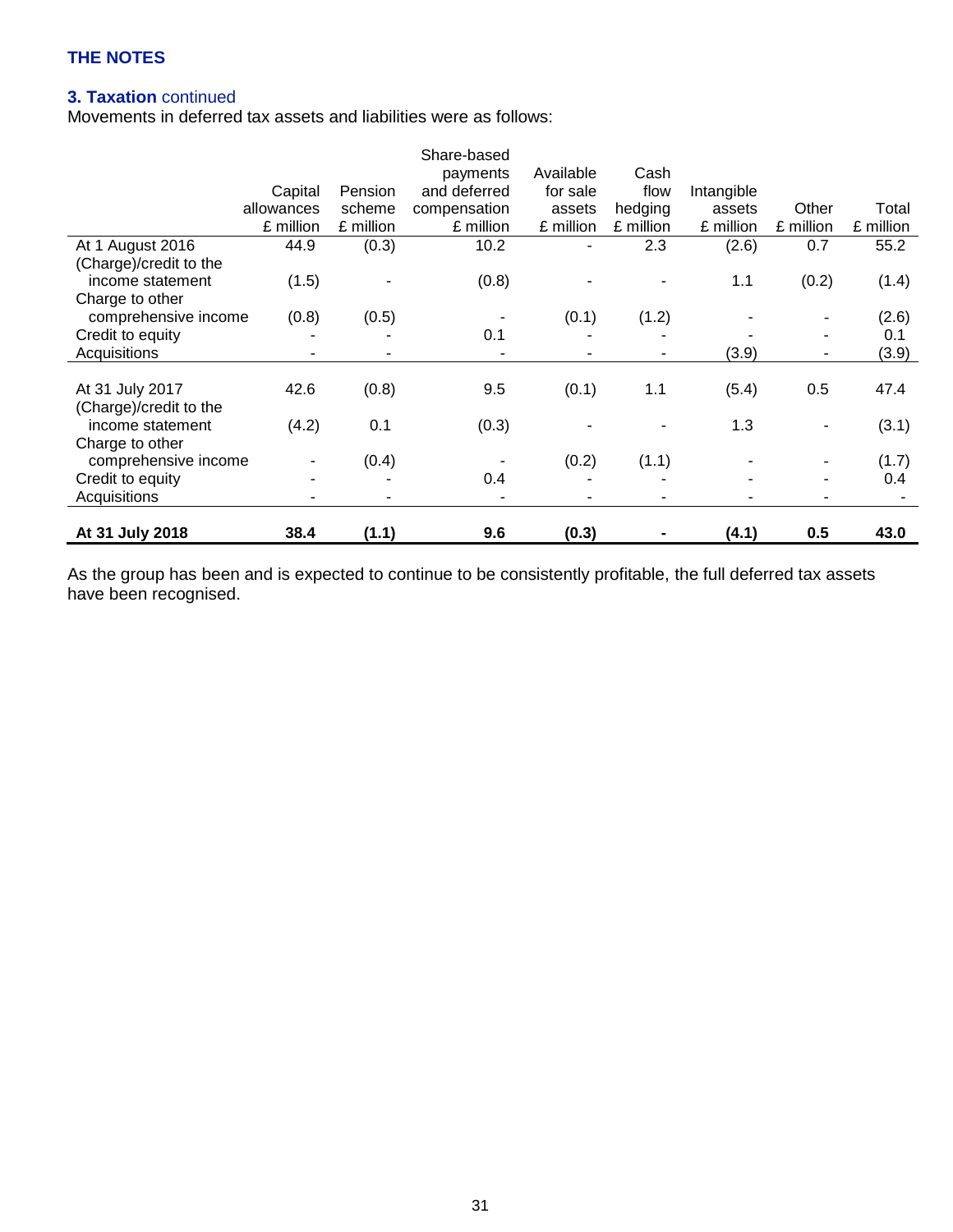### **4. Discontinued operations and non-current assets held for sale**

On 14 September 2018, the group announced the sale of Close Brothers Retail Finance, which provides unsecured retail point of sale finance to consumers, to Klarna Bank AB.

At the balance sheet date, the business fulfilled the requirements of IFRS 5 to be classified as "discontinued operations" in the consolidated income statement. Additionally, the assets that have not yet been sold are presented as "held for sale" in the 31 July 2018 consolidated balance sheet.

#### **Results of discontinued operations**

|                                                                   | 2018      | 2017      |
|-------------------------------------------------------------------|-----------|-----------|
|                                                                   | £ million | £ million |
| Operating income                                                  | 6.6       | 4.2       |
| Operating expenses                                                | (7.2)     | (6.9)     |
| Impairment losses on loans and advances                           | (2.3)     | (1.2)     |
| <b>Operating loss before tax</b>                                  | (2.9)     | (3.9)     |
| Tax                                                               | 0.8       |           |
| Impairment of plant, property and equipment and intangible assets | (0.1)     |           |
| Loss after tax                                                    | (2.2)     | (2.8)     |

## **Assets and liabilities held for sale**

The major classes of assets and liabilities classified as held for sale are as follows:

|                                               | 2018      |
|-----------------------------------------------|-----------|
|                                               | £ million |
| <b>Balance sheet</b>                          |           |
| Intangible assets                             | 0.9       |
| Loans and advances to customers               | 66.2      |
| Other assets                                  | 0.4       |
| Total assets classified as held for sale      | 67.5      |
| <b>Other liabilities</b>                      | 0.6       |
| Total liabilities classified as held for sale | 0.6       |

#### **Cash flow from discontinued operations**

|                                         | 2018           | 2017      |
|-----------------------------------------|----------------|-----------|
|                                         | £ million      | £ million |
| Net cash flow from operating activities | (31.9)         | (14.4)    |
| Net cash flow from investing activities | (0.4)          | (0.3)     |
| Net cash flow from financing activities | $\blacksquare$ |           |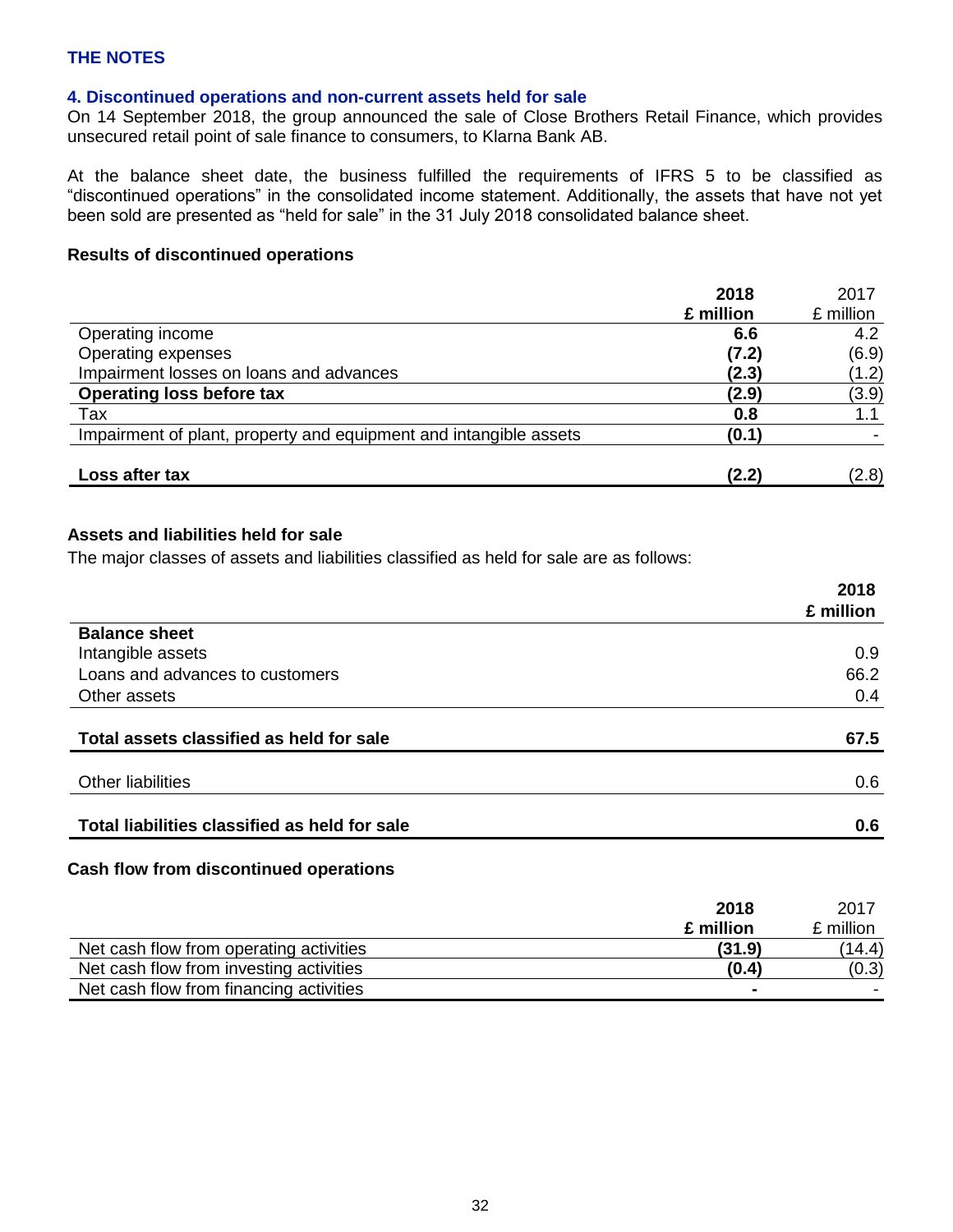### **5. Earnings per share**

The calculation of basic earnings per share is based on the profit attributable to shareholders and the number of basic weighted average shares. When calculating the diluted earnings per share, the weighted average number of shares in issue is adjusted for the effects of all dilutive share options and awards.

|                               | 2018   | 2017 <sup>1</sup> |
|-------------------------------|--------|-------------------|
| <b>Continuing operations</b>  |        |                   |
| <b>Basic</b>                  | 136.2p | 130.2p            |
| <b>Diluted</b>                | 135.3p | 129.3p            |
| Adjusted basic <sup>2</sup>   | 140.2p | 133.6p            |
| Adjusted diluted <sup>2</sup> | 139.3p | 132.7p            |
|                               |        |                   |

## **Continuing and discontinued operations**

| <b>Basic</b>   | .<br>7p<br>.34<br>– ∎. | oc<br>.<br>-<br>ں ں۔ |
|----------------|------------------------|----------------------|
| <b>Diluted</b> | 3.8p                   | .bp<br>$\epsilon$    |

1 Restated – see note 4.

2 Excludes amortisation of intangible assets on acquisition and their tax effects.

|                                                                       | 2018      | 2017      |
|-----------------------------------------------------------------------|-----------|-----------|
|                                                                       | £ million | £ million |
| <b>Profit attributable to shareholders</b>                            | 202.3     | 191.2     |
| Less loss from discontinued operations, net of tax                    | (2.2)     | (2.8)     |
| Profit attributable to shareholders on continuing operations          | 204.5     | 194.0     |
| Adjustments:                                                          |           |           |
| Amortisation of intangible assets on acquisition                      | 7.4       | 6.2       |
| Tax effect of adjustments                                             | (1.3)     | (1.2)     |
|                                                                       |           |           |
| Adjusted profit attributable to shareholders on continuing operations | 210.6     | 199.0     |
|                                                                       | 2018      | 2017      |
|                                                                       | million   | million   |
| Average number of shares                                              |           |           |
| <b>Basic weighted</b>                                                 | 150.2     | 149.0     |
| Effect of dilutive share options and awards                           | 1.0       | 1.0       |
| <b>Diluted weighted</b>                                               | 151.2     | 150.0     |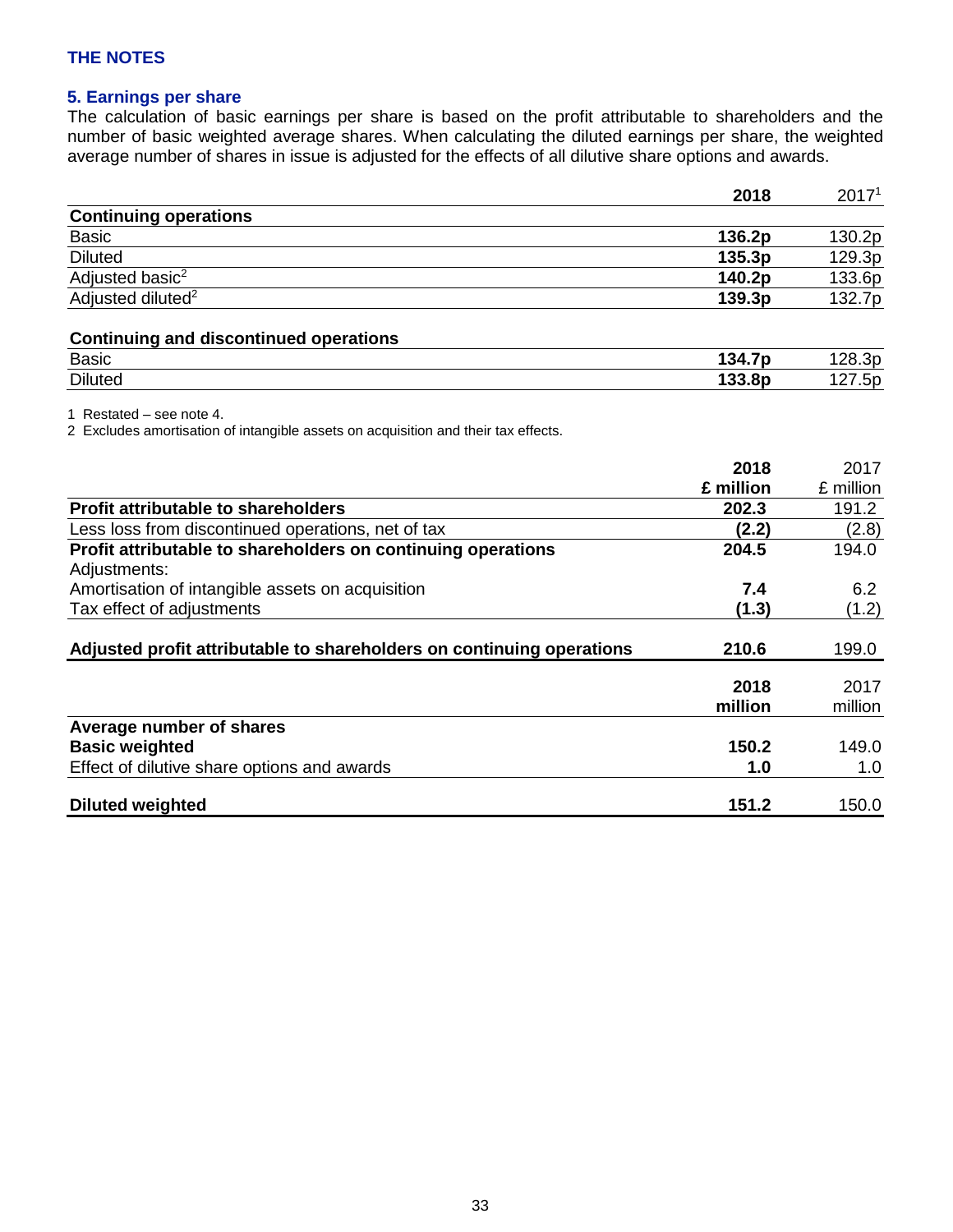### **6. Dividends**

|                                                                         | 2018      | 2017      |
|-------------------------------------------------------------------------|-----------|-----------|
|                                                                         | £ million | £ million |
| For each ordinary share                                                 |           |           |
| Final dividend for previous financial year paid in November 2017: 40.0p |           |           |
| (2016:38.0p)                                                            | 59.7      | 56.0      |
| Interim dividend for current financial year paid in April 2018: 21.0p   |           |           |
| (2017:20.0p)                                                            | 31.3      | 29.6      |
|                                                                         |           |           |
|                                                                         | 91.0      | 85.6      |

A final dividend relating to the year ended 31 July 2018 of 42.0p, amounting to an estimated £62.7 million, is proposed. This final dividend, which is due to be paid on 20 November 2018 to shareholders on the register at 12 October 2018, is not reflected in these financial statements.

#### **7. Loans and advances to customers**

|                 |           |           | <b>Between</b> |                |                |            |            |           |
|-----------------|-----------|-----------|----------------|----------------|----------------|------------|------------|-----------|
|                 |           |           | three          |                |                |            |            |           |
|                 |           | Within    | months         | <b>Between</b> | <b>Between</b> | After more |            |           |
|                 | On        | three     | and            | one and        | two and        | than five  | Impairment |           |
|                 | demand    | months    | one year       | two years      | five years     | vears      | provisions | Total     |
|                 | £ million | £ million | £ million      | £ million      | £ million      | £ million  | £ million  | £ million |
| At 31 July 2018 | 77.3      | 2,135.8   | 2,301.1        | 1,324.3        | 1,402.3        | 95.8       | (39.1)     | 7,297.5   |
| At 31 July 2017 | 59.3      | 1,914.3   | 2,115.2        | 1,340.7        | 1,431.6        | 76.0       | (52.4)     | 6,884.7   |

|                                                          | 2018      | 2017      |
|----------------------------------------------------------|-----------|-----------|
|                                                          | £ million | £ million |
| Impairment provisions on loans and advances to customers |           |           |
| At 1 August                                              | 52.4      | 59.7      |
| Charge for the year                                      | 46.7      | 40.2      |
| Amounts written off net of recoveries                    | (60.0)    | (47.5)    |
|                                                          |           |           |
| At 31 July                                               | 39.1      | 52.4      |
|                                                          |           |           |
| Loans and advances to customers comprise                 |           |           |
| Hire purchase agreement receivables                      | 2,852.4   | 2,842.9   |
| Finance lease receivables                                | 447.6     | 418.9     |
| Other loans and advances                                 | 3,997.5   | 3,622.9   |
| At 31 July                                               | 7,297.5   | 6,884.7   |

At 31 July 2018, gross impaired loans were £131.0 million (31 July 2017: £135.8 million) and equate to 1.8% (31 July 2017: 2.0%) of the gross loan book before impairment provisions. The majority of the group's lending is secured and therefore the gross impaired loans quoted do not reflect the expected loss.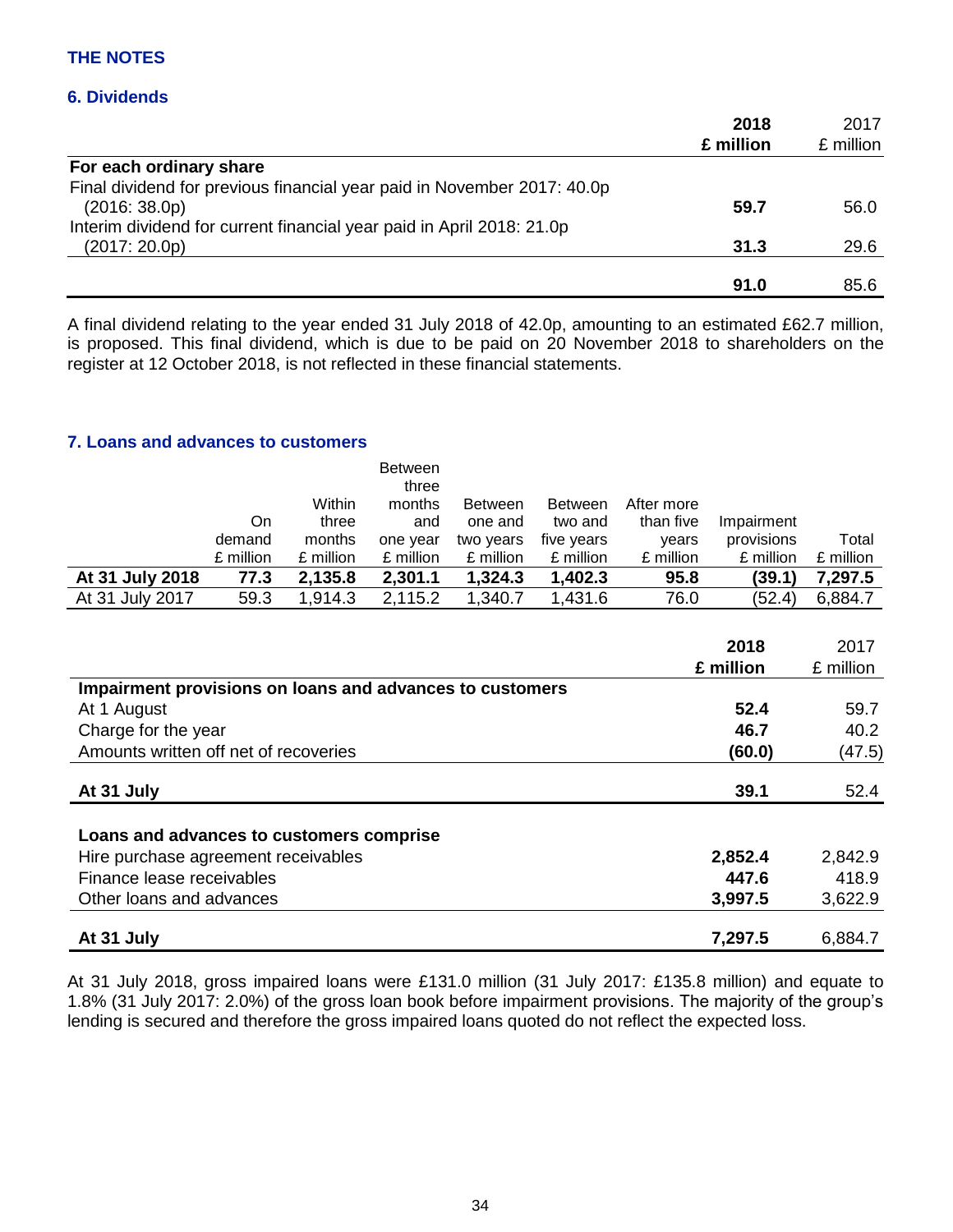## **8. Debt securities**

|                                           | <b>Held for</b><br>trading<br>£ million | <b>Available</b><br>for sale<br>£ million | <b>Loans and</b><br>receivables<br>£ million | Total<br>£ million |
|-------------------------------------------|-----------------------------------------|-------------------------------------------|----------------------------------------------|--------------------|
| Long trading positions in debt securities | 25.6                                    |                                           | $\blacksquare$                               | 25.6               |
| Certificates of deposit                   | $\blacksquare$                          | $\blacksquare$                            | 250.5                                        | 250.5              |
| Sovereign and central bank debt           |                                         | 44.5                                      | $\blacksquare$                               | 44.5               |
| At 31 July 2018                           | 25.6                                    | 44.5                                      | 250.5                                        | 320.6              |
|                                           | Held for                                | Available                                 | Loans and                                    |                    |

|                                           | trading<br>£ million | for sale<br>£ million    | receivables<br>£ million | Total<br>£ million |
|-------------------------------------------|----------------------|--------------------------|--------------------------|--------------------|
| Long trading positions in debt securities | 16.2                 | -                        |                          | 16.2               |
| Certificates of deposit                   |                      | $\overline{\phantom{0}}$ | 180.3                    | 180.3              |
| Sovereign and central bank debt           |                      | 43.6                     | -                        | 43.6               |
|                                           |                      |                          |                          |                    |
| At 31 July 2017                           | 16.2                 | 43.6                     | 180.3                    | 240.1              |

Movements on the book value of sovereign and central bank debt comprise:

|                                             | 2018           | 2017      |
|---------------------------------------------|----------------|-----------|
|                                             | £ million      | £ million |
| Sovereign and central bank debt at 1 August | 43.6           |           |
| Additions                                   | $\blacksquare$ | 41.6      |
| Currency translation differences            | $\blacksquare$ | 1.7       |
| Movement in value                           | 0.9            | 0.3       |
|                                             |                |           |
| Sovereign and central bank debt at 31 July  | 44.5           | 43.6      |

## **9. Equity shares**

|                        | 31 July   | 31 July   |
|------------------------|-----------|-----------|
|                        | 2018      | 2017      |
|                        | £ million | £ million |
| Long trading positions | 31.6      | 31.9      |
| Other equity shares    | 0.5       | 0.8       |
|                        |           |           |
|                        | 32.1      | 32.7      |
|                        |           |           |

Movements on the book value of other equity shares comprise:

|                                                | 2018<br>£ million | 2017<br>£ million |
|------------------------------------------------|-------------------|-------------------|
| Other equity shares held at 1 August           | 0.8               | 2.1               |
| <b>Disposals</b>                               | (0.3)             | (1.4)             |
| Currency translation differences               |                   | 0.1               |
| Movement in value of:                          |                   |                   |
| Equity shares classified as available for sale | $\blacksquare$    |                   |
|                                                |                   |                   |
| Other equity shares held at 31 July            | 0.5               | 0.8               |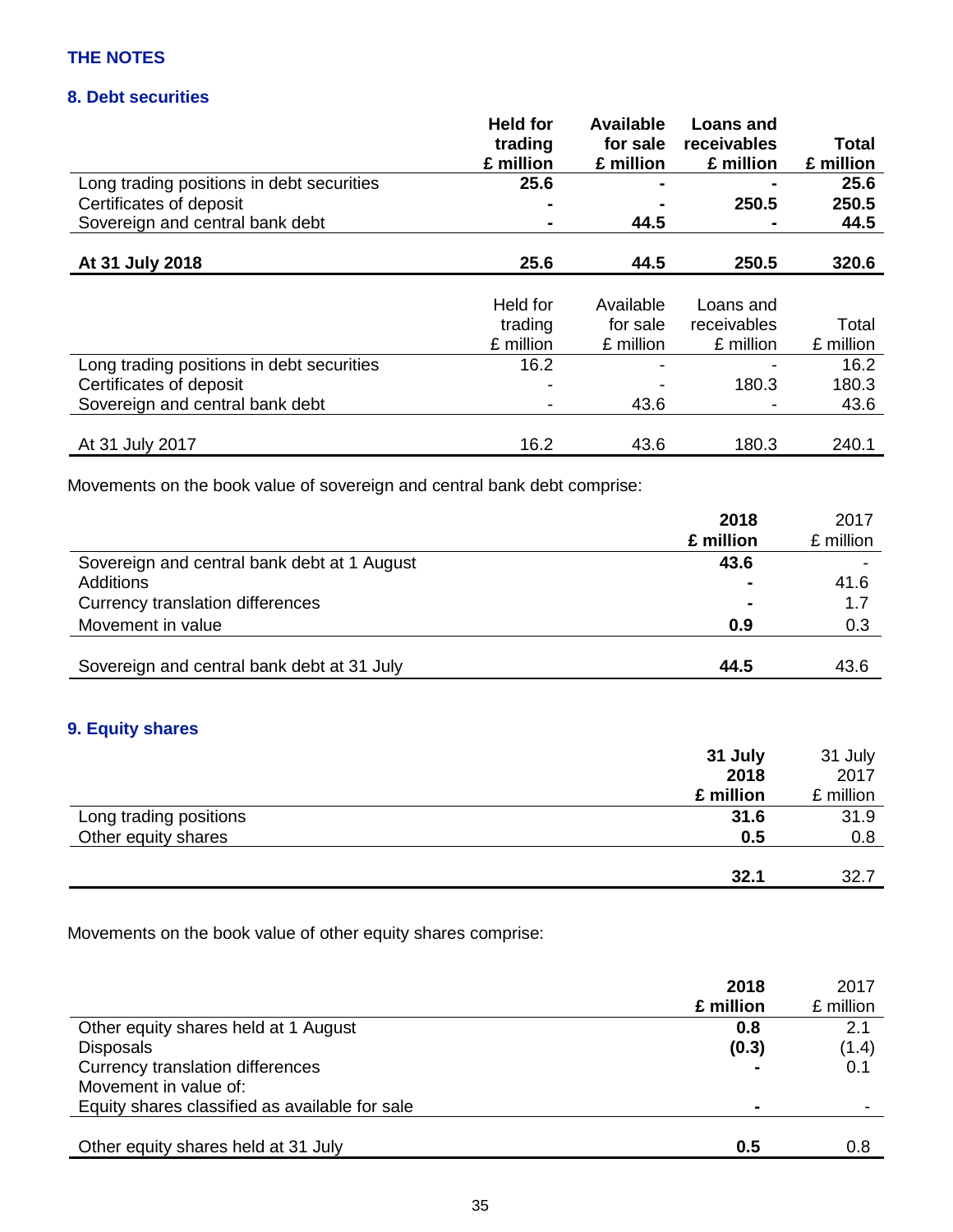#### **10. Intangible assets**

|                                    |           |           | Intangible  |           |
|------------------------------------|-----------|-----------|-------------|-----------|
|                                    |           |           | assets on   |           |
|                                    | Goodwill  | Software  | acquisition | Total     |
|                                    | £ million | £ million | £ million   | £ million |
| Cost                               |           |           |             |           |
| At 1 August 2016                   | 140.8     | 104.6     | 44.3        | 289.7     |
| <b>Additions</b>                   | 16.9      | 31.1      | 22.7        | 70.7      |
| <b>Disposals</b>                   | (7.0)     | (4.1)     |             | (11.1)    |
|                                    |           |           |             |           |
| At 31 July 2017                    | 150.7     | 131.6     | 67.0        | 349.3     |
| <b>Additions</b>                   |           | 36.2      |             | 36.2      |
| <b>Disposals</b>                   |           | (7.0)     |             | (7.0)     |
|                                    |           |           |             |           |
| At 31 July 2018                    | 150.7     | 160.8     | 67.0        | 378.5     |
|                                    |           |           |             |           |
| <b>Amortisation and impairment</b> |           |           |             |           |
| At 1 August 2016                   | 54.9      | 59.1      | 27.8        | 141.8     |
| Amortisation charge for the year   |           | 17.2      | 6.2         | 23.4      |
| <b>Disposals</b>                   | (7.0)     | (0.6)     |             | (7.6)     |
| At 31 July 2017                    | 47.9      | 75.7      | 34.0        | 157.6     |
| Amortisation charge for the year   |           | 16.6      | 7.4         | 24.0      |
| <b>Disposals</b>                   |           | (4.4)     |             | (4.4)     |
|                                    |           |           |             |           |
| At 31 July 2018                    | 47.9      | 87.9      | 41.4        | 177.2     |
|                                    |           |           |             |           |
| Net book value at 31 July 2018     | 102.8     | 72.9      | 25.6        | 201.3     |
| Net book value at 31 July 2017     | 102.8     | 55.9      | 33.0        | 191.7     |
|                                    |           |           |             |           |
| Net book value at 1 August 2016    | 85.9      | 45.5      | 16.5        | 147.9     |

Additions in goodwill in 2017 of £12.1 million, £3.9 million and £0.9 million and intangible assets on acquisition of £15.9 million, £5.1 million and £1.7 million relate to the 100% acquisitions of Novitas Loans Limited ("Novitas"), EOS Wealth Management Limited ("EOS") and Adrian Smith & Partners Limited ("ASPL") respectively. Novitas is a specialist provider of secured finance to law firms and their clients and EOS and ASPL are independent financial advisers. These acquisitions are not regarded as material in the context of the group's financial statements and therefore information required for material acquisitions by IFRS 3 has not been disclosed.

The £7.0 million disposal of goodwill in 2017 relates to the sale of Asset Management's OLIM Limited business.

Intangible assets on acquisition relate to broker and customer relationships and are amortised over a period of eight to 20 years.

In the 2018 financial year, £7.4 million (2017: £6.2 million) of the amortisation charge is included in amortisation of intangible assets on acquisition and £16.6 million (2017: £17.2 million) of the amortisation charge is included in administrative expenses shown in the consolidated income statement.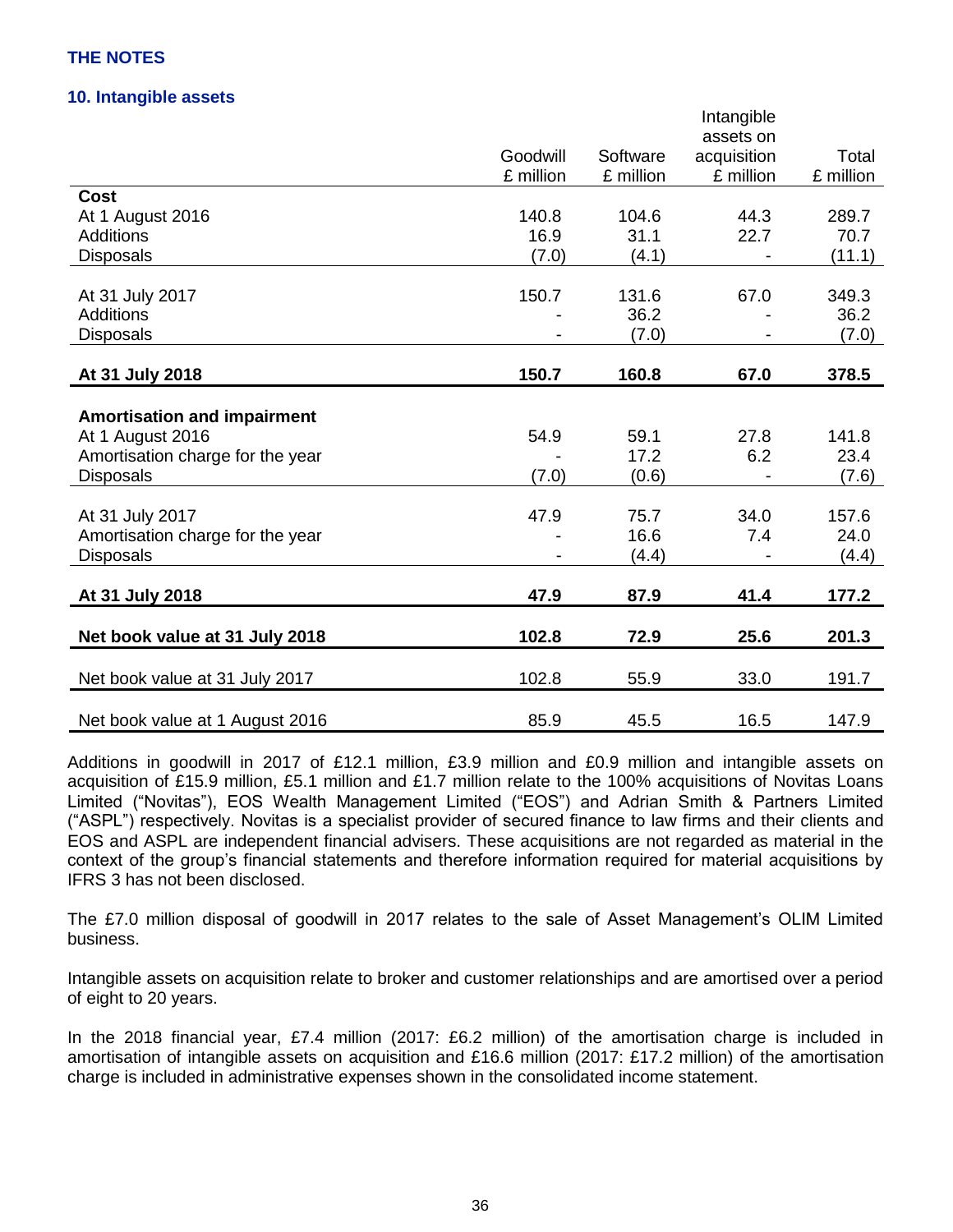## **11. Property, plant and equipment**

|           |                                                                                             | Assets                                                                                        |                                                                                                       |                                                          |
|-----------|---------------------------------------------------------------------------------------------|-----------------------------------------------------------------------------------------------|-------------------------------------------------------------------------------------------------------|----------------------------------------------------------|
|           | Fixtures,                                                                                   | held under                                                                                    |                                                                                                       |                                                          |
| Leasehold | fittings and                                                                                | operating                                                                                     | Motor                                                                                                 |                                                          |
| property  | equipment                                                                                   | leases                                                                                        | vehicles                                                                                              | Total                                                    |
| £ million | £ million                                                                                   | £ million                                                                                     | £ million                                                                                             | £ million                                                |
|           |                                                                                             |                                                                                               |                                                                                                       |                                                          |
| 21.5      | 40.2                                                                                        | 201.4                                                                                         | 0.4                                                                                                   | 263.5                                                    |
| 1.6       | 5.4                                                                                         | 56.2                                                                                          |                                                                                                       | 63.2                                                     |
| (0.7)     | (0.5)                                                                                       | (26.8)                                                                                        | (0.1)                                                                                                 | (28.1)                                                   |
|           |                                                                                             |                                                                                               |                                                                                                       |                                                          |
|           |                                                                                             |                                                                                               |                                                                                                       | 298.6                                                    |
|           |                                                                                             |                                                                                               |                                                                                                       | 91.1                                                     |
|           |                                                                                             |                                                                                               |                                                                                                       | (42.5)                                                   |
|           |                                                                                             |                                                                                               |                                                                                                       |                                                          |
|           |                                                                                             |                                                                                               |                                                                                                       | 347.2                                                    |
|           |                                                                                             |                                                                                               |                                                                                                       |                                                          |
|           |                                                                                             |                                                                                               |                                                                                                       |                                                          |
|           |                                                                                             |                                                                                               |                                                                                                       | 77.7                                                     |
|           |                                                                                             |                                                                                               |                                                                                                       | 34.1                                                     |
|           |                                                                                             |                                                                                               |                                                                                                       | (15.9)                                                   |
|           |                                                                                             |                                                                                               |                                                                                                       |                                                          |
|           |                                                                                             |                                                                                               |                                                                                                       | 95.9                                                     |
|           |                                                                                             |                                                                                               |                                                                                                       | 39.9                                                     |
|           |                                                                                             |                                                                                               |                                                                                                       | (14.7)                                                   |
|           |                                                                                             |                                                                                               |                                                                                                       |                                                          |
|           |                                                                                             |                                                                                               |                                                                                                       | 121.1                                                    |
| 9.5       | 17.8                                                                                        | 198.8                                                                                         |                                                                                                       | 226.1                                                    |
|           |                                                                                             |                                                                                               |                                                                                                       |                                                          |
| 11.3      | 13.4                                                                                        | 177.8                                                                                         | 0.2                                                                                                   | 202.7                                                    |
|           |                                                                                             |                                                                                               |                                                                                                       | 185.8                                                    |
|           | 22.4<br>0.3<br>(0.3)<br>22.4<br>9.7<br>2.0<br>(0.6)<br>11.1<br>2.1<br>(0.3)<br>12.9<br>11.8 | 45.1<br>11.2<br>(0.5)<br>55.8<br>26.1<br>7.1<br>(1.5)<br>31.7<br>6.5<br>(0.2)<br>38.0<br>14.1 | 230.8<br>79.6<br>(41.5)<br>268.9<br>41.6<br>25.0<br>(13.6)<br>53.0<br>31.3<br>(14.2)<br>70.1<br>159.8 | 0.3<br>(0.2)<br>0.1<br>0.3<br>(0.2)<br>0.1<br>0.1<br>0.1 |

The gain from the sale of assets held under operating leases for the year ended 31 July 2018 was £0.1 million (2017: £0.1 million loss).

## **12. Settlement balances and short positions**

|                                   | 31 July   | 31 July   |
|-----------------------------------|-----------|-----------|
|                                   | 2018      | 2017      |
|                                   | £ million | £ million |
| Settlement balances               | 512.5     | 524.9     |
| Short positions held for trading: |           |           |
| Debt securities                   | 16.4      | 11.5      |
| Equity shares                     | 14.2      | 16.2      |
|                                   | 30.6      | 27.7      |
|                                   | 543.1     | 552.6     |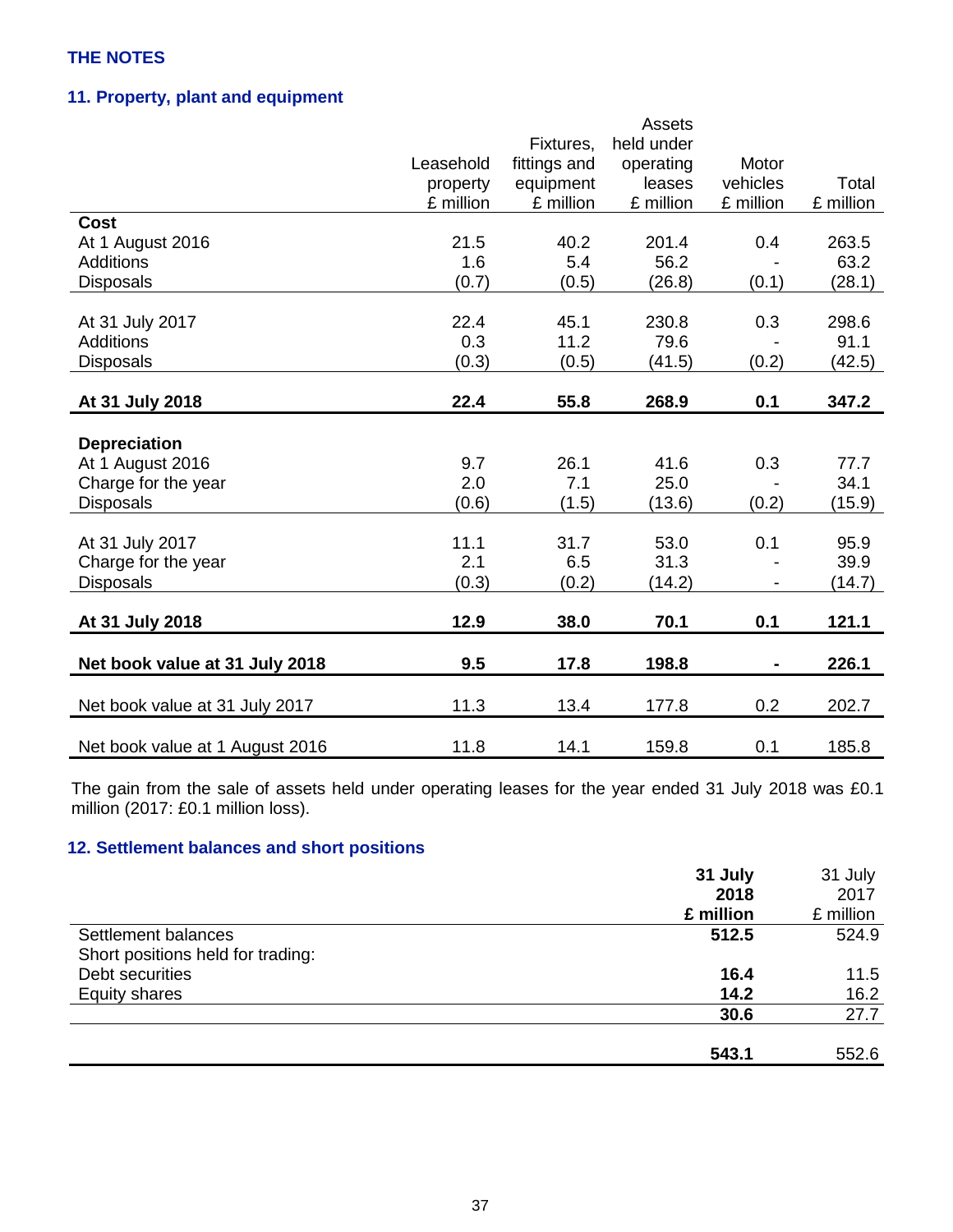## **13. Financial liabilities**

|                          |           | <b>Within</b> | <b>Between</b> | <b>Between</b> | <b>Between</b> | After      |              |
|--------------------------|-----------|---------------|----------------|----------------|----------------|------------|--------------|
|                          | On        | three         | three months   | one and        | two and        | more than  |              |
|                          | demand    | months        | and one year   | two years      | five years     | five years | <b>Total</b> |
|                          | £ million | £ million     | £ million      | £ million      | £ million      | £ million  | £ million    |
| Deposits by banks        | 7.9       | 16.1          | 31.2           |                |                |            | 55.2         |
| Deposits by customers    | 86.5      | 1,275.0       | 2,570.6        | 1,142.6        | 422.5          |            | 5,497.2      |
| Loans and overdrafts     |           |               |                |                |                |            |              |
| from banks               | 9.6       | 5.2           |                |                | 495.0          |            | 509.8        |
| Debt securities in issue | 0.6       | 23.1          | 561.3          | 190.3          | 709.9          | 288.2      | 1,773.4      |
|                          |           |               |                |                |                |            |              |
| At 31 July 2018          | 104.6     | 1,319.4       | 3,163.1        | 1,332.9        | 1,627.4        | 288.2      | 7,835.6      |
|                          |           |               |                |                |                |            |              |
|                          |           | Within        | <b>Between</b> | <b>Between</b> | <b>Between</b> | After      |              |
|                          | On        | three         | three months   | one and        | two and        | more than  |              |
|                          | demand    | months        | and one year   | two years      | five years     | five years | Total        |
|                          | £ million | £ million     | £ million      | £ million      | £ million      | £ million  | £ million    |
| Deposits by banks        | 18.4      | 15.4          | 37.5           | 0.7            |                |            | 72.0         |
| Deposits by customers    | 123.4     | 956.6         | 2,528.2        | 991.3          | 513.6          | -          | 5,113.1      |
| Loans and overdrafts     |           |               |                |                |                |            |              |
| from banks               | 12.3      | 74.9          |                | 20.5           | 223.2          |            | 330.9        |
| Debt securities in issue | 13.6      | 22.8          | 108.4          | 516.0          | 540.9          | 287.9      | 1,489.6      |
|                          |           |               |                |                |                |            |              |
| At 31 July 2017          | 167.7     | 1,069.7       | 2,674.1        | 1,528.5        | 1,277.7        | 287.9      | 7,005.6      |

The group has accessed £495.0 million (31 July 2017: £224.4 million) cash under the Bank of England's Term Funding Scheme and £nil (31 July 2017: £197.5 million) UK Treasury Bills under the Bank of England's Funding for Lending Scheme. At 31 July 2017, £100.0 million of the £197.5 million UK Treasury Bills drawn under the Funding for Lending Scheme were lent in exchange for cash. The UK Treasury Bills were not recorded on the group's consolidated balance sheet as ownership remained with the Bank of England. Cash from the Term Funding Scheme and repurchase agreements is included within bank loans and overdrafts. Residual maturities of the Term Funding Scheme and repurchase agreements are as follows:

|                 |                | Within    | <b>Between</b> | <b>Between</b> | <b>Between</b> | After                    |           |
|-----------------|----------------|-----------|----------------|----------------|----------------|--------------------------|-----------|
|                 | On             | three     | three months   | one and        | two and        | more than                |           |
|                 | demand         | months    | and one year   | two years      | five years     | five years               | Total     |
|                 | £ million      | £ million | £ million      | £ million      | £ million      | £ million                | £ million |
| At 31 July 2018 | $\blacksquare$ | 0.2       | $\blacksquare$ | $\blacksquare$ | 495.0          | $\blacksquare$           | 495.2     |
| At 31 July 2017 | 1.2            | 69.9      | -              | 20.5           | 223.2          | $\overline{\phantom{0}}$ | 314.8     |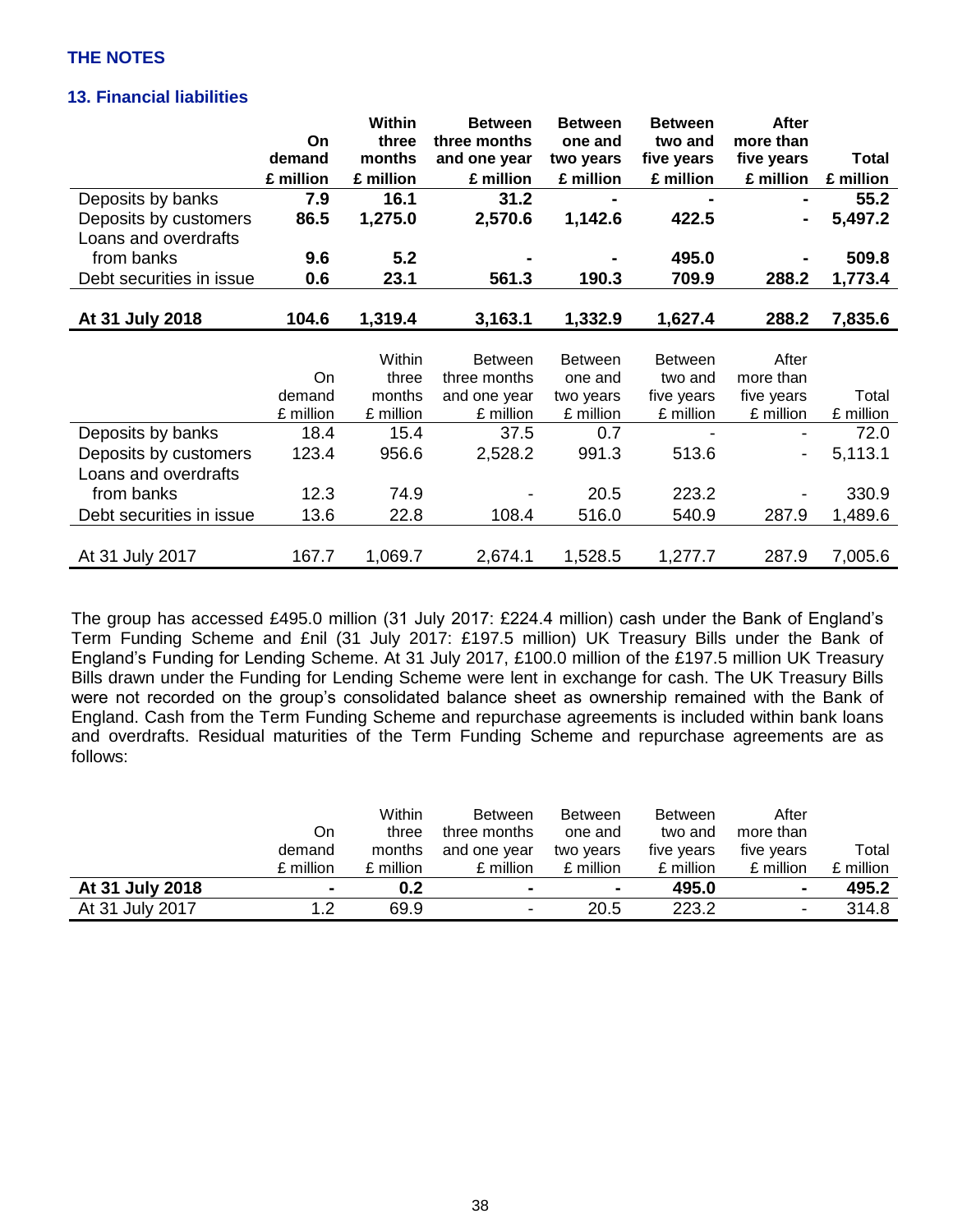### **14. Capital**

At 31 July 2018, the group's common equity tier 1 ("CET1") capital ratio was 12.7% (31 July 2017: 12.6%). CET1 capital increased to £1,084.4 million (31 July 2017: £990.6 million) primarily due to retained profit.

Risk weighted assets calculated using the standardised approach increased to £8,547.5 million (31 July 2017: £7,859.0 million) as a result of growth in credit and counterparty risk associated with the loan book. Notional risk weighted assets for operational risk also increased reflecting increased revenues and loan book growth over recent years.

All risk weighted assets and capital ratios shown are unaudited.

|                                                               | 31 July   | 31 July   |
|---------------------------------------------------------------|-----------|-----------|
|                                                               | 2018      | 2017      |
|                                                               | £ million | £ million |
| <b>CET1</b> capital                                           |           |           |
| Called up share capital                                       | 38.0      | 38.0      |
| Share premium account                                         |           | 307.8     |
| Retained earnings                                             | 1,327.7   | 906.6     |
| Other reserves recognised for CET1 capital                    | 21.3      | 21.4      |
| <b>Deductions from CET1 capital</b>                           |           |           |
| Intangible assets, net of associated deferred tax liabilities | (198.1)   | (186.3)   |
| Foreseeable dividend <sup>1</sup>                             | (62.7)    | (59.8)    |
| Investment in own shares                                      | (37.6)    | (34.1)    |
| Pension asset, net of associated deferred tax liabilities     | (4.0)     | (2.8)     |
| Prudent valuation adjustment                                  | (0.2)     | (0.2)     |
|                                                               |           |           |
| <b>CET1 capital</b>                                           | 1,084.4   | 990.6     |
| Tier 2 capital – subordinated debt <sup>2</sup>               | 197.9     | 205.6     |
| <b>Total regulatory capital</b>                               | 1,282.3   | 1,196.2   |
| Risk weighted assets (notional) - unaudited                   |           |           |
| Credit and counterparty credit risk                           | 7,605.4   | 6,967.6   |
| Operational risk <sup>3</sup>                                 | 845.8     | 806.8     |
| Market risk $3$                                               | 96.3      | 84.6      |
|                                                               |           |           |
|                                                               | 8,547.5   | 7,859.0   |
| CET1 capital ratio - unaudited                                | 12.7%     | 12.6%     |
| Total capital ratio - unaudited                               | 15.0%     | 15.2%     |

1 Under the Regulatory Technical Standard on own funds, a deduction has been recognised at 31 July 2018 and 31 July 2017 for a foreseeable dividend being the proposed final dividend as set out in note 6.

2 Shown after applying the Capital Requirements Regulations transitional and qualifying own funds arrangements.

3 Operational and market risk include a notional adjustment at 8% in order to determine notional risk weighted assets.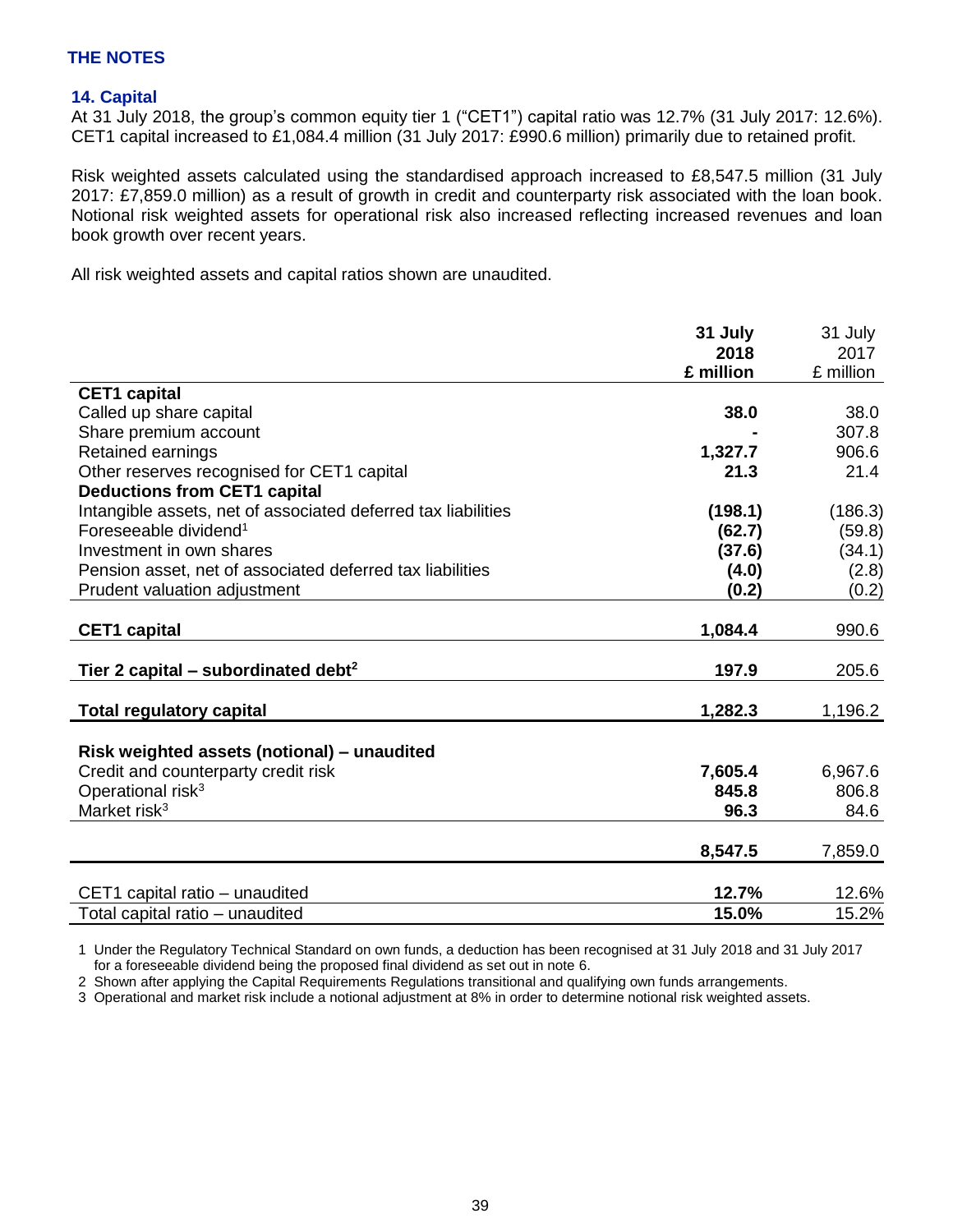## **14. Capital** continued

The following table shows a reconciliation between equity and CET1 capital after deductions:

|                                                               | 31 July   | 31 July<br>2017<br>£ million |
|---------------------------------------------------------------|-----------|------------------------------|
|                                                               | 2018      |                              |
|                                                               | £ million |                              |
| Equity                                                        | 1,348.7   | 1,236.0                      |
| Regulatory deductions from equity:                            |           |                              |
| Intangible assets, net of associated deferred tax liabilities | (198.1)   | (186.3)                      |
| Foreseeable dividend <sup>1</sup>                             | (62.7)    | (59.8)                       |
| Pension asset, net of associated deferred tax liabilities     | (4.0)     | (2.8)                        |
| Prudent valuation adjustment                                  | (0.2)     | (0.2)                        |
| Other reserves not recognised for CET1 capital:               |           |                              |
| Cash flow hedging reserve                                     | (0.1)     | 3.2                          |
| Non-controlling interests                                     | 0.8       | 0.5                          |
| <b>CET1</b> capital                                           | 1,084.4   | 990.6                        |

1 Under the Regulatory Technical Standard on own funds, a deduction has been recognised at 31 July 2018 and 31 July 2017 for a foreseeable dividend being the proposed final dividend as set out in note 6.

The following table shows the movement in CET1 capital during the year:

|                                                                           | £ million |
|---------------------------------------------------------------------------|-----------|
| CET1 capital at 31 July 2017                                              | 990.6     |
| Profit in the period attributable to shareholders                         | 202.3     |
| Dividends paid and foreseen                                               | (93.9)    |
| Increase in intangible assets, net of associated deferred tax liabilities | (11.8)    |
| Share premium cancellation                                                | (307.8)   |
| Other movements in reserves recognised for CET1 capital                   | 309.7     |
| Other movements in deductions from CET1 capital                           | (4.7)     |
|                                                                           |           |
| CET1 capital at 31 July 2018                                              | 1,084.4   |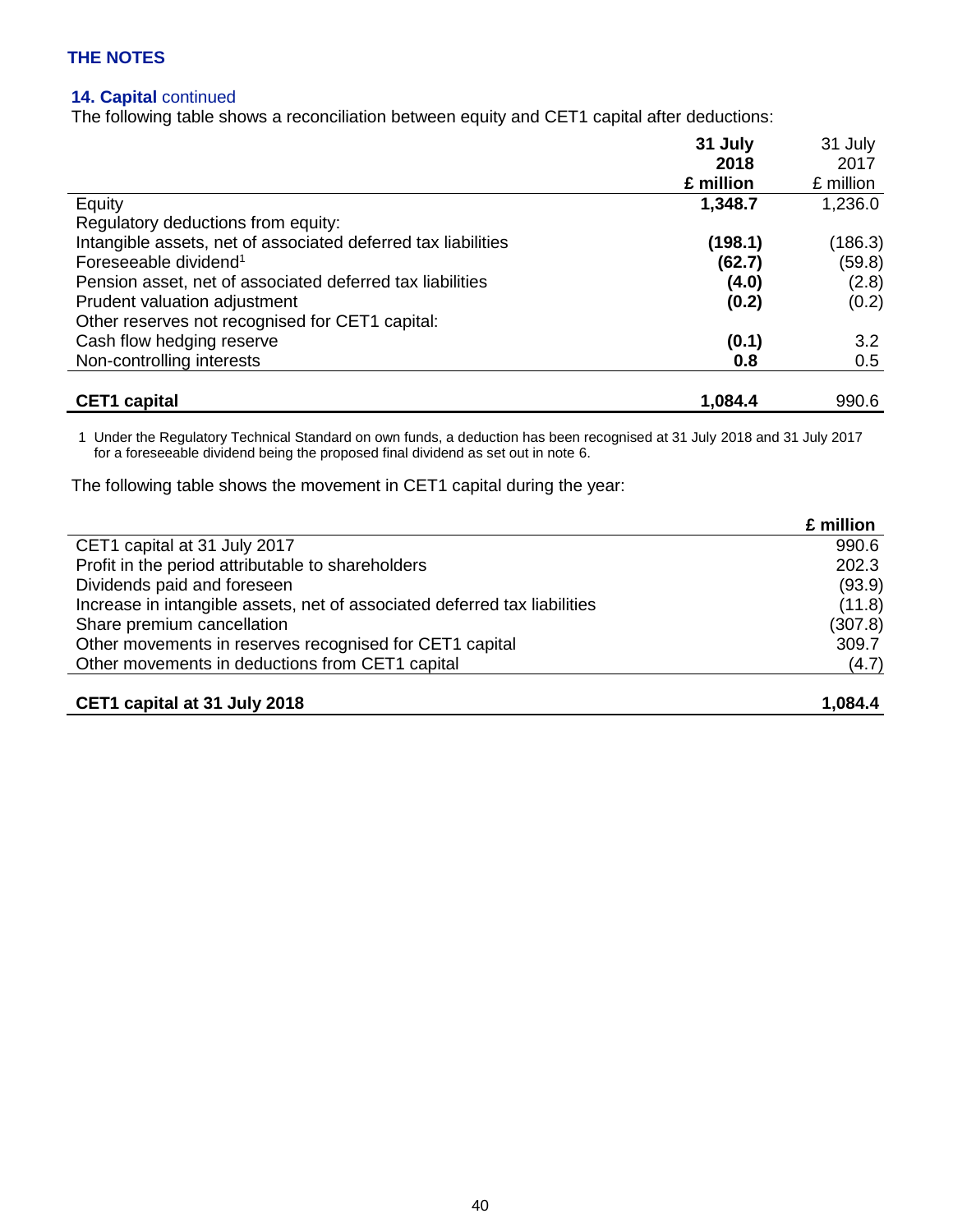## **15. Consolidated cash flow statement reconciliation**

|                                                                                     | 31 July<br>2018<br>£ million | 31 July<br>2017<br>£ million |
|-------------------------------------------------------------------------------------|------------------------------|------------------------------|
| (a) Reconciliation of operating profit before tax to net cash inflow from           |                              |                              |
| operating activities                                                                |                              |                              |
| Operating profit before tax from continuing operations                              | 271.2                        | 262.5                        |
| Loss before tax from discontinued operations <sup>1</sup>                           | (3.0)                        | (3.9)                        |
| Tax paid                                                                            | (66.8)                       | (63.6)                       |
| Depreciation and amortisation                                                       | 63.9                         | 57.5                         |
| (Increase)/decrease in:<br>Interest receivable and prepaid expenses                 | (18.4)                       | (18.1)                       |
| Net settlement balances and trading positions                                       | 15.9                         | 6.7                          |
| Net loans to/from money brokers against stock advanced                              | 0.3                          | (21.9)                       |
| Increase in interest payable and accrued expenses                                   | 9.4                          | 19.1                         |
|                                                                                     |                              |                              |
| Net cash inflow from trading activities                                             | 272.5                        | 238.3                        |
| Decrease/(increase) in:<br>Loans and advances to banks not repayable on demand      | 16.4                         | 0.3                          |
| Loans and advances to customers                                                     | (449.8)                      | (453.1)                      |
| Assets let under operating leases                                                   | (68.0)                       | (43.2)                       |
| Certificates of deposit                                                             | (70.2)                       | 20.7                         |
| Sovereign and central bank debt                                                     | (0.9)                        | (44.5)                       |
| Other assets less other liabilities                                                 | 14.1                         | 22.5                         |
| Increase/(decrease) in:                                                             |                              |                              |
| Deposits by banks                                                                   | (16.8)                       | 0.9                          |
| Deposits by customers                                                               | 384.1                        | 218.5                        |
| Loans and overdrafts from banks                                                     | 178.9                        | (138.2)                      |
| Issuance/redemption of debt securities, net of transaction costs                    | 45.7                         | 297.8                        |
| Net cash inflow from operating activities                                           | 306.0                        | 120.0                        |
| (b) Analysis of net cash outflow in respect of the purchase of                      |                              |                              |
| subsidiaries and non-controlling interests                                          |                              |                              |
| Cash consideration paid                                                             | (1.2)                        | (6.3)                        |
| (c) Analysis of net cash inflow/(outflow) in respect of the sale of a<br>subsidiary |                              |                              |
| Cash consideration received                                                         | 0.9                          | 0.3                          |
| Cash and cash equivalents disposed of                                               |                              | (0.6)                        |
|                                                                                     | 0.9                          | (0.3)                        |
| (d) Analysis of cash and cash equivalents <sup>2</sup>                              |                              |                              |
| Cash and balances at central banks                                                  | 1,126.2                      | 798.2                        |
| Loans and advances to banks repayable on demand                                     | 125.5                        | 61.4                         |
|                                                                                     | 1,251.7                      | 859.6                        |
|                                                                                     |                              |                              |

1 Restated – see note 4.

2 Excludes Bank of England cash reserve account and amounts held as collateral.

During the year ended 31 July 2018, the non-cash changes on debt financing amounted to £9.4 million (31 July 2017: £8.3 million) arising largely from interest accretion.